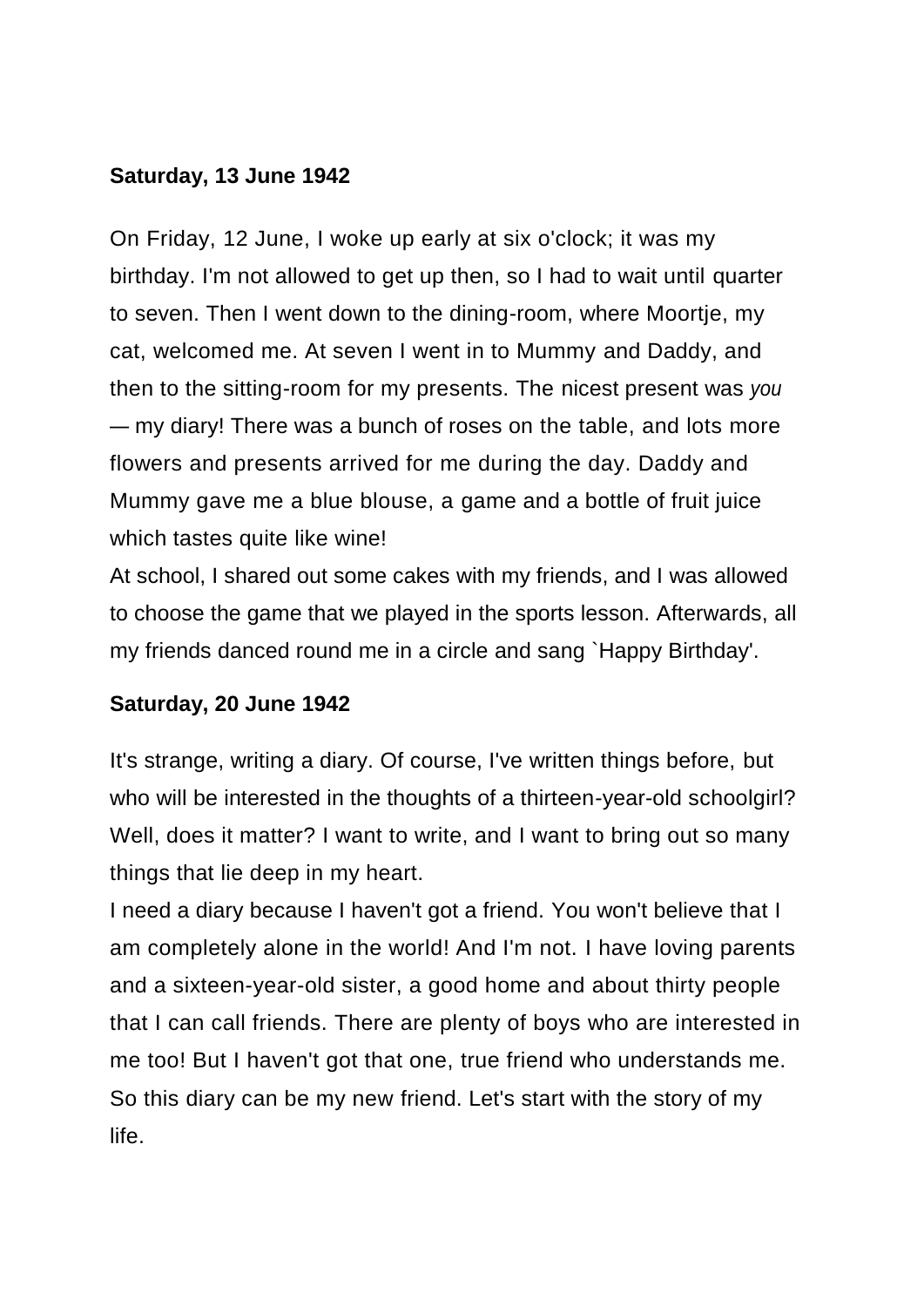My father — the best father in the world — was thirty-six when he

married my mother, who was then twenty-five. My sister Margot was born in Frankfurt-am-Main in Germany in 1926. Then I followed on 12 June, 1929. Because we are Jewish, we moved to Holland in 1933. My father is the manager of a company called Opteka, which makes things for the jam-making business.

After 1940 things were not so good any more. First the war started, and then the Germans arrived in Holland. Our freedom disappeared. Under the new German laws, Jews must wear a



*Margot and Anne with their father. Frankfurt, Germany, 1930.*

yellow star. Jews must walk everywhere. They can only do their shopping in 'Jewish Shops', and they must be indoors by eight o'clock at night. They must not even sit in their own gardens after that time. Jews cannot visit the theatre or the cinema. Jews cannot visit Christians, and their children must go to Jewish schools.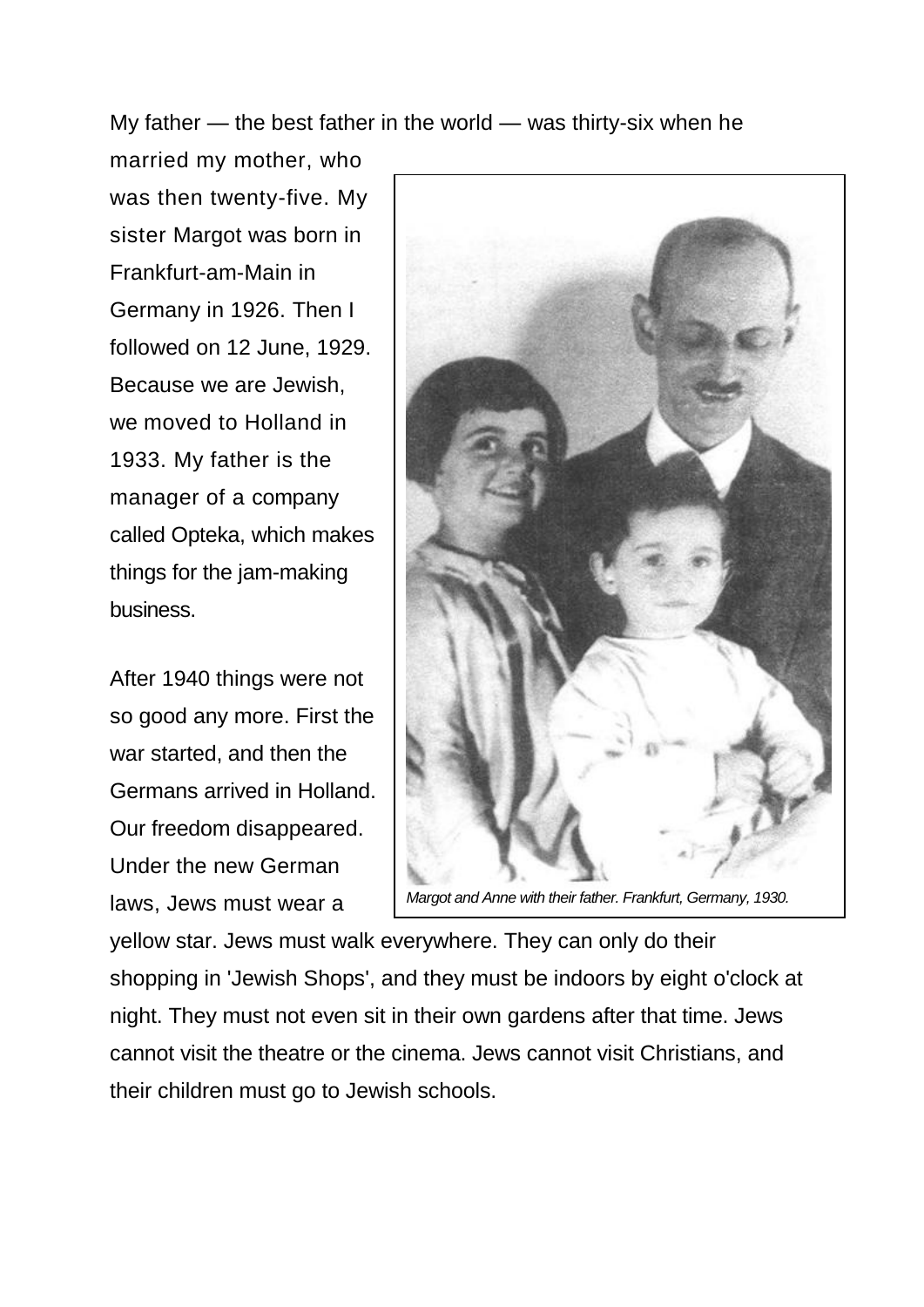### **Sunday, 21 June 1942**

Everyone at school is waiting to hear what happens next. Who will move up a class, and who will stay down? We're all trying to guess! I think my girlfriends and I will be OK, though we'll have to wait patiently to find out.

Most of my teachers like me, but old Mr Keesing gets angry with me because I often talk too much! He made me do some extra homework and write about `Someone Who Talks Too Much'.

#### **Wednesday, 24 June 1942**

It is so hot! Yesterday I had to walk to the dentist's from school in our lunch hour. I wish that we could go on a bus or a train, but of course us Jews are not allowed to do that. It was so far that I nearly fell asleep afterwards in the afternoon. They were kind at the dentist's, though, and gave me something to drink.

I wish I didn't have to go to school. I'm glad it's nearly the summer holidays; one more week and our suffering will be over!

But something amusing happened too yesterday. A boy called Hello Silberberg asked me to walk to school with him. Hello is sixteen, and tells lots of funny stories. He was waiting for me again this morning.

### **Wednesday, I July 1942**

I haven't had time to write until today. Hello and I know each other quite well now. His parents are in Belgium. He came to Holland alone, and is living with his grandmother. He had a girlfriend called Ursula, but now that he's met me, he's not interested in her any more. I know her too — she's very sweet and very boring!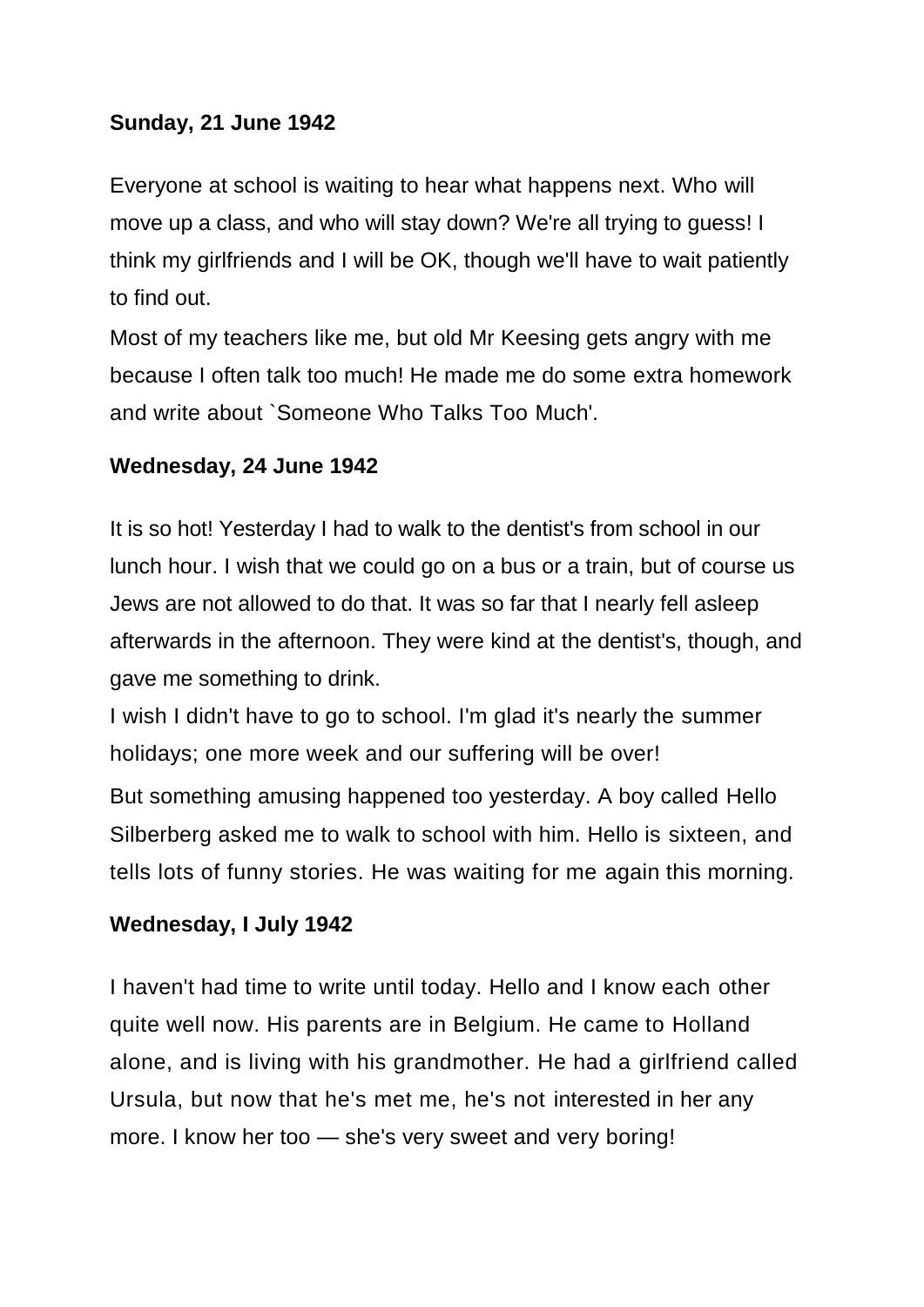Hello came over on Sunday evening. He told me that his grandmother doesn't like our meetings. But on Wednesday nights, his grandmother thinks that he goes to woodwork lessons — he doesn't, so he'll be free to meet me! And he said that he wants to see me on Saturdays and Sundays too!

`But if your grandmother doesn't want you to meet me, you shouldn't do it behind her back!'

`Everything's allowed in love and war!'

Hello visited us yesterday to meet my Father and Mother. We had a big tea, and went out for a walk together later. It was ten past eight when he brought me home. Father was very angry because it is so dangerous to be out after eight o'clock. I promised to come home by ten to eight in future.

#### **Sunday, 5 July 1942**

My exam results were good! My parents are pleased, of course. And Margot had a brilliant report, as usual.

Father has been at home a lot lately, because he can't work at the business any more. It must be awful for him to feel that he's not needed there. Mr Kleiman and Mr Kugler are now the managers in the offices.

When we went out for a walk together a few days ago, Father said, `We may have to go into hiding soon.'

`Why?' I asked him. `Why are you talking about it already?'

`Well, Anne,' he said,' you know that we've been making stores of food, clothes and furniture for more than a year now. The Germans could take everything away and us too.' He was very serious.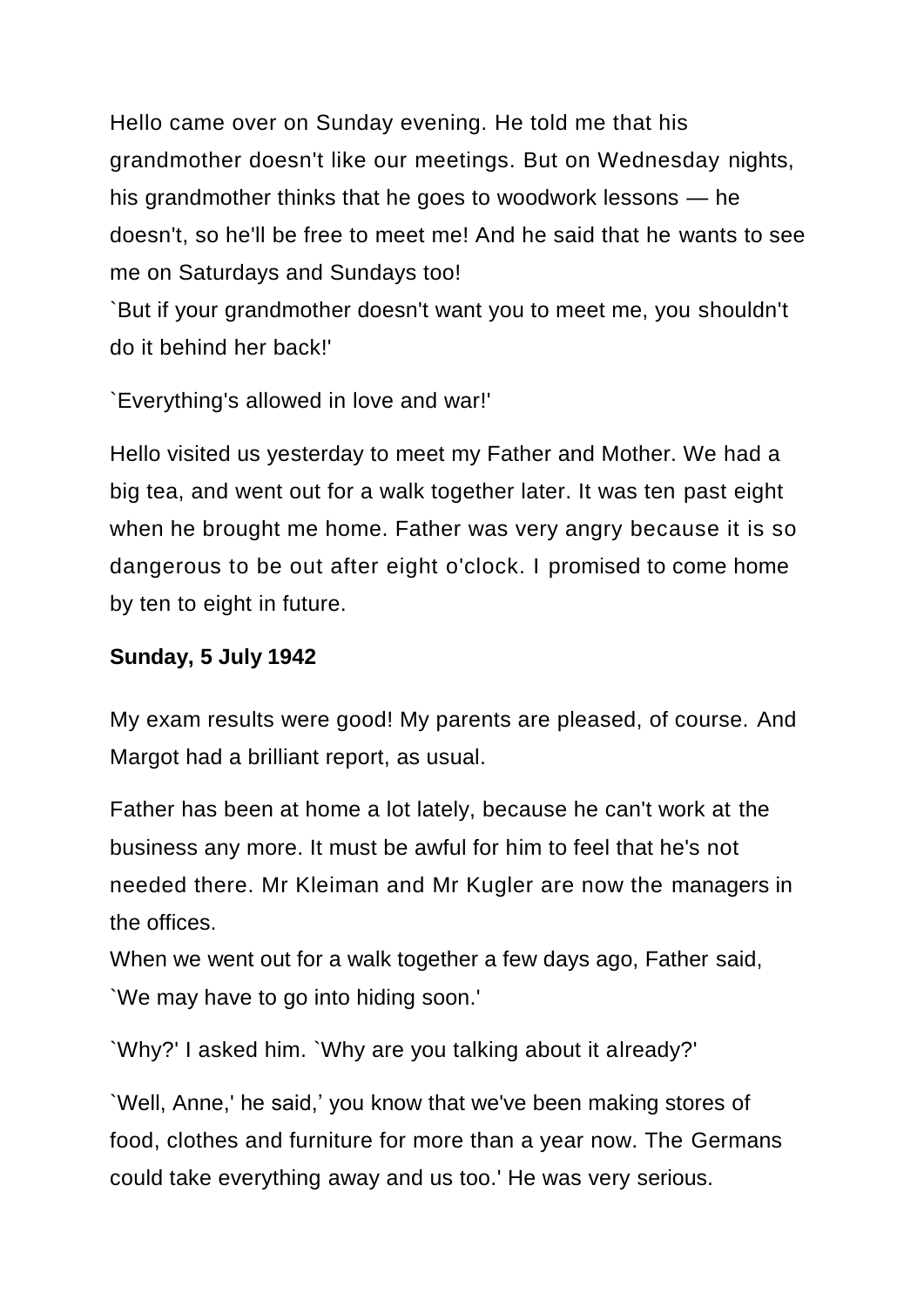`But when will we go?'

`Don't worry — we'll arrange everything. Just enjoy yourself while you can!'

### **Wednesday, 8 July 1942**

It seems like years since Sunday morning. So much has happened the whole world has turned upside down. But I'm alive, and that's the most important thing.

On Sunday afternoon we heard that the Germans were going to take Father away. We know what that means — to a concentration camp.

`Mother's gone to ask Mr van Daan about our hiding-place,' said

Margot. Mr van Daan worked in the business with Daddy and is a good friend of his. Then Margot told me later that there was a mistake — the Germans had called her up, not Father. How can they take a girl of sixteen away from her family like that? But she's not going!

A hiding-place — where shall we hide? In the city? In the country? When, where, how ...?



*Johannes Kleiman and Victor Kugler. Amsterdam, 1945.*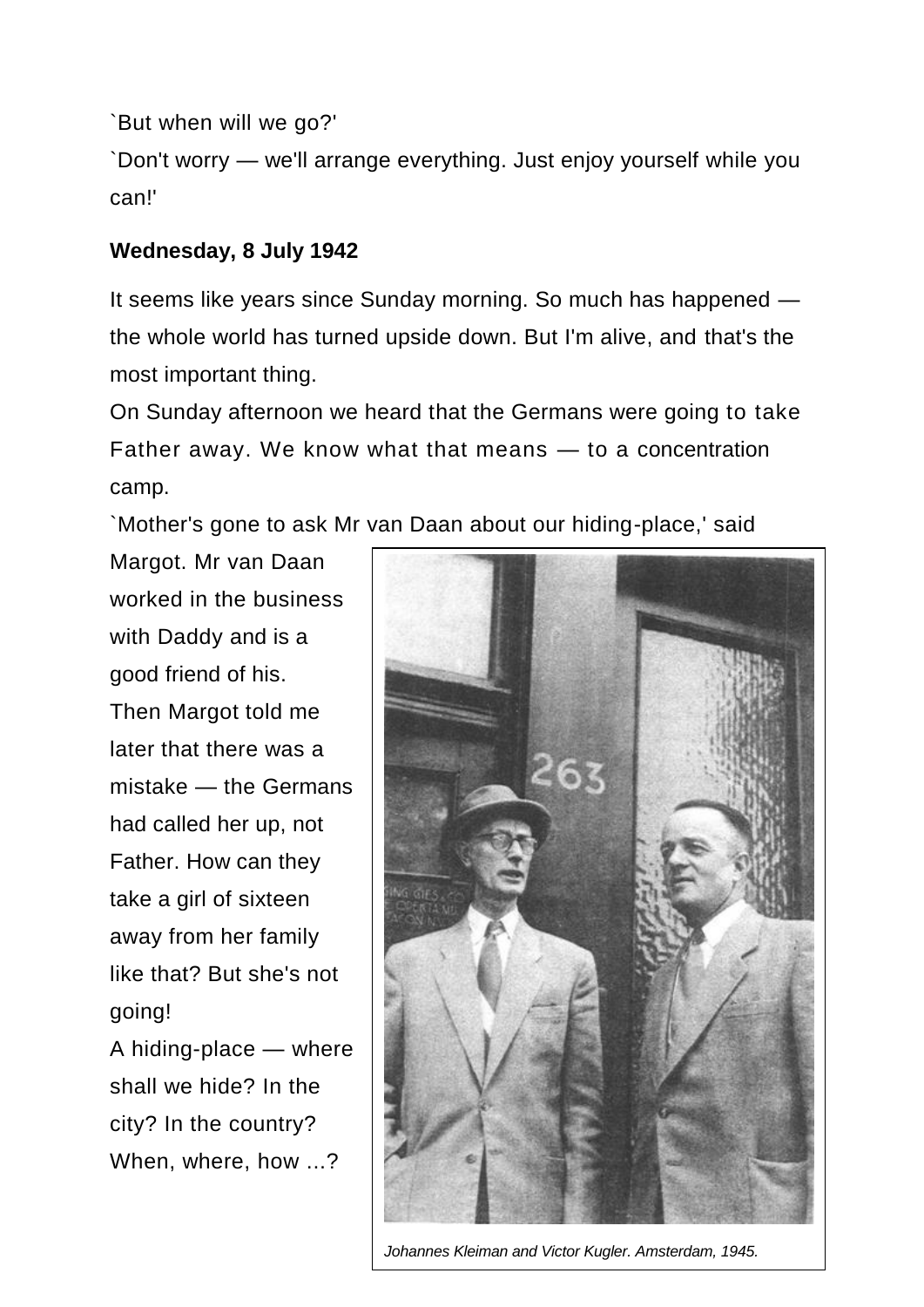These questions were in my mind, though I couldn't ask them. Margot and I started to pack. I packed the craziest things! This diary first, then handkerchiefs, schoolbooks, a comb and some old letters. Memories are more important to me than dresses. Miep and her husband Jan came to help and share the work. They carried some bags of clothes away for us. Miep and Jan work for Father's company and they are our close friends. I slept for the last night in my own bed, and Mummy woke me up at five-thirty. We dressed in lots of clothes. No Jew would dare to leave the house with a suitcase! At seven-thirty we left the house. I said goodbye to Moortje, my cat. The neighbours were going to look after her. We hurried to leave the house — we wanted to reach our hiding-place safely. It was the only thing that mattered.

More tomorrow.

#### **Thursday, 9 July 1942**

The hiding-place is in Father's office building. On the bottom floor is the warehouse, and next to it an entrance to the office, which is upstairs. There are two offices — a front one which is big and light, and a small dark one at the back. Not many people work in Father's offices, just Mr Kugler, Mr Kleiman, Miep and a twenty-three-year-old typist called Bep Voskuijl. Mr Voskuijl, Bep's father, works in the warehouse with two helpers, who don't know anything about us. From Mr Kugler's office at the back, you go up another four stairs and you conic to the private office, which is very fine and has good furniture. Up on the third floor is our `Secret Annexe'. There are some attics for storage on the left, and on the right is the door to our hiding-place. It's surprising that there are so many rooms behind that small grey door.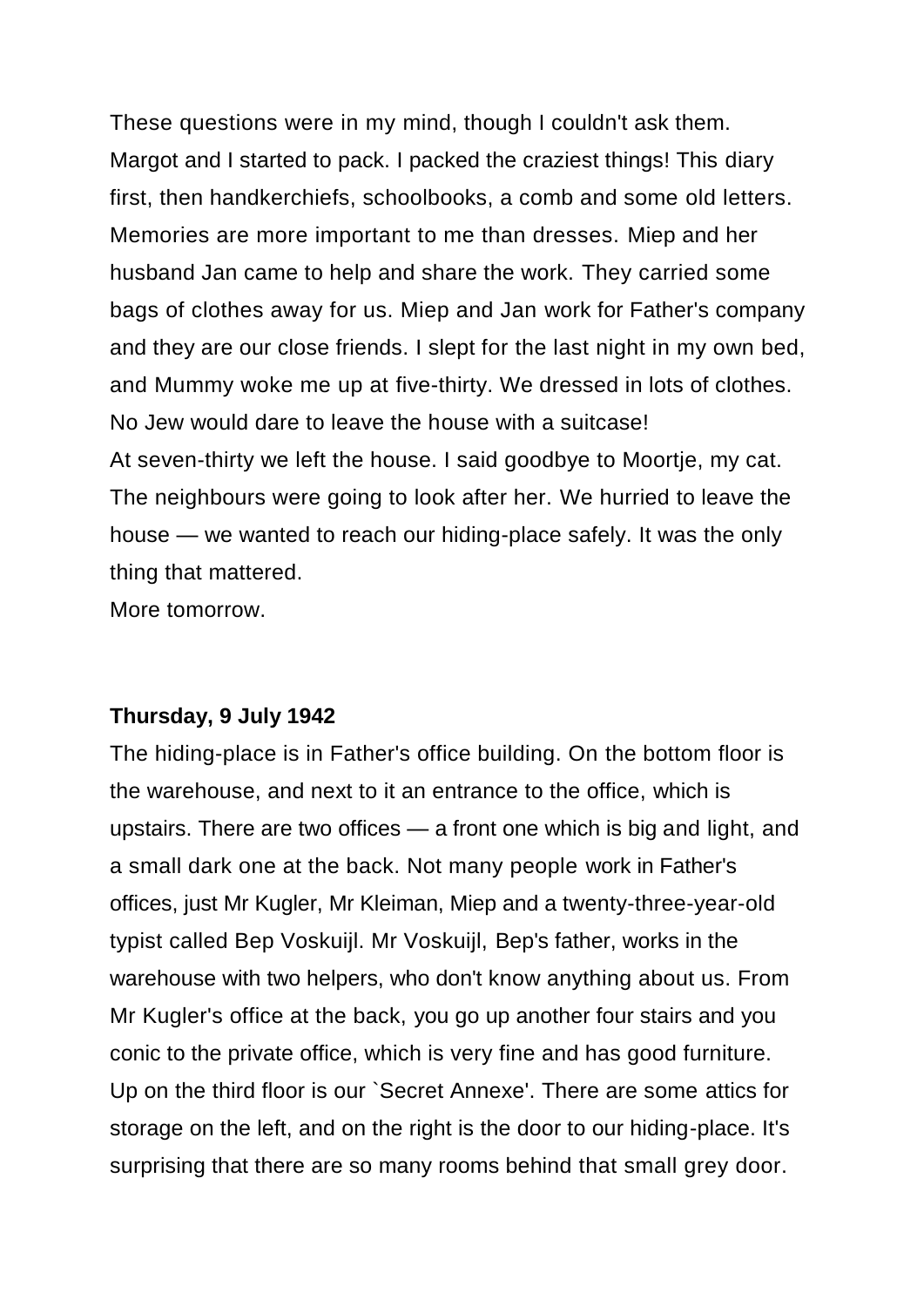Margot and I share a small room, and Mother and Father's bedroom is also our sitting-room. Up the stairs again is a big light room which will be the kitchen and Mr and Mrs van Daan's bedroom. There is a very small room for Peter, their son, and another attic. So that's our lovely Annexe!

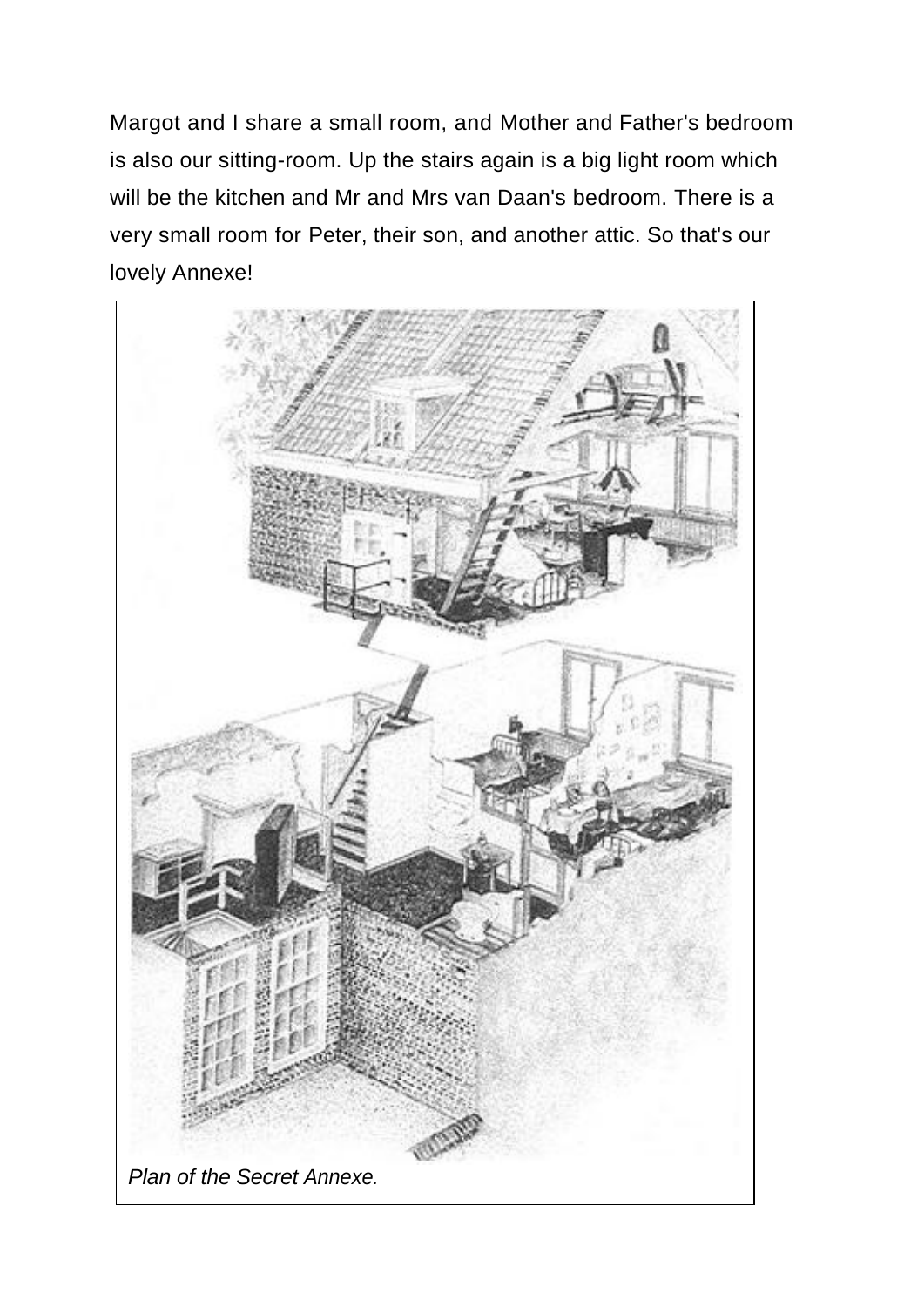#### **Friday, 10 July 1942**

Let me continue the story. When we arrived at the warehouse, the Annexe was full of all the boxes that we had stored at the office for the last few months. No one could possibly sleep there unless we cleared it up. But Mother and Margot were really suffering, and they were too tired and unhappy to help. They just lay down on their beds, so Father and I did it all. We worked all day, until we were so tired that we fell into bed too. There was no hot meal, but we didn't care. We worked all the next day, too, which was Tuesday. Bep and Miep took our ration books to buy food.

It was only on Wednesday that I had time to think about the enormous change in my life. Now I've got a moment to tell you all about it, to realize what has happened, and what is still to happen.

#### **Saturday, 11 July 1942**

The others can't get used to the big clock outside which tells the time every quarter of an hour. But I like it, especially at night. I don't feel at home here yet. I don't hate it though. It is like a holiday in a strange little hotel. My bedroom was very empty when I arrived, but I've stuck up pictures of my favourite film actors and actresses. It's a lot better now.

Margot and Mother are a bit better now too. Yesterday Mother cooked some soup for the first time, but she went downstairs to talk and forgot all about it! The beans were burnt black, and we couldn't get them out of the pot!

Last night, the four of us went down to the private office to listen to the news from the BBC in England on the radio. I was so frightened that I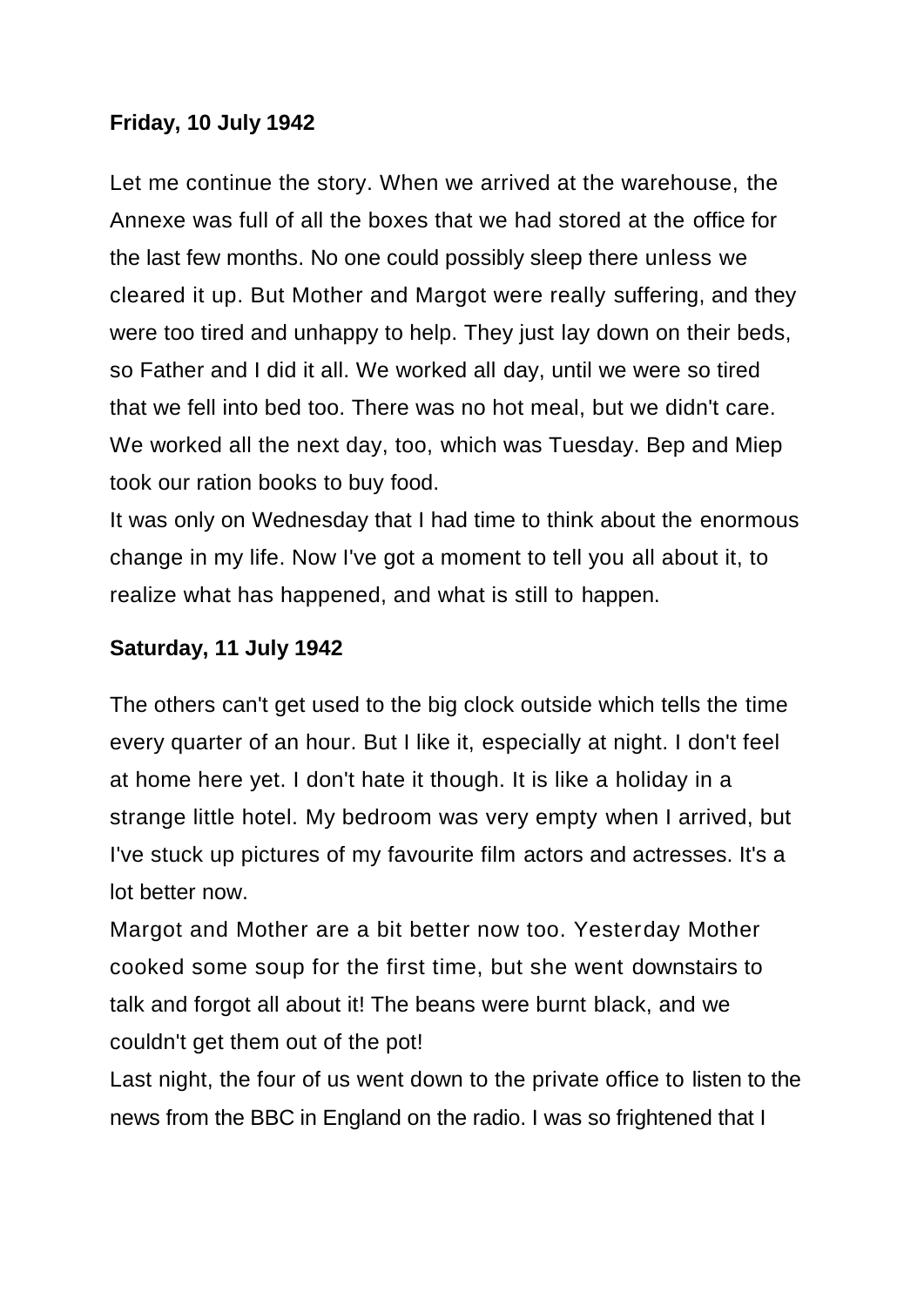asked Father to take me back upstairs! I thought someone might hear it. We have to be very quiet at night.

### **Friday, 14 August 1942**

I haven't written for a month now, but not much has happened. The van Deans arrived a day early, on July the 13th. The Germans were calling up a lot of people, and they thought it was safer to come early. Peter, their son, is a shy boy of almost sixteen. I don't think he will be a very interesting friend.

We all share our meals now, and after three days we began to feel like one big family! The van Deans told us a lot of news. People think we are escaping to Switzerland! Although one woman says that an army lorry took us away in the middle of the night! And another family say that they saw all four of us riding on our bikes early one morning!

### **Friday, 21 August 1942**

Now our Secret Annexe is really secret! Mr Kugler has built a bookcase over our little entrance. It opens like a door.

It's a beautiful day outside, nice and hot. We can still enjoy it, lying on a bed in the attic.

#### **Monday, 21 September 1942**

Mrs van Dan is awful. She says that I talk too much. She won't save food in a dish — she leaves it in the cooking pot so that it gets spoiled. And she doesn't do any washing up.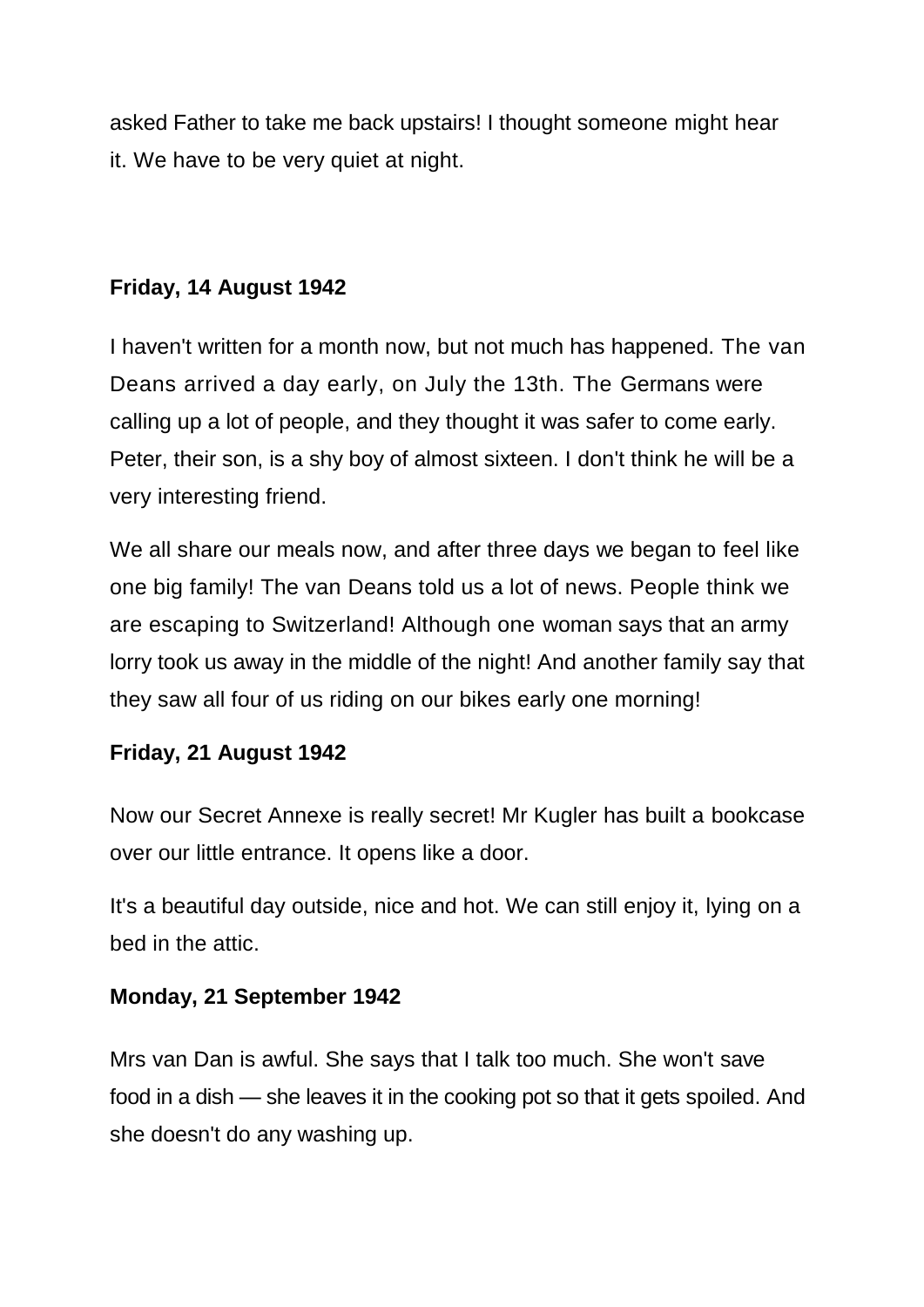Mr Kleiman brings me books to read, and I've begun my schoolwork. I'm working hard at French, and Peter is learning English. Pym — our name for father — wants me to help him with his Dutch lessons. He makes terrible mistakes! He and I are also working on our family history, and drawing our family tree, so I am learning about all my relations.

Mrs van Dan walked into the room just now. I shut the diary quickly.

'Anne, can't I just look at it?'

`No, Mrs van Dan'

`Just the last page?'

`No, not even the last page, Mrs van Daan.'

I nearly died — that page was full of rude things about her!

# **Sunday, 27 September 1942**

Mother and I had a `discussion' today, but I burst into tears. I can't help it. Daddy is *always* nice to me, and he understands me much better. I feel that Mother and I are like strangers to each other.

Mrs van Daan is in a bad mood, and is locking all her things up. She thinks that I am spoilt, and always says, `If Anne was my daughter ...' I'm glad that I'm not!

# **Tuesday, 29 September 1942**

Try to imagine this. We haven't got a bathroom, so we all take our water away to wash in different places! Peter goes in the office kitchen, which has a glass door. Mr van Daan carries his hot water upstairs so that he can be private. Mrs van Daan hasn't had a bath yet — she can't decide which is the best place for it! Father goes into the private office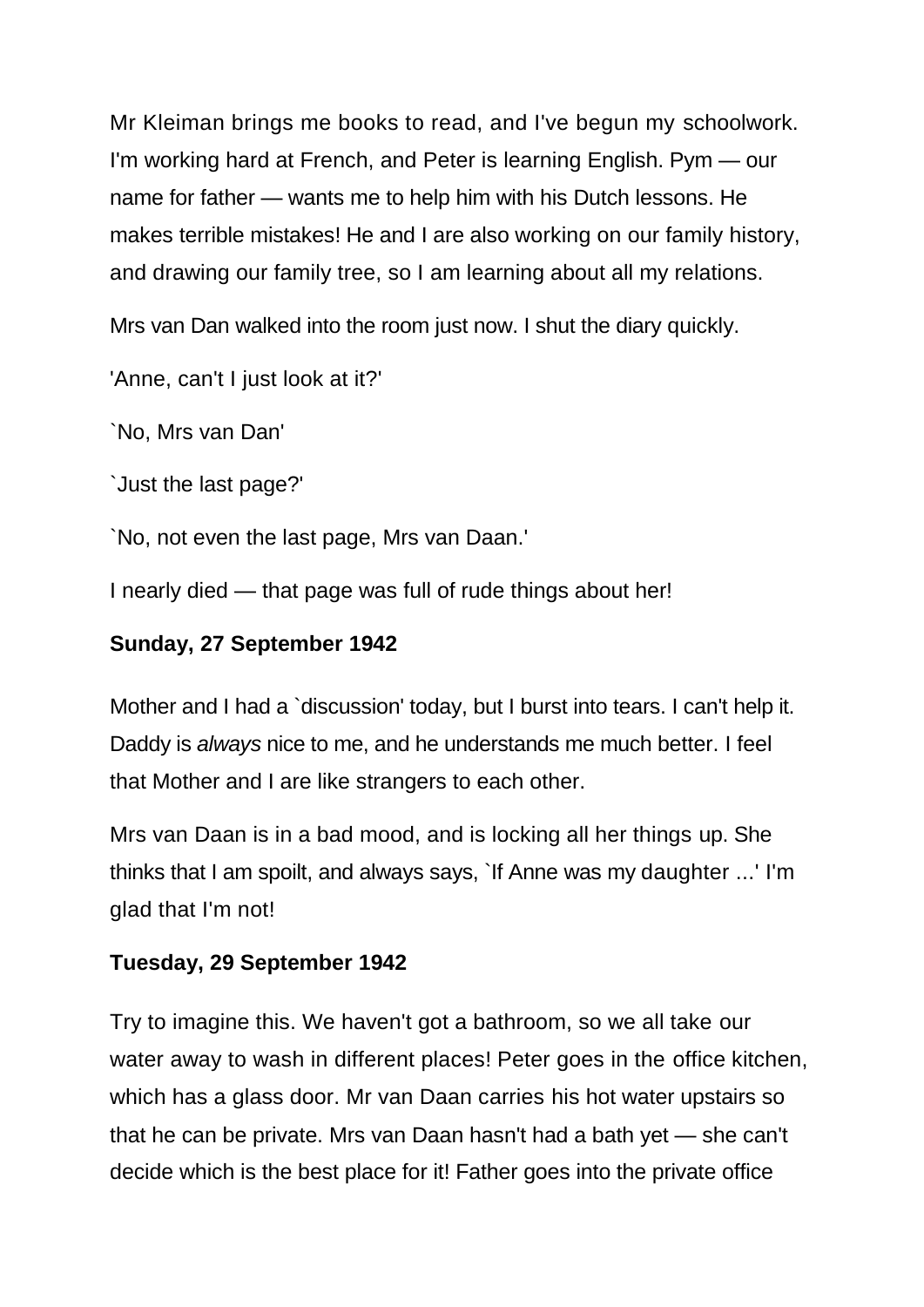and Mother into the kitchen. Margot and I share the front office. We close the curtains and wash ourselves there in the dark!

On Wednesday someone was doing repairs in the office downstairs. We couldn't use the toilet or use water all day. Father and I found a suitable pot which we could all use as a toilet! We had to sit still all day and not say a word! That was the most difficult thing for me.

# **Thursday, 1 October 1942**

Yesterday I was very frightened. At eight o'clock the doorbell suddenly rang. I thought that the Germans were coming to get us. But everybody said that someone only rang for a joke, or that maybe it was the postman, and I felt calm again.

Peter can be very funny sometimes. We both like to dress up in silly clothes. One evening, he put on one of his mother's tight dresses, and I wore his suit! Everyone laughed so much! Miep bought new skirts for Margot and me at The Bijenkorf.\*<sup>1</sup>They look like potato bags!

# **Friday, 9 October 1942**

The news is very bad today. The Germans are taking away many of our Jewish friends. They are sent to concentration camps at Westerbork, or even further away. We think many of them are murdered there. I feel terrible. The English radio says that the Germans are killing them with gas. Perhaps that's the quickest way to die. Perhaps you don't suffer so much that way.

**TERR**<br><sup>1</sup> \* A large shop in the centre of Amsterdam.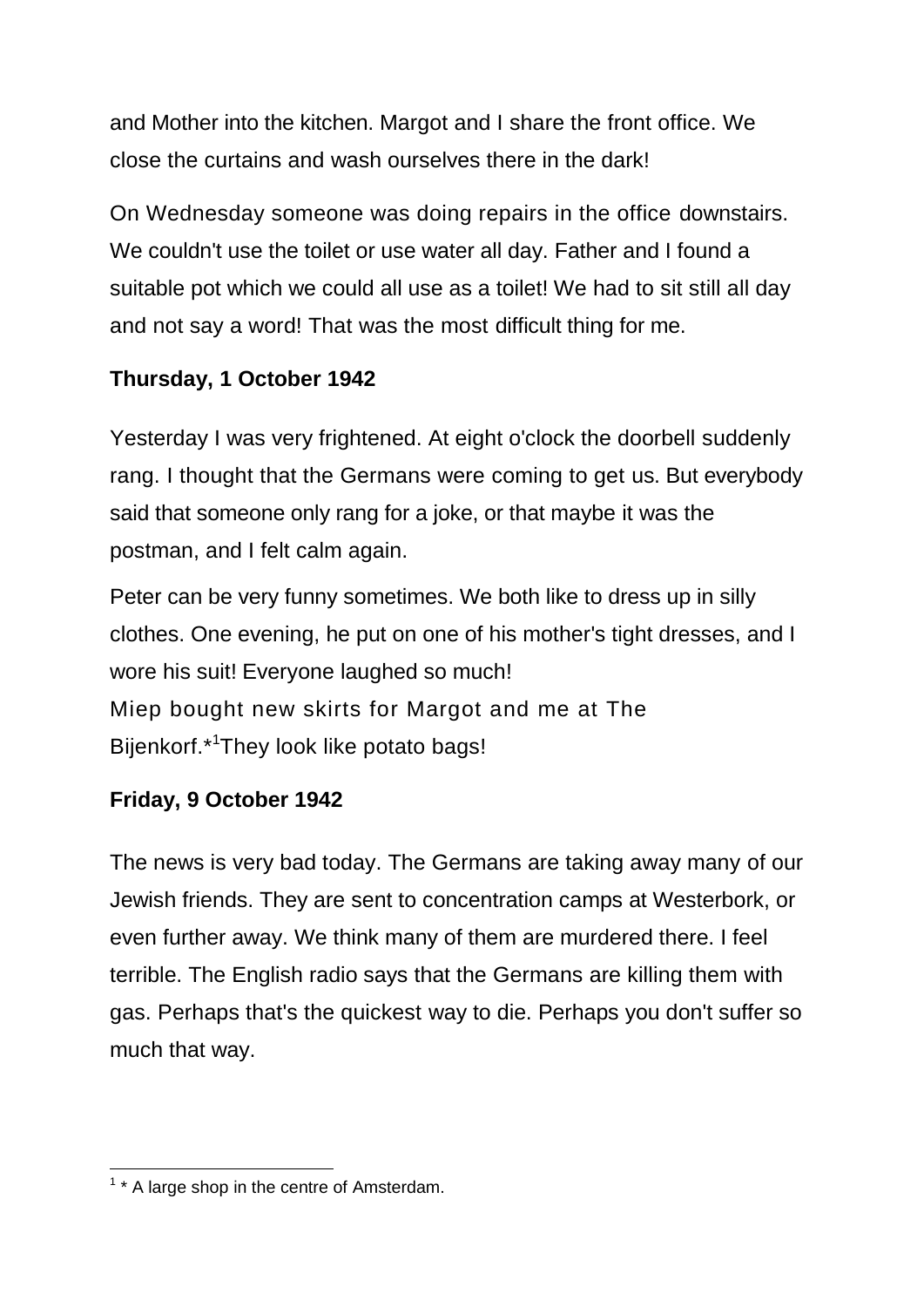### **Tuesday, 20 October 1942**

My hand is still shaking as I write this. Two hours ago we heard an awful noise at our bookcase door. The knocking didn't stop, and someone was pushing and pulling at the door. Perhaps they had come to arrest us! We were white with fear! But at last we heard Mr Kleiman's voice. `Open up, it's me!'The door was stuck, and he couldn't open it. We had a good time on Monday. Miep and Jan spent the night with us. We cooked specially for them, and the meal tasted wonderful.

#### **Monday, 9 November 1942**

**.** 

Yesterday was Peter's sixteenth birthday. He had a game and a cigarette lighter — he doesn't smoke much, but the lighter looks good! There was a big surprise too. Mr van Daan heard that the English have reached Tunis, Algiers, Casablanca and Oran. It is not the end of the war yet, but perhaps we can hope for the end now. Perhaps it will soon be history.

Well, what about food in the Annexe? A man brings bread every day, a very nice friend of Mr Kleiman's. And we've stored a hundred tins of food here. We can buy ration books on the black market, $*^2$  and we've also bought three hundred pounds of beans. We decided to move them to the attic, and Peter was given the job. He succeeded in getting five sacks upstairs, but the sixth sack burst, and a river of beans poured downstairs! I was standing at the bottom of the stairs. Peter couldn't stop laughing when he saw me in a sea of brown beans. Unfortunately though, the beans are very small and have disappeared into all the holes. Whenever we go upstairs now, we look for a few more beans!

 $2$ <sup>\*</sup>When people buy and sell things unofficially, this is called the `black market'. The black market usually works when food, clothes or other things are hard to rind and very expensive.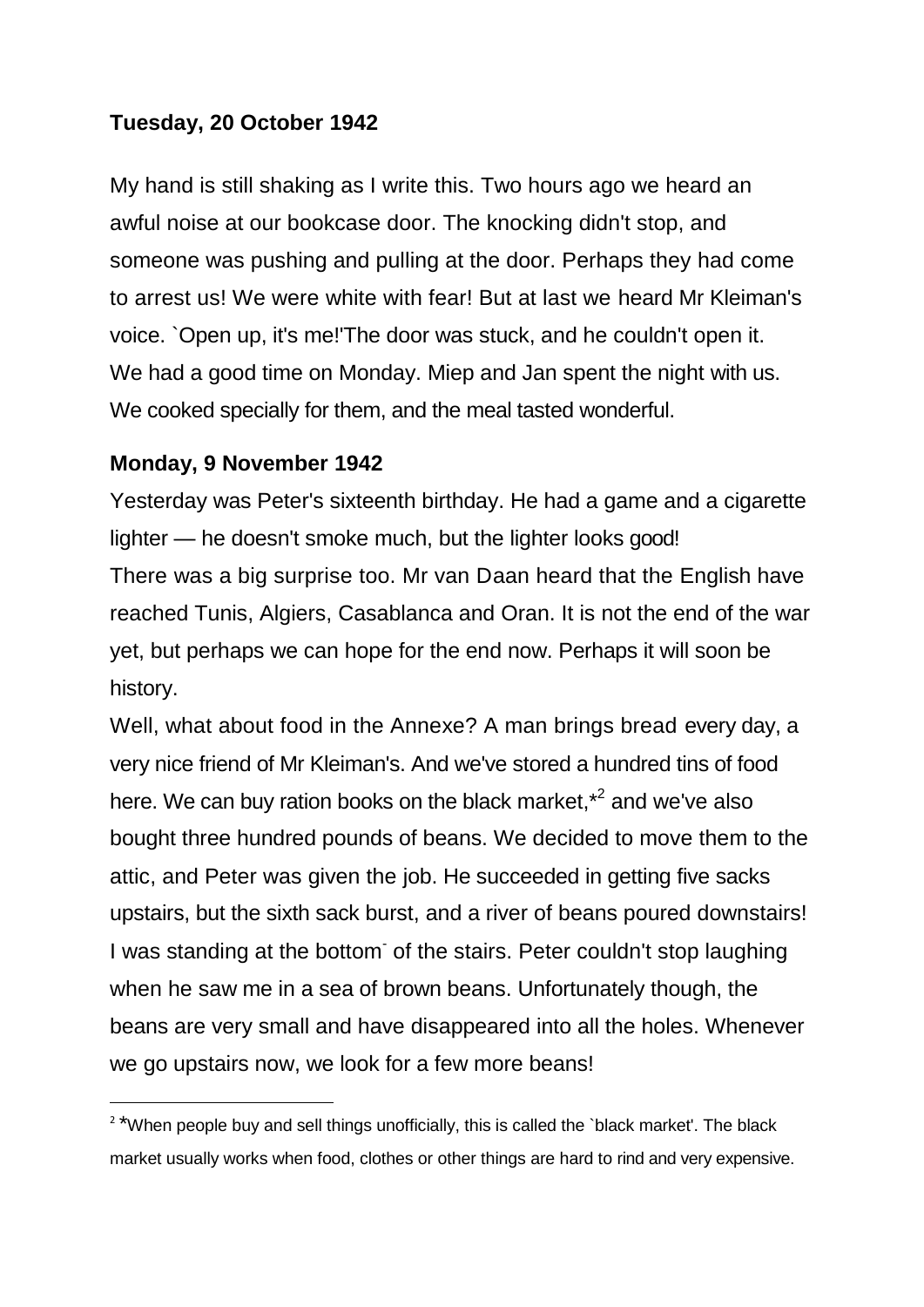# **Tuesday, 10 November 1942**

Great news! Another person is coming to live here. Eight is no more difficult than seven, and it is so dangerous for Jews now. We have chosen a dentist called Alfred Dussel. He seems to be nice. Miep knows him, and she will help him to get here. He will have to sleep in my room though, and Margot will have to move in with our parents. We'll ask him to fill the holes in our teeth!



*Johannes Kleiman next to the bookcase.*

# **Tuesday, 17 November 1942**

Mr Dussel has arrived. Everything went smoothly. He came to the warehouse, and Miep asked him to take off his coat, so that no one could see the yellow star. Then she brought him to the private office. He still had no idea

where he was going, or what was going to happen! When she opened our bookcase door, he was so surprised! He thought we had left the country. We were waiting around the table, ready to welcome him with a drink.

After lunch he slept for a short time, put away his things, and joined us for tea. We gave him the list of rules for the Secret Annexe that the van Dins had written.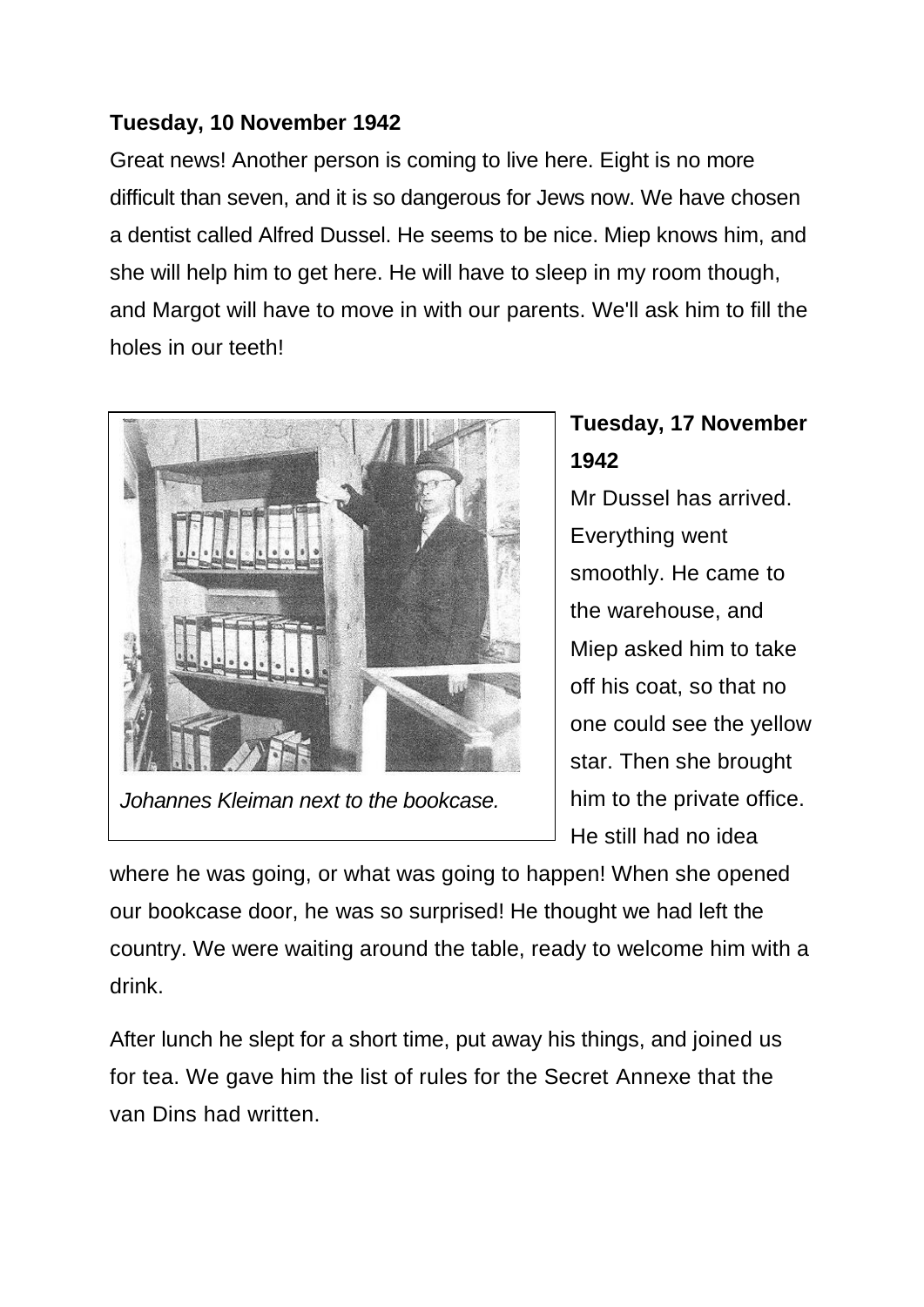# **GUIDE TO THE SECRET ANNEXE**

For Jews and other people without homes

*Open all year round:* Near to the centre of Amsterdam, but in a quiet street with trees.

*Price:* Free.

*Food:* Low fat.

*Water:* In the bathroom (sorry, no fixed bath) and also on some of the walls.

*Space for storing things:* Plenty.

*Private radio:* For all guests after 6 p.m. But you must never listen to the news on German radio stations, only music.

*Rest hours:* From 10 p.m. to 7.30 a.m.; 10.15 a.m. on Sundays. This is for your safety. The Management may also ask you to rest at other times too.

*Use of language:* Speak softly at all times, and not in German. *Exercise:*  Every day.

*Lessons:* Offered in English, French, and other subjects. *Singing:*  Only softly, and after 6 p.m.

*Mealtimes:* Breakfast 9 a.m. (11.30 a.m. on Sundays and holidays).

Lunch: A light meal from 1.15 p.m. to 1.45 p.m.

Dinner: Sometimes a hot meal, sometimes not. The time of dinner changes because of radio news broadcasts. *Bath: The* moveable bath can be used by all guests after 9 a.m. on Sundays. You may take your bath in the bathroom, kitchen, private office or front office.

The end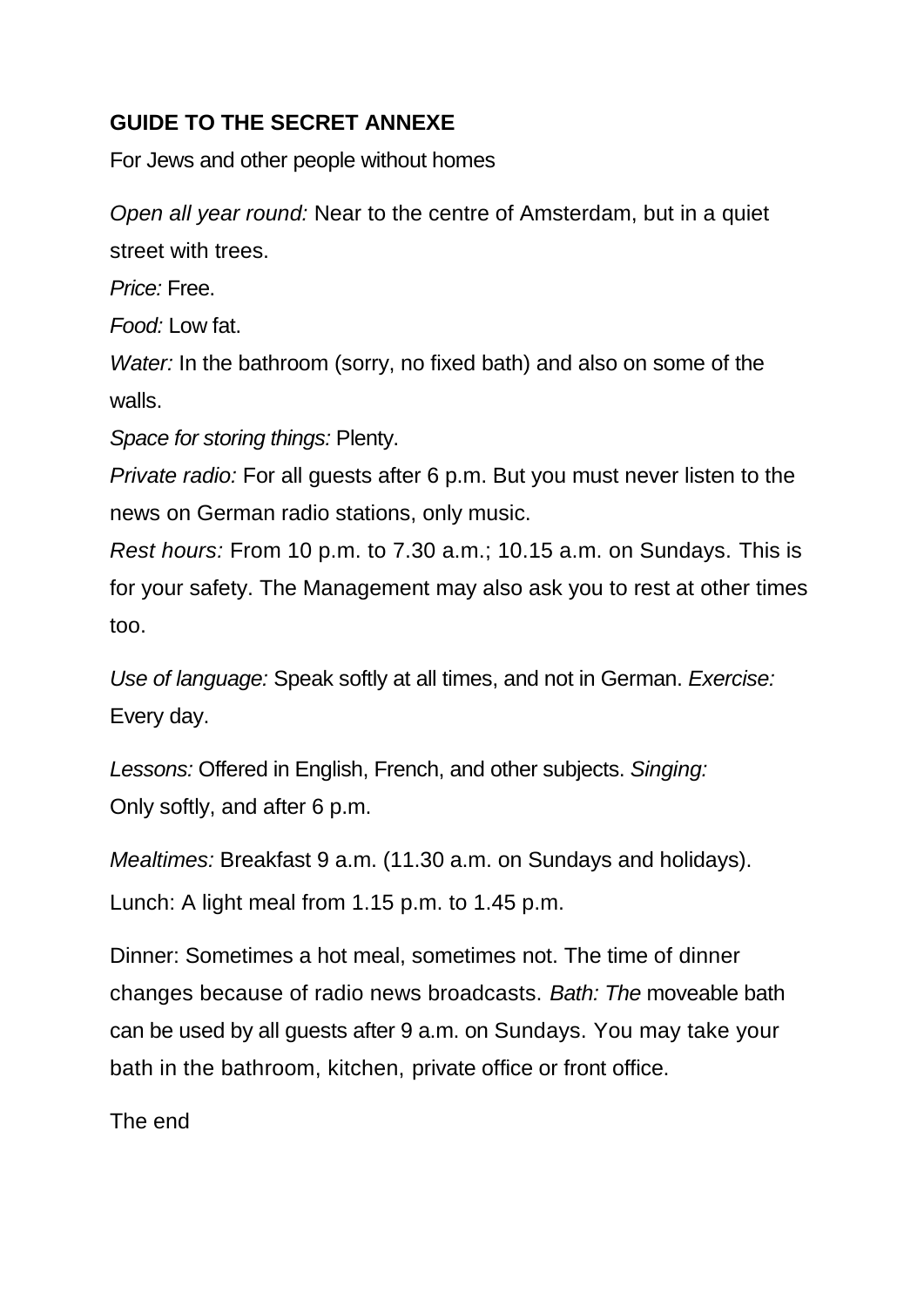#### **Thursday, 19 November 1942**

It's true; Mr Dussel is a very nice man. He's willing to share a room with me, although I don't really like sharing my things with a stranger. But we all have to give up something here. If we can save just one of our friends, we will be doing something to help,' says Father. He's right. Mr Dussel has told us a lot about the outside world. The news is terrible. The authorities have taken away so many friends and people we know to concentration camps. Army cars go round the streets day and night to arrest people. They're looking for Jews; they knock on every door, and ask whether any Jews live there. When they find a Jewish family, they take everybody away. They even pay money for information. In the evenings, when it's dark, I often see long lines of innocent people walking on and on. Sick people, old people, children, babies — all walking to their deaths.

We are very lucky here. I feel bad, sleeping in a warm bed when our dearest friends are suffering so badly. And only because they are Jews.

#### **Saturday, 28 November 1942**

Mr Dussel complains about me all the time. And they said that he liked children! He complains to Mother, and then she is angry with me too. I think about it all in bed at night. Am I so bad? I either laugh or cry, and then I fall asleep, wanting to be different. It's very confusing.

#### **Tuesday, 22 December 1942**

The Annexe was delighted to hear that we are all getting an extra quarter pound of butter for Christmas. We are each going to cook something with butter.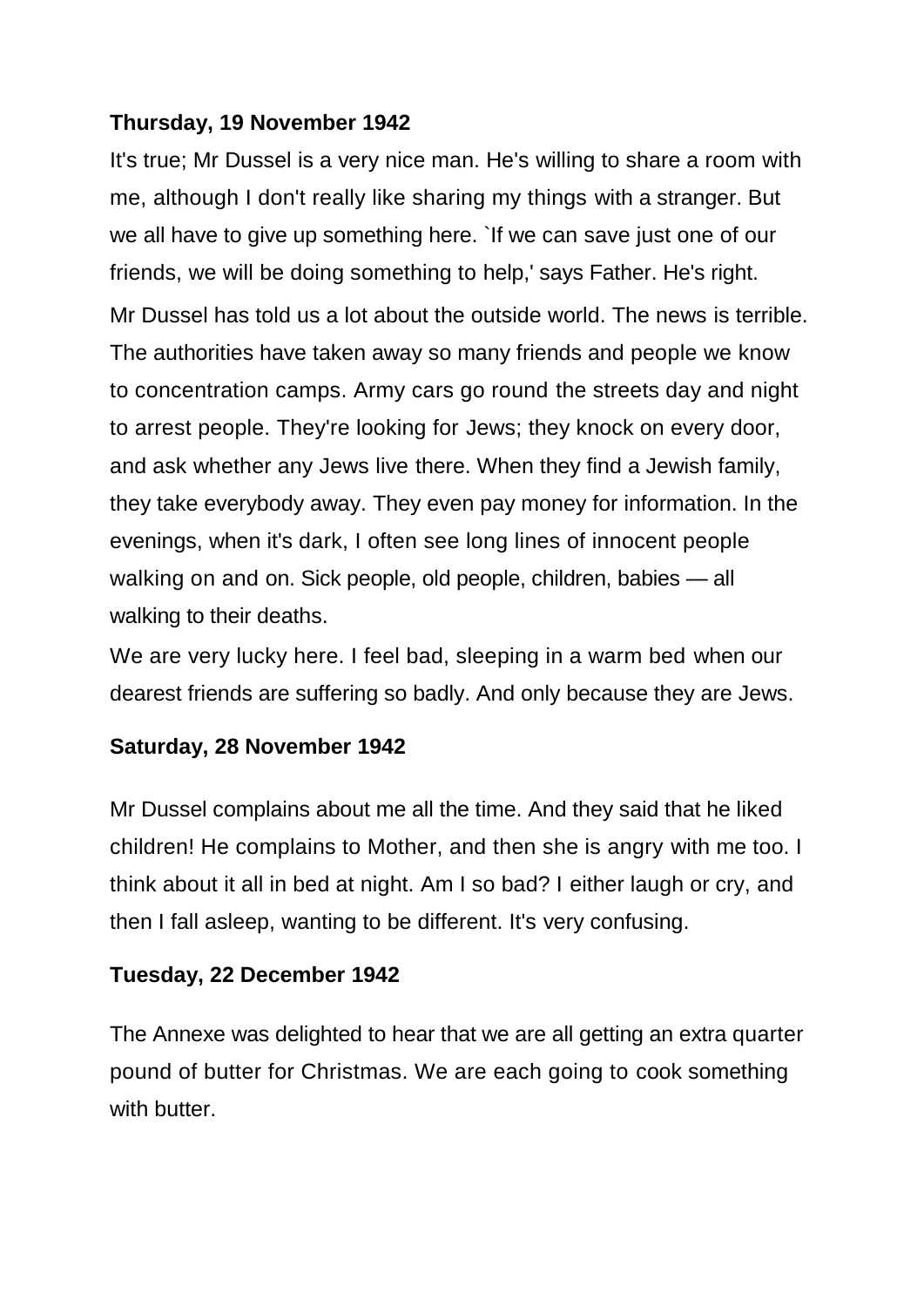Mr Dussel says `Quiet, quiet!' to me all night, even if I just turn over in bed. But *he* gets up early on Sundays and puts on the light to do his exercises.

Yes, we all have to be very sensible here and not get angry! But I would love to lock the door, or hide his clothes, or do something not at all sensible!

### **Wednesday, 13 January 1943**

Terrible things are happening outside. People are being pulled out of their homes and arrested. They have to leave with only a small bag and a little money, but even that is stolen from them. Families are separated. When children come home from school, their parents have disappeared. The sons of Christian families in Holland are also sent to Germany. Everyone is frightened. Every night, there are air raids. Hundreds of aeroplanes fly over Holland to drop bombs on German cities. Every hour, hundreds or maybe thousands of people are killed in Russia and Africa. The whole world is at war. Although the Allies are doing better now, the end of the war is nowhere in sight.

We are luckier than millions of people. It is quiet and safe here. We have money to buy food. We're selfish — we talk about `after the war', and we look forward to new clothes and shoes. But we should save our money to share with others later.

The children round here only have thin shirts and wooden shoes - no coats or socks. There is no one to help them. They are always hungry, and ask people on the streets for bread. I could tell you more about the suffering that the war has brought, but it would make me too sad. All we can do is to wait patiently until it is over.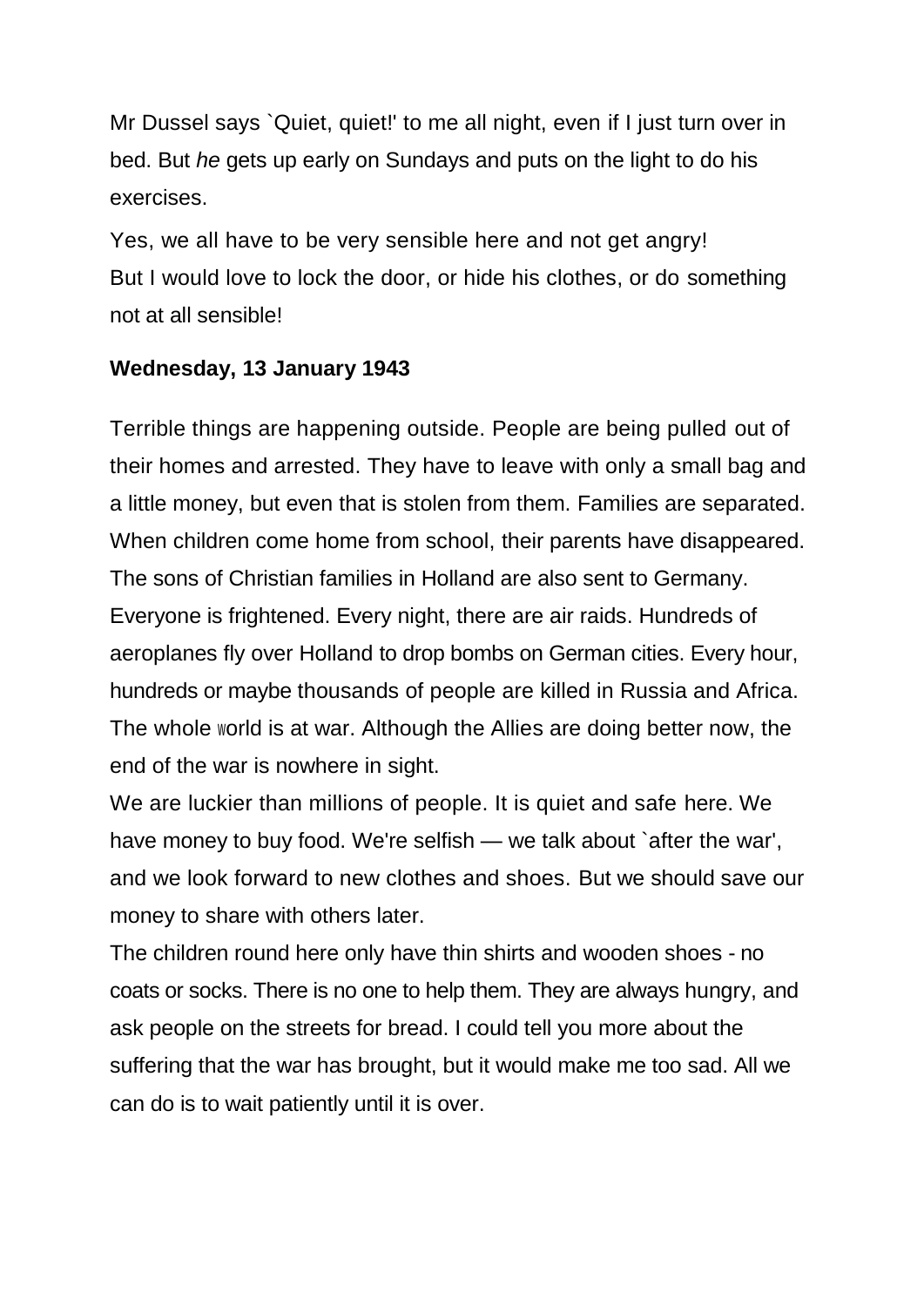### **Saturday, 27 February 1943**

Phu thinks there will be an invasion by the Allies at any time now. Churchill\*<sup>3</sup> was seriously ill, but now he's getting better.

We are sharing our butter a different way now. Everyone gets their own piece on their own plate. But it's not done right — the van Daans make breakfast for everyone, and give themselves the biggest share of the butter. My parents are too frightened to argue, unfortunately.

#### **Wednesday, 10 March 1943**

I could hear the guns all last night. I am always frightened of shooting, and I usually climb into Father's bed to feel safe. The guns are really loud, and you can't hear your own voice.

One night, there were strange noises inside the Annexe. Peter went up to the attic and found -- guess what? An army of enormous rats!

### **Friday, 2 April 1943**

1

I'm in trouble again! Last night, I was lying in bed and waiting for Father to come and say my prayers with me. Mother came into the room, and asked gently, `Anne, Daddy isn't ready? Shall I listen to your prayers tonight?'

`No, Mummy,' I said. Mother got up, stood by my bed for a moment, then slowly walked to the door. Suddenly she turned round, and her face was full of pain. She said, `I don't want to be angry with you. I

<sup>&</sup>lt;sup>3</sup>\*Winston Churchill, who led the British Government during World War II.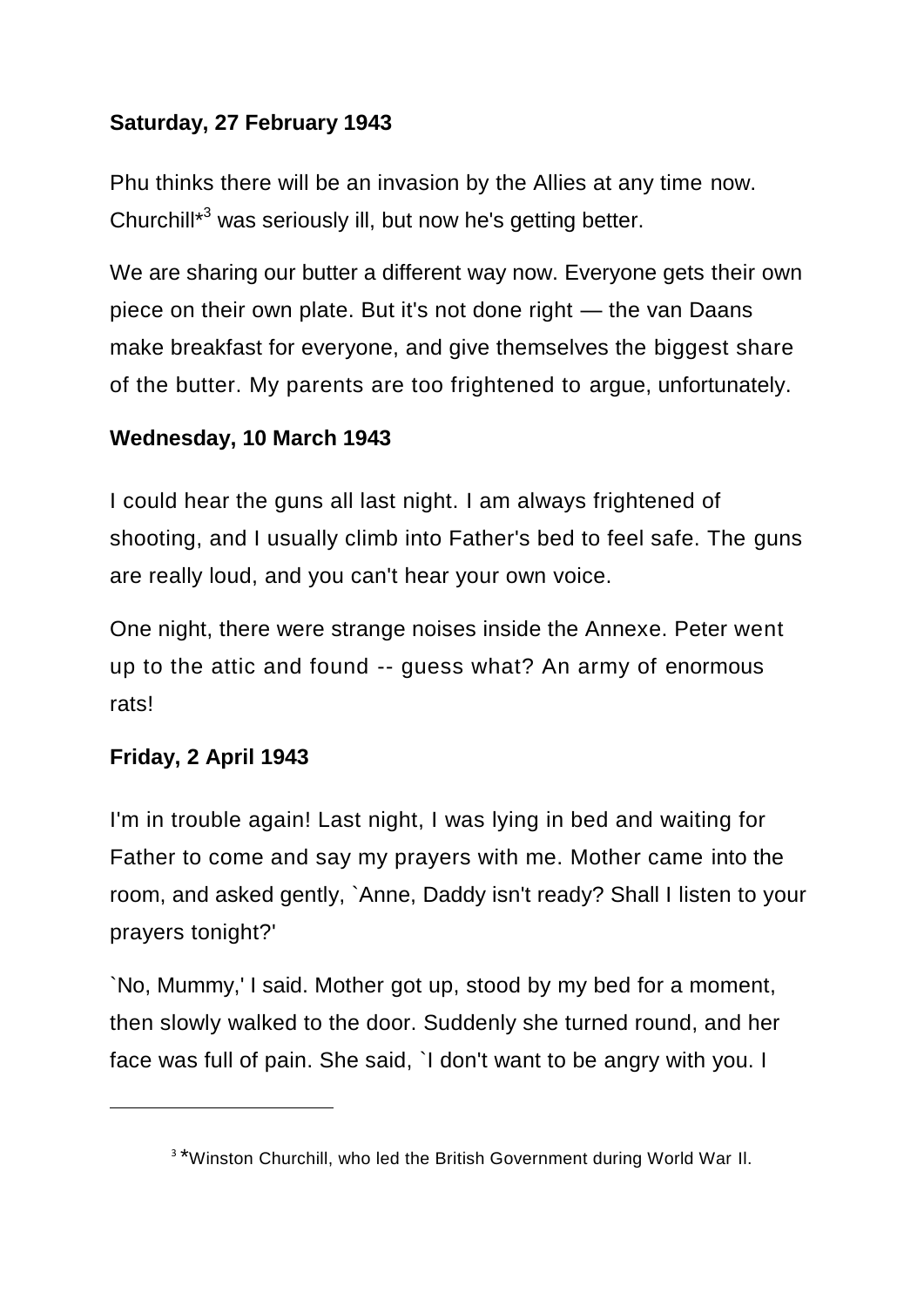can't make you love me!' A few tears fell down her cheeks as she went out of the door.

I lay still. I knew that it was cruel to say that, but I couldn't give her any other answer. I feel very sorry for her. She's pushed me away from her with her unkind jokes.

She cried for half the night, and didn't sleep. Father doesn't look at me, but I know what he is thinking: `How can you be so unkind? How dare you make your mother so sad?' But I can't apologize.

### **Tuesday, 27 April 1943**

Everyone in the Annexe is still quarrelling. There are air raids and bombs every night, and nobody can sleep well.

Our food is terrible. We have plain bread and coffee — not real coffee — for breakfast. We have lettuce or green vegetables, and bad potatoes. That's all.

#### **Saturday, I May 1943**

Yesterday was Dussel's birthday. He pretended that he wasn't interested, but when Miep arrived with a large bag of presents from his friends, he was as excited as a child! He had chocolate, eggs, butter, oranges and books. He arranged them on the table and left them there for three days, the silly old fool!

He already has plenty of food. We found bread, cheese, jam and eggs in his cupboard. He hasn't given us anything, but we've shared everything with him.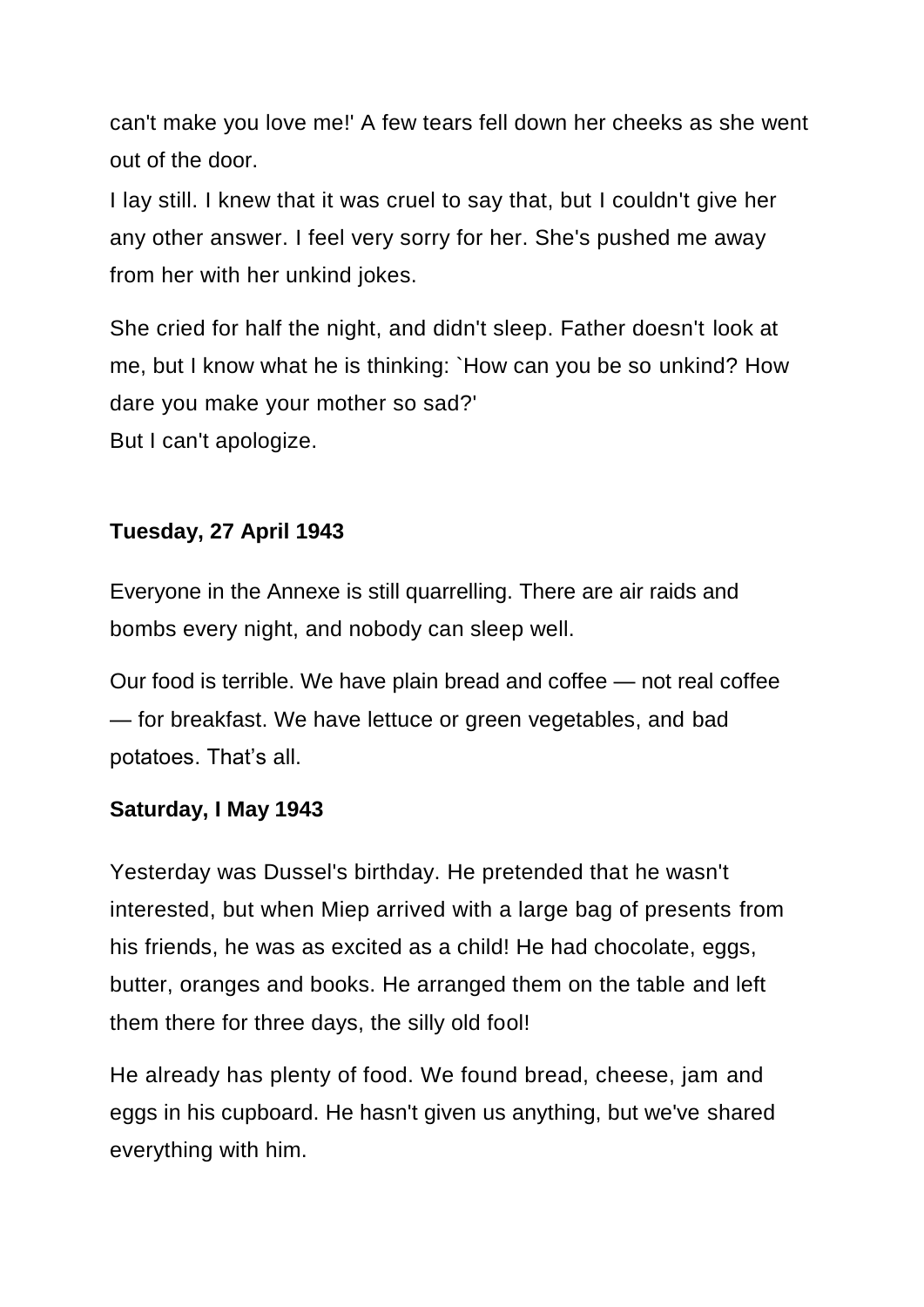#### **Sunday, 13 June 1943**

Father wrote something for my birthday — it's very funny! It's about mc, and my hard life in the Annexe, under the authority of parents who are always telling me what to do! I had some lovely presents too, specially a big book of Greek and Roman stories, and sweets from everyone people gave me some from the last of their stores.

#### **Tuesday, 15 June 1943**

Next month we have to give back our radio to the authorities. It's an official rule, and all over the country people are trying to find an old radio to give in so that they can keep their real radios in secret. It's a shame that we have to give in our beautiful big radio, but Mr Kleiman will give us a `baby' radio which he has hidden at home. We'll put it upstairs. It's not allowed, of course, but we're not allowed to be here either! Our radio with its wonderful voice really helps us. We tell ourselves, `Let's try to be brave and cheerful. Things must get better!'

### **Friday, 16 July 1943**

There was a break-in last night, a real one! This morning, Peter went down to the warehouse and saw that the doors were open on to the street. We stayed quiet, and didn't use any water or do anything to make a noise. We waited until eleven-thirty, when Mr Kleiman came upstairs. He told us that burglars had broken in and stolen some money. Luckily, they didn't find much so they soon went next door to look there.

The Allies are arriving in Sicily!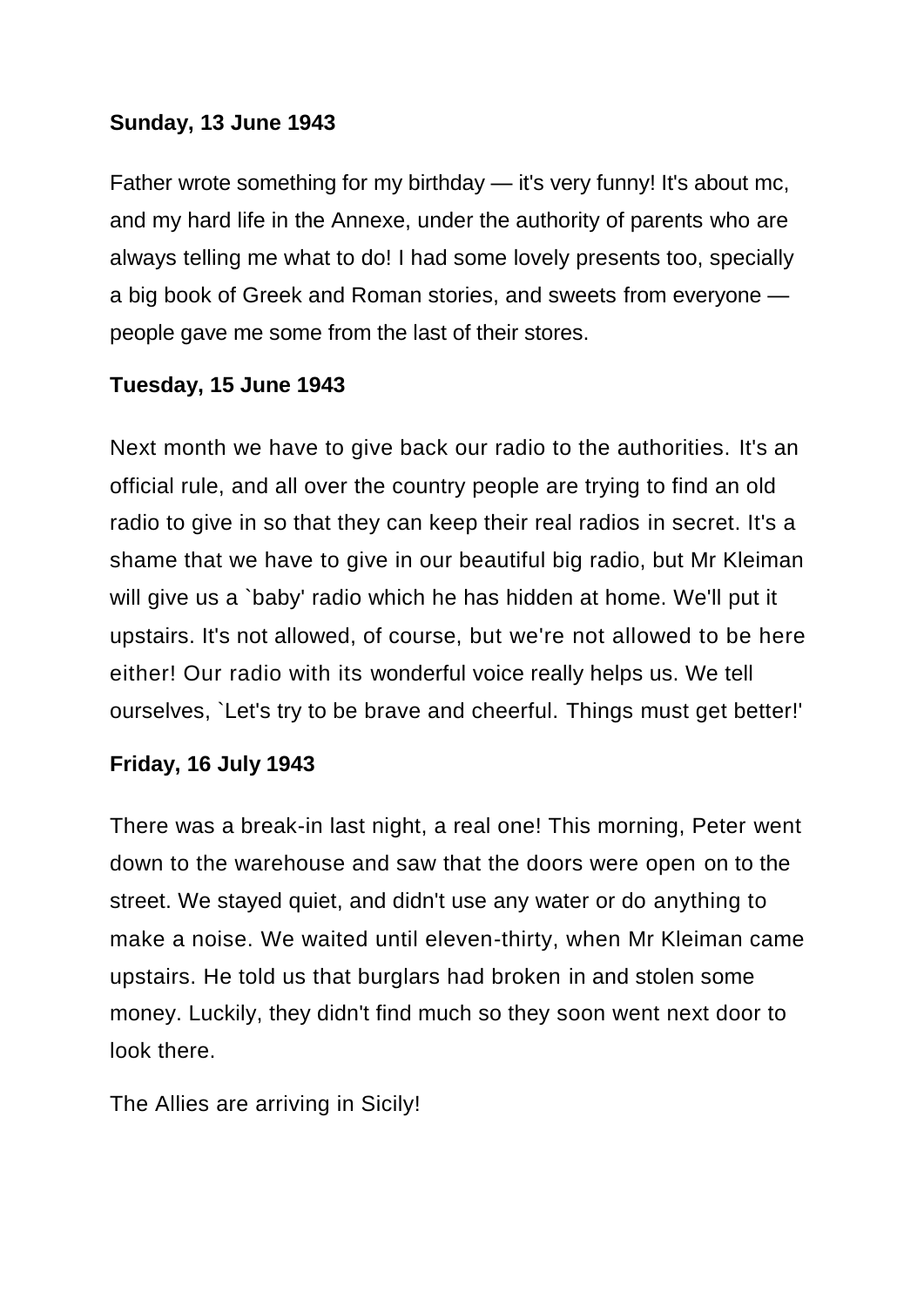#### **Monday, 19 July 1943**

A lot of bombs fell on North Amsterdam on Sunday. Whole streets went in the raid, and they can't even dig out all the bodies yet. They've already counted two hundred people dead, and many more are hurt. The hospitals are full.

### **Monday, 26 July 1943**

There was a terrible bombing raid yesterday. It started at about twothirty in the afternoon. Margot and I were upstairs, but the guns were so loud that we went down again. The house shook, and the bombs kept on falling. I was holding my `escape bag'. But walking on the streets is as dangerous as an air raid on the Annexe. I know that I can't really leave. After half an hour the planes flew away, and the smell of fire was everywhere. There was thick smoke over the city, like fog.

Later, after dinner, there was another raid. The bombs came down again like rain, and we heard from British reports that Schiphol Airport was bombed. We could hear the noise of the planes all the time, and we were very frightened. My legs were still shaking when I lay in bed that night.

At midnight, more planes! I ran to father's bed and did not fall asleep in my own bed until half-past two.

But at seven o'clock in the morning we heard some wonderful news about Italy! Mussolini has gone, and the King of Italy is leading the government there now.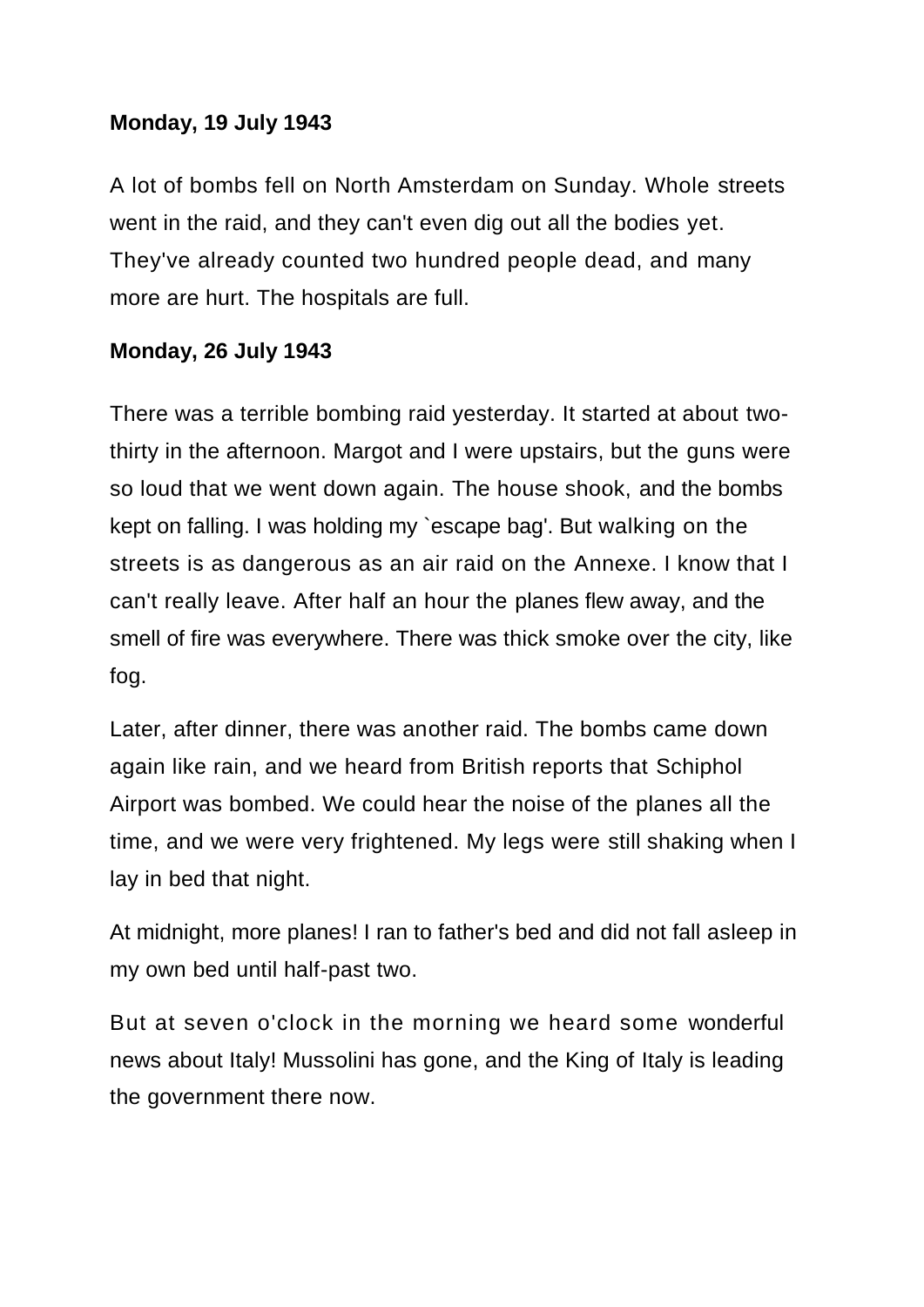### **Tuesday, 3 August 1943**

We just had a third air raid. I am trying to be brave. Mrs van Daan used to say, `Let them fall!' Now she is the most cowardly of us all. She was shaking like a leaf this morning, and even burst into tears.

Our bodies are very stiff now. We stopped our exercise programme a long time ago.

### **Friday, 10 September 1943**

Every time I write to you, something special has happened. Usually, it's unpleasant. But this time, it's wonderful! The news was broadcast that Italy is out of the war! The British are now in Naples. The Germans are in North Italy.

But there is some very bad news too. Mr Kleiman is going to have a very difficult operation on his stomach, and he'll have to stay in hospital for at least four weeks. He's so brave! He's always cheerful and smiling, although he's usually in pain.

### **Friday, 29 October 1943**

Mr Kleiman is out of hospital now, but his stomach is still bad. He had to go home again today because he wasn't well.

Mr van Daan has sold his wife's best winter coat. She wanted to keep the money to buy new clothes after the war. Mr van Daan could not make her understand that the money has to be used for the Annexe. They shouted and screamed at each other — it was terrible.

I'm OK, but I'm not hungry at the moment. People say, `You look awful, Anne!' Sundays are especially bad. It is deathly quiet then. I feel as though I am being pulled down into hell. I am a bird without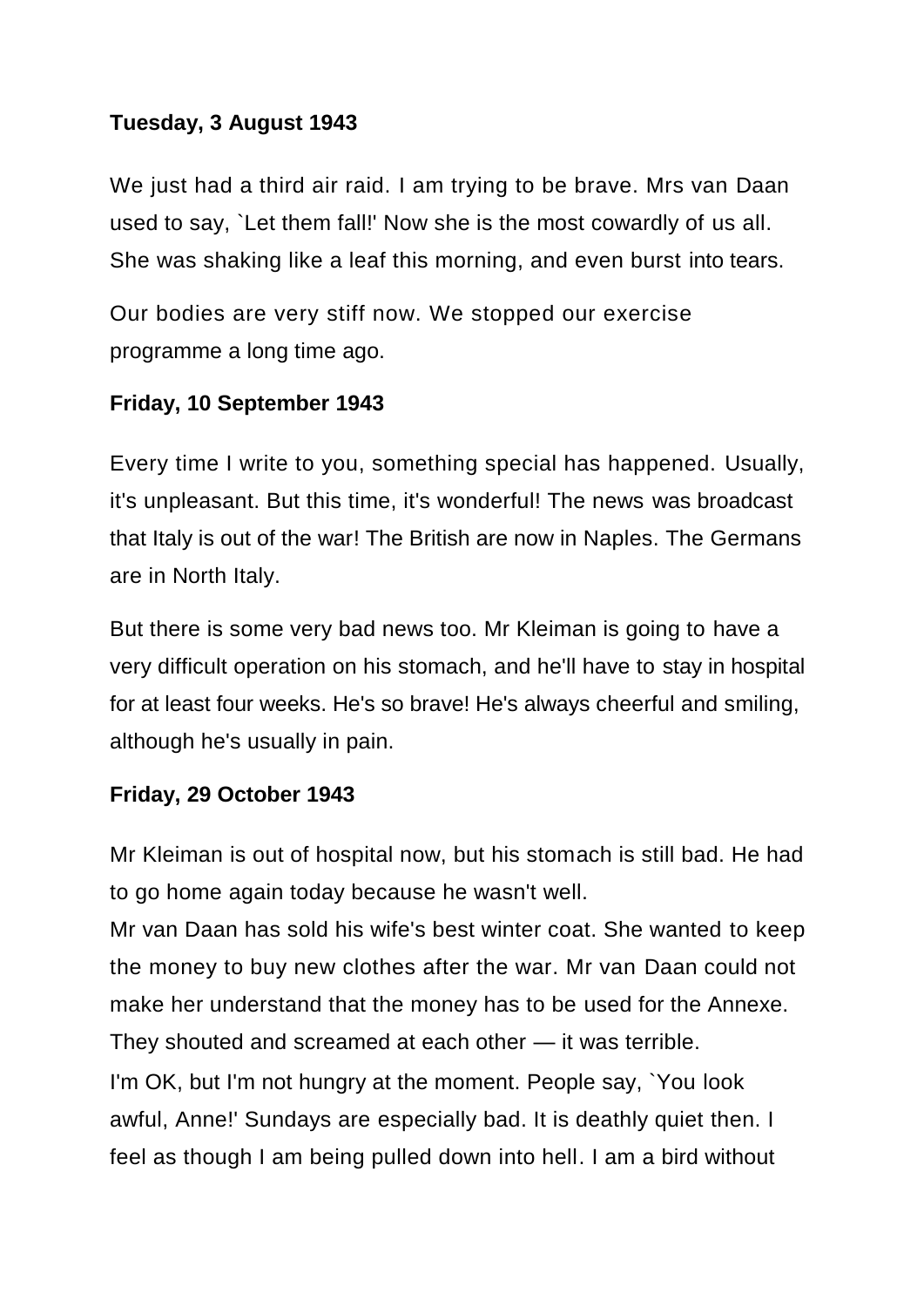wings who can't escape. A voice inside me cries, `Let me out! I want to go into the fresh air. I want to hear people laughing!' I don't answer the voice, but just lie down on the sofa. Sleep makes time go more quickly.

### **Wednesday, 3 November 1943**

We've decided to start our fire at seven-thirty on Sunday mornings, instead of five-thirty. I think it's dangerous. The neighbours may see the smoke, and what will they think? The curtains are a problem too. They cover the windows completely, but sometimes someone here will decide to take a little look outside. Everyone complains, but the answer is, `Oh, nobody will notice 'That's how things start to get dangerous.

We are not quarrelling so much. Only Dussel and the van Daans are enemies at the moment. Dussel talks about Mrs van Daan as `that stupid cow', and she calls him `an old woman'!

### **Monday evening, 8 November 1943 '**

We all have different moods here, up and down. And my mood is sad now. Miep says that we are peaceful here. But it's like a small circle of blue sky. We eight people in the Annexe are in that circle, but all around us are dark clouds and danger. The circle is getting smaller, and the darkness closer. If we could fly up into that blue sky, into heaven ... Oh circle, open wide and let us out!

### **Sunday, 2 January 1944**

This morning I read through some of the old pages in my diary. I was very ashamed when I saw what I had written about Mother. Why did I feel so angry then? Why did I hate her so much? It was true that she didn't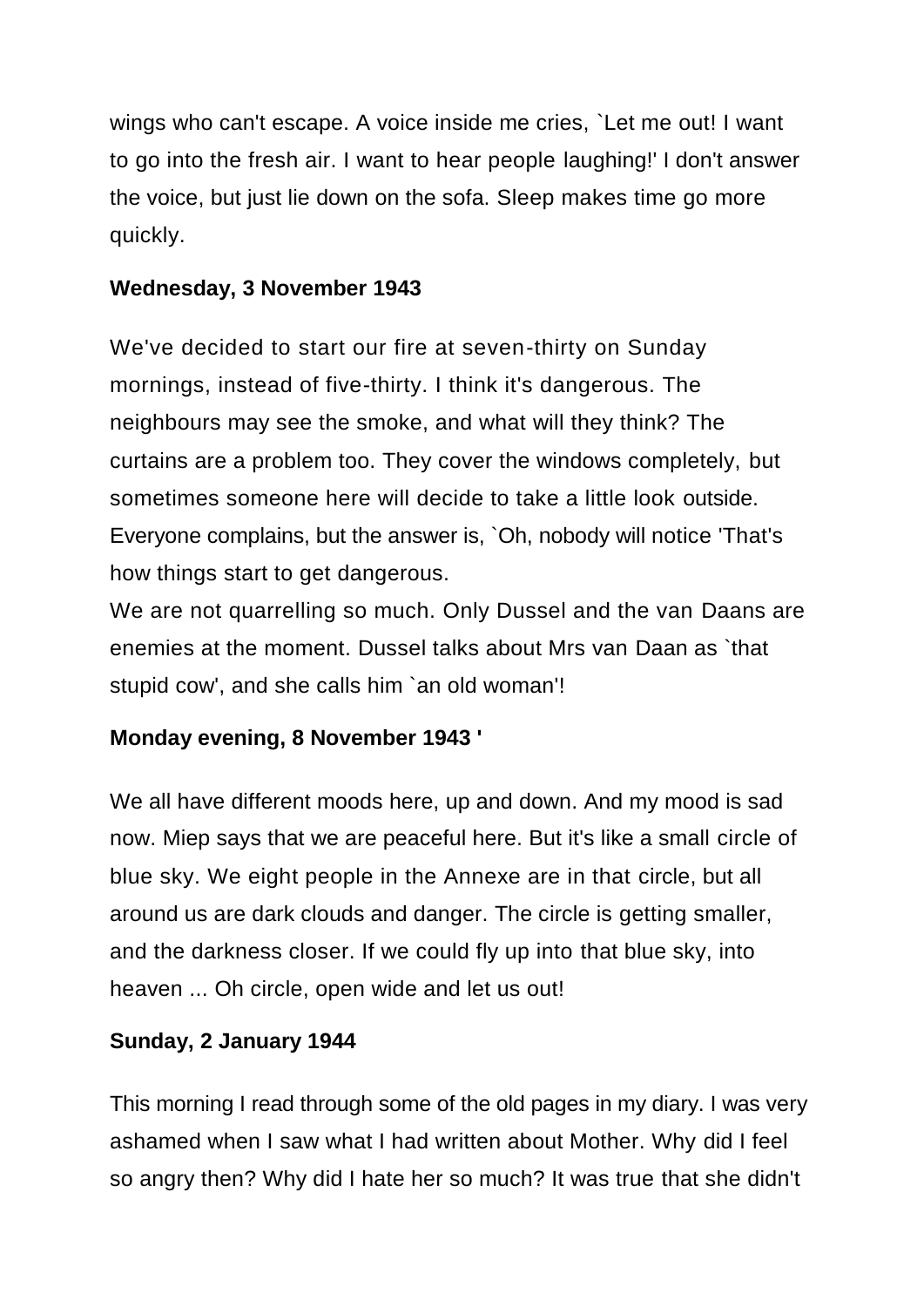understand me. But I didn't understand her either. I'm older and wiser now, and Mother is not so nervous. We try not to quarrel with each other. But I can't love her like a child any more.

### **Thursday, 6 January 1944**

I realized what's wrong with Mother. She says that she sees us inure as her friends, not her daughters. That's nice, but a friend is not the same as a mother.

I think the changes in my body are wonderful. Whenever I have my period (three times now), it's like a sweet secret inside me. There is pain, and mess, but I look forward to it again.

l need a friend, and I'm going to try Peter. I want badly to talk to someone. I had a chance to talk to him yesterday; I looked into his dark blue eyes and it gave me a wonderful feeling.

That night in bed I cried and cried. Must I *ask* Peter to be my friend? I don't love him, but I do need him. If the van Daans had a daughter, it would be just the same with her. So I've decided to visit Peter more often, and to make him talk to me.

### **Wednesday, 12 January 1944**

I'm crazy about dance at the moment! I practise my steps every evening, and I've made myself a modern dance dress from Mother's clothes. I tried to turn my tennis shoes into dance shoes, but it didn't work. All the exercise is helping — I'm not nearly so stiff now!

### **Saturday, 15 January 1944**

I won't tell you all the details of our quarrels in the Annexe. But we are not sharing our food in the same way now — we've got our own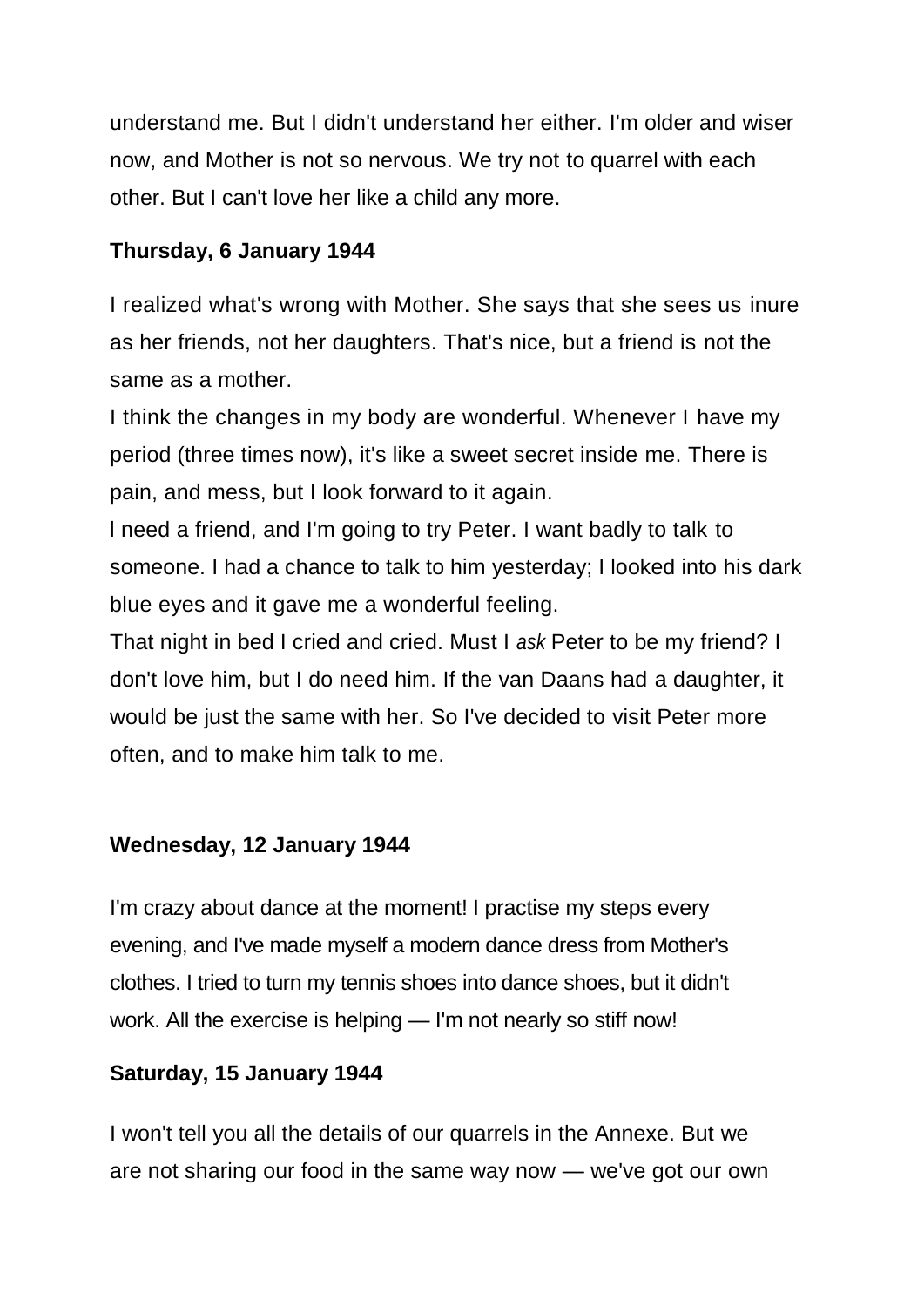stores of meat and oil, and we even cook our own potatoes. Mother made a wish, `I don't want to see Mr van Daan's face for two whole weeks.' Unfortunately, her wish is not likely to come true. Does everyone who shares a house become like this? Or are we just unlucky?

# **Thursday, 3 February 1944**

Everybody is thinking about the Allied invasion! What will happen to us if the British invade Holland. The Germans say that they will let the water from the sea into the country.\*<sup>4</sup>

Each person has his or her own idea.

`We'll have to walk through the water. `Don't be silly! We'll have to try and swim. We'll swim underwater, and then nobody will see that we are Jews!'

`Oh, rubbish! Can ladies swim when rats are biting their legs?' Next question: when the invasion comes, will the authorities make everybody leave Amsterdam?

`We'll leave the city with all the other people.' `No, we mustn't go outside! The Germans will send everyone to die in Germany'

`All right, we'll stay here. Let's ask Miep for some extra blankets. And some more food. We've got about sixty-five pounds of beans at the moment, and fifty tins of vegetables.'

`What's in the stores, Mother? Tell us.'

1

<sup>&</sup>lt;sup>4</sup> \* Holland is very flat, and the water is carefully controlled. Once, most of the land was naturally under water*.*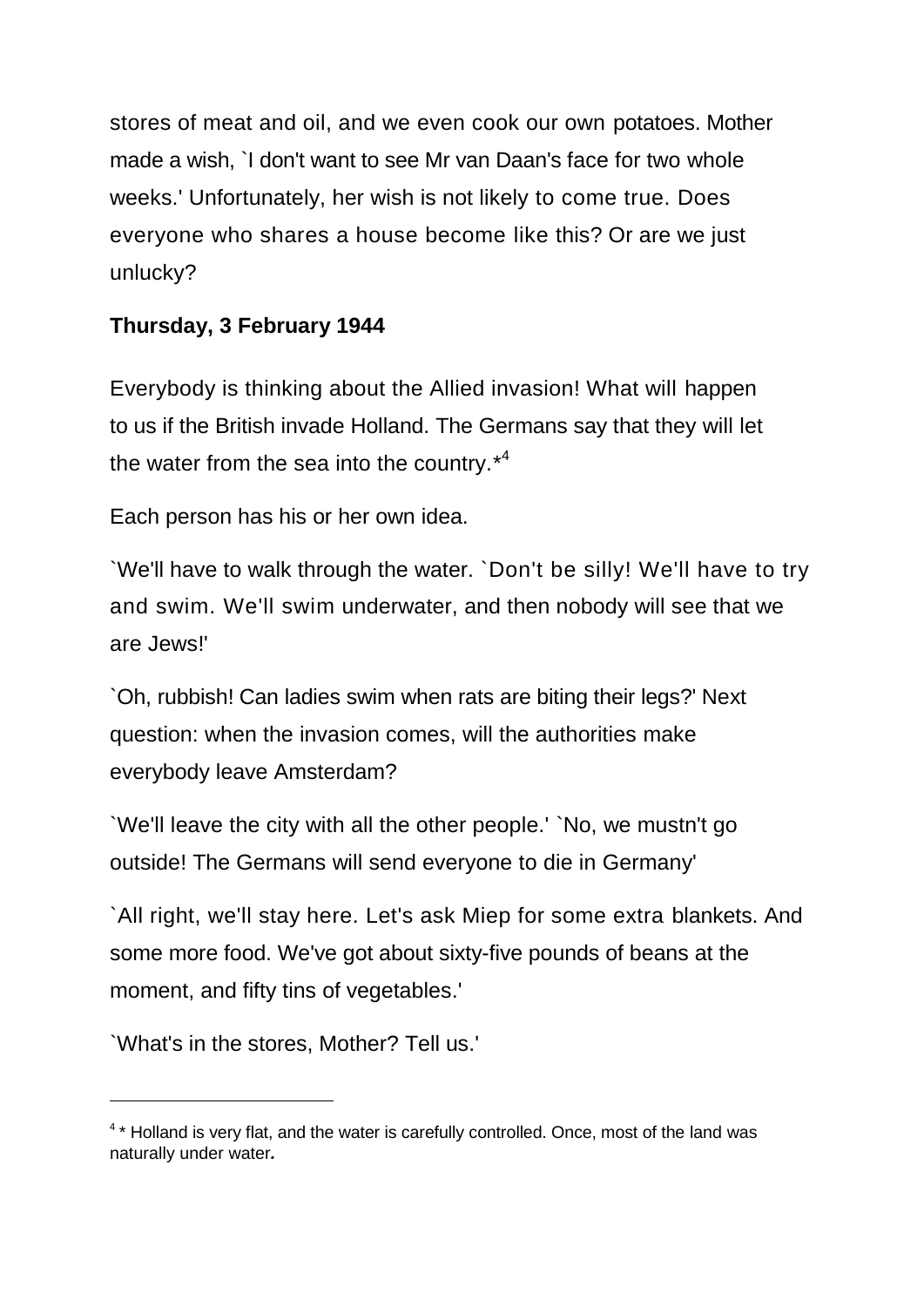`Ten tins of fish, forty tins of milk, three bottles of oil, four jars of butter, four jars of fruit, twenty jars of tomatoes and nine pounds of rice. That's it '

Our stores are still quite good. But we do have to feed the people in the office too.

`Let's make little bags for our money that we can hide in our clothes if we have to leave here.'

And so it goes on all day. That's all I hear — invasion, invasion, only invasion. I'm very calm about it. I don't care now whether I live or die. I'll just keep on with my work and hope that everything will be all right in the end.

### **Wednesday, 16 February 1944**

I had to go up into the attic, through Peter's room, to get some potatoes today. When I was going up the stairs, he stood up and took my arm.

`I'll go,' he said. But I told him that it wasn't necessary.

On my way down, I asked him, `What are you studying?'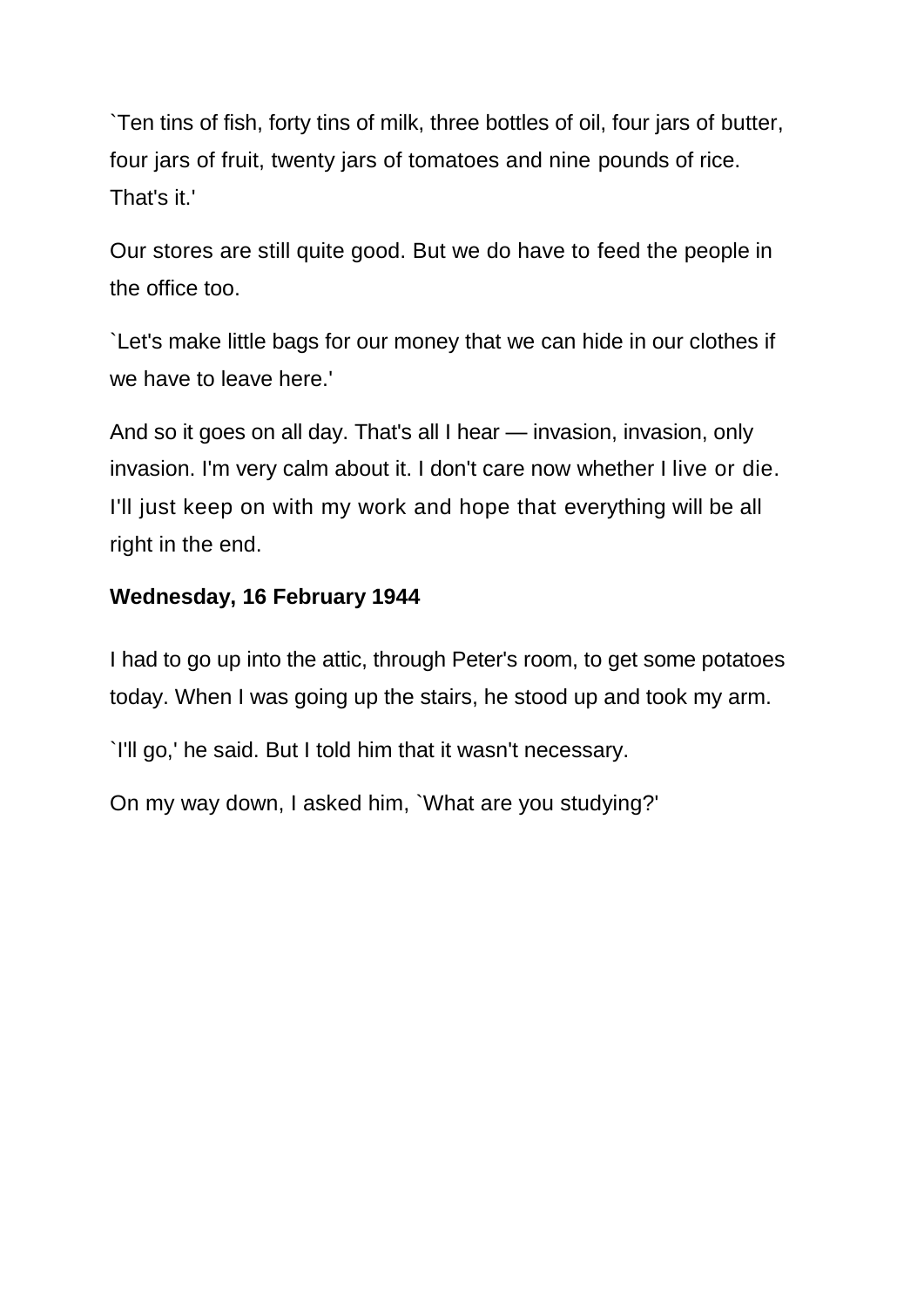`French,' he replied. I asked if I could look at his lessons. Then I sat down on the sofa, and began to explain some French to him. We went on talking pleasantly about other things too, and finally he spoke about

the picture of film actors on his wall. It's the one that I gave him, and he likes it very much.

`Shall I give you a few more?' I asked him.

`No,' he replied. `I prefer this one. I look at it every day, and all the people in it have become my friends<sup>'</sup>

Peter needs love, too. That's why he holds Mouschi the cat so tightly.

# **Friday, 18 February 1944**



*Edith Frank, May 1935.*

Whenever I go upstairs, it's always so that I can see *him. I* have something to look forward to now, and life here is better. Mother doesn't like me going up there. She says that I should leave Peter alone. She always looks at me oddly when I go to Peter's room. When I come down again, she asks me where I've been.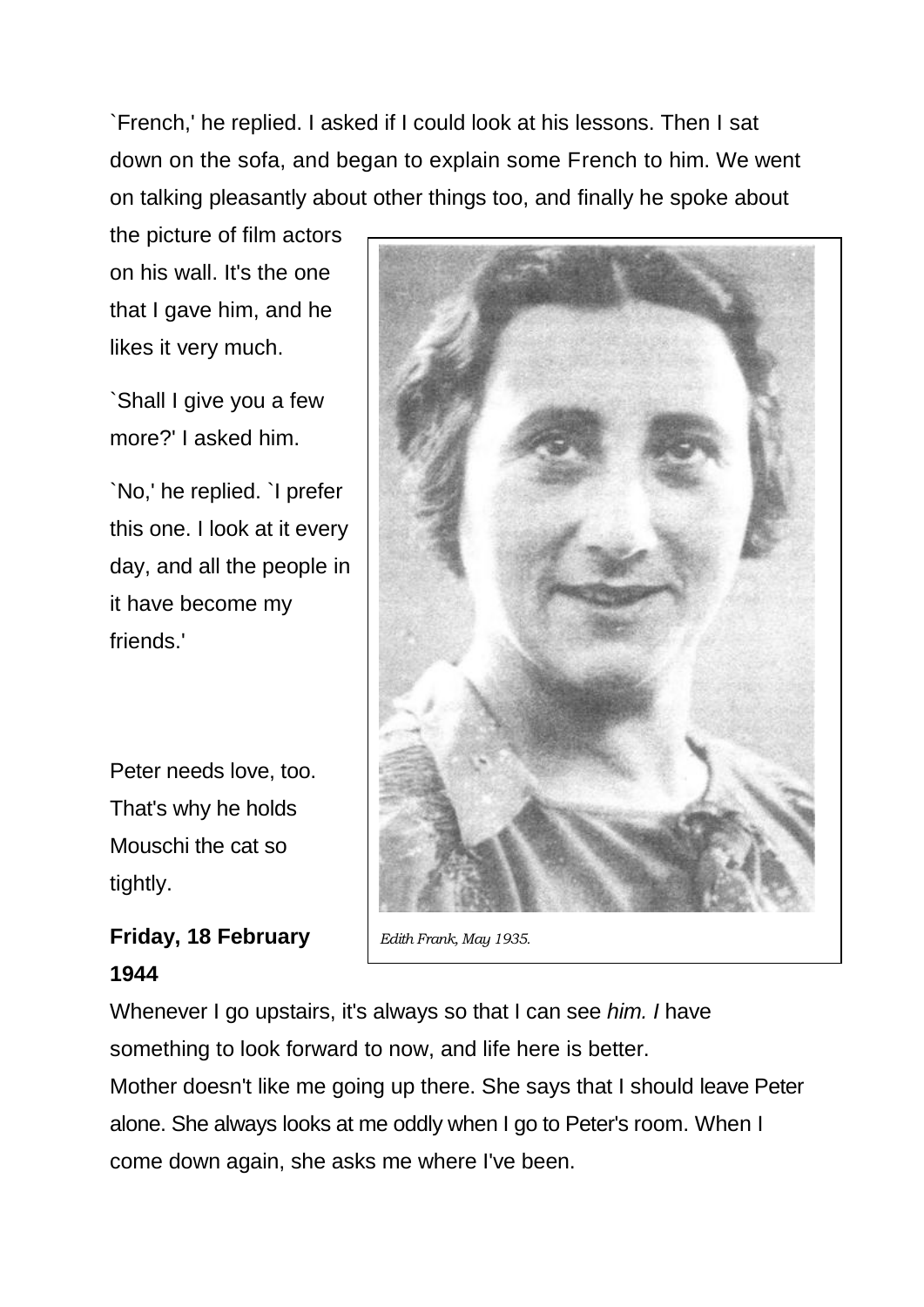#### **Wednesday, 23 February 1944**

The weather is wonderful, and I feel better. Almost every morning, I go up to the attic for some fresh air — we can open the window there and look out. This morning, Peter was up there too. He came over to where I was sitting on the floor. The two of us looked out at the blue sky, at the tree and at the birds flying through the air. It was so beautiful that we couldn't speak. We stayed like this for a long time.

`How can I be sad when there is the sun and the sky?' I asked myself. God wants us to be happy and to see the beauty of this world. It will help us in all our troubles.

#### **Sunday, 27 February 1944**

I think about Peter from morning to night. I dream about him, and see his face when I wake up.



I feel that Peter and I are not really very different, although we seem to be on the outside. We both have strong feelings inside, which are difficult to control. Neither of us feels that we have a mother. His mother isn't serious; mine is interested in my life but she doesn't understand me at all.

*Peter van Daan.*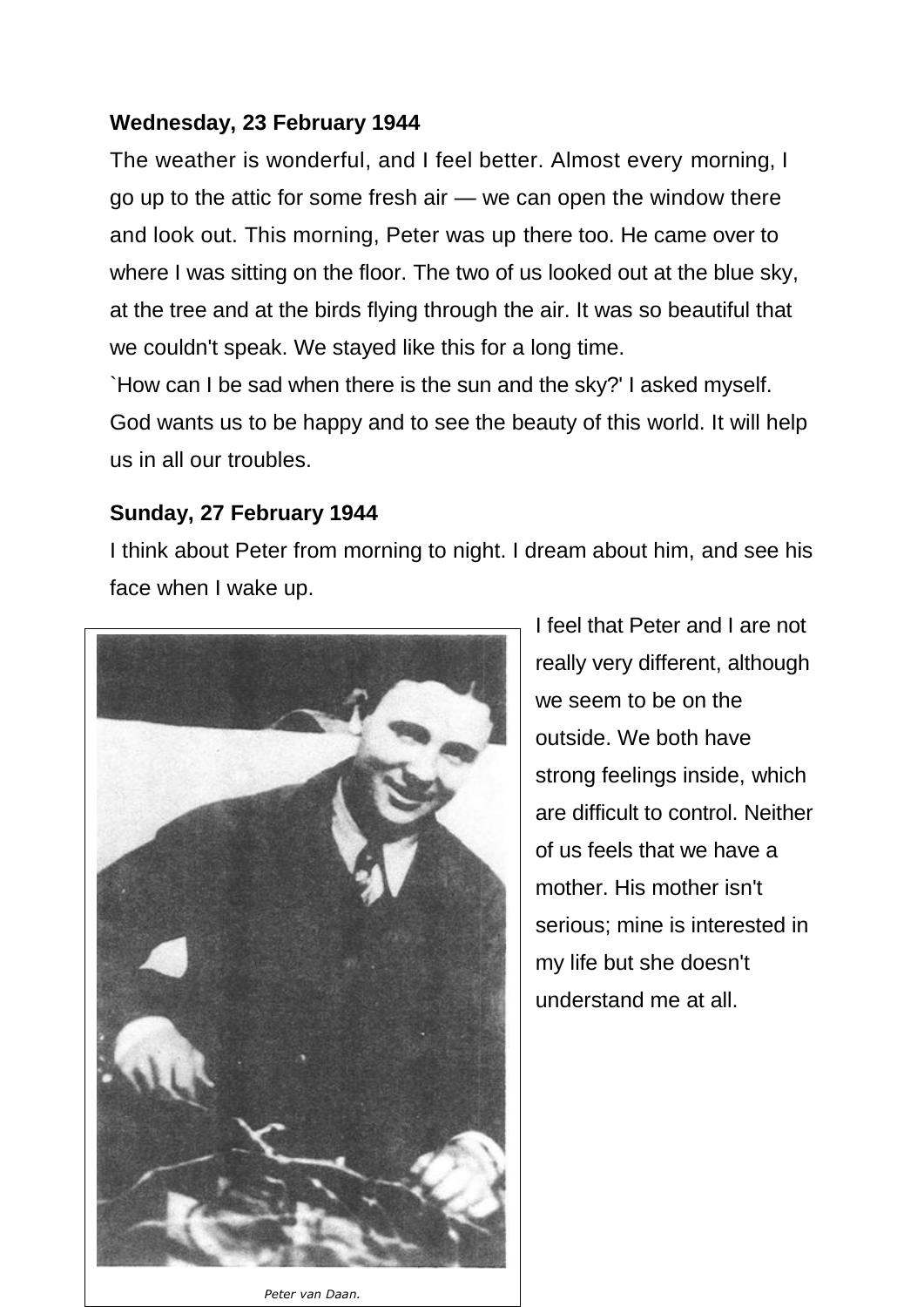### **Saturday, 4 March 1944**

This was the first Saturday for months that wasn't boring. It was because of Peter. I joined the French lesson that Father was giving him. I was in heaven, sitting on Father's chair, close to Peter. Afterwards, we talked together until lunch-time. Whenever I leave the room after a meal, Peter says — if no one else can hear him — `Goodbye, Anne — I'll see you later.'

Oh, I'm so happy! Perhaps he does love me! And it's so good to talk to him.

### **Friday, 10 March 1944**

We have more troubles now. Miep is ill, and Mr Kleiman is still away from work with his bad stomach. Bep is trying to do everything on her own.

Last night, somebody knocked on the wall next door while we were having dinner. We were very nervous all evening.

The police have taken Mr M. away. He's the man who sells us potatoes, butter and jam on the black market. It's terrible for him and also for us. He has five young children and another baby coming.

### **Tuesday, 14 March 1944**

I'm sitting at the van Daan's table with a handkerchief over my mouth. Why? Let me start at the beginning. They've arrested the people who bring our ration tickets, so we don't have any fats or oils. Miep and Mr Kleiman are ill again, and Bep can't go shopping for us. The food is awful. Lunch today is potatoes and some very old vegetables out of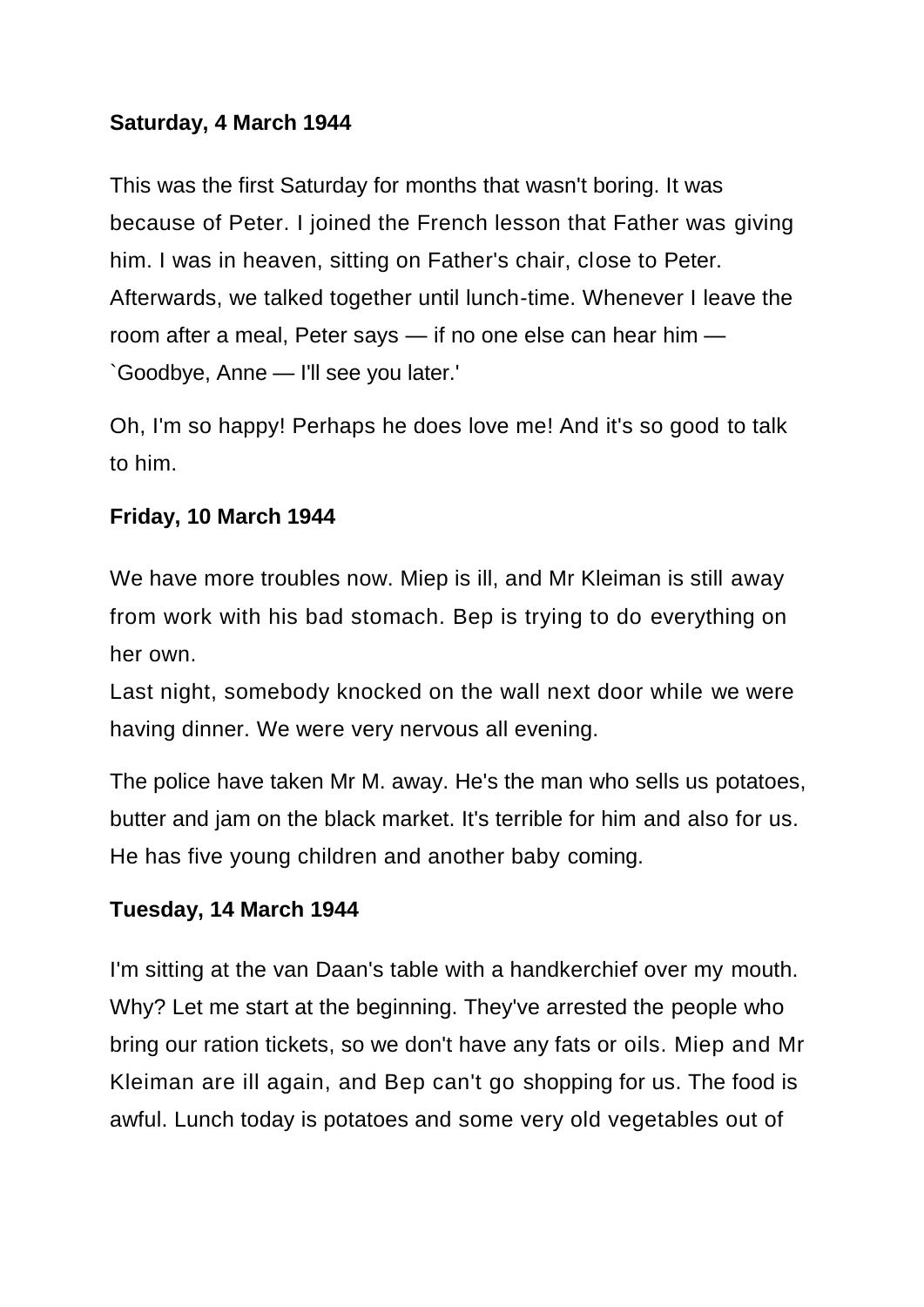bottles. They smell terrible, which is why I have the handkerchief! We've got to eat them too

— I feel sick when I think about it! Half the potatoes have gone bad, and we have to throw them away

If life here was pleasant, the food would not matter so much. But it's the fourth year of the war, and we are all in bad moods.

#### **Saturday, 18 March 1944**

I've written so much about myself and my feelings, so why shouldn't I write about sex, too? Parents are very strange about sex. They should tell their sons and daughters everything at the age of twelve. But instead of that, they send them out of the room when anyone talks about sex, and the children have to try and find out everything by themselves. Then, later, the parents think that the children already know it all, but usually they don't! Soon after I was eleven, they told me about periods. But I didn't know where the blood came from, or what it was for. When I was twelve and a half, one of my friends told me some more. She told me what a man and a woman do together. Well, I had already guessed! I was quite proud of myself! She also told me that babies don't come out of their mothers' stomachs. Where everything goes in is where the baby comes out?

Children hear about sex in bits and pieces, and that isn't right. Although it's Saturday, I'm not bored! I've been up in the attic with Peter. I sat there dreaming with my eyes closed, and it was wonderful.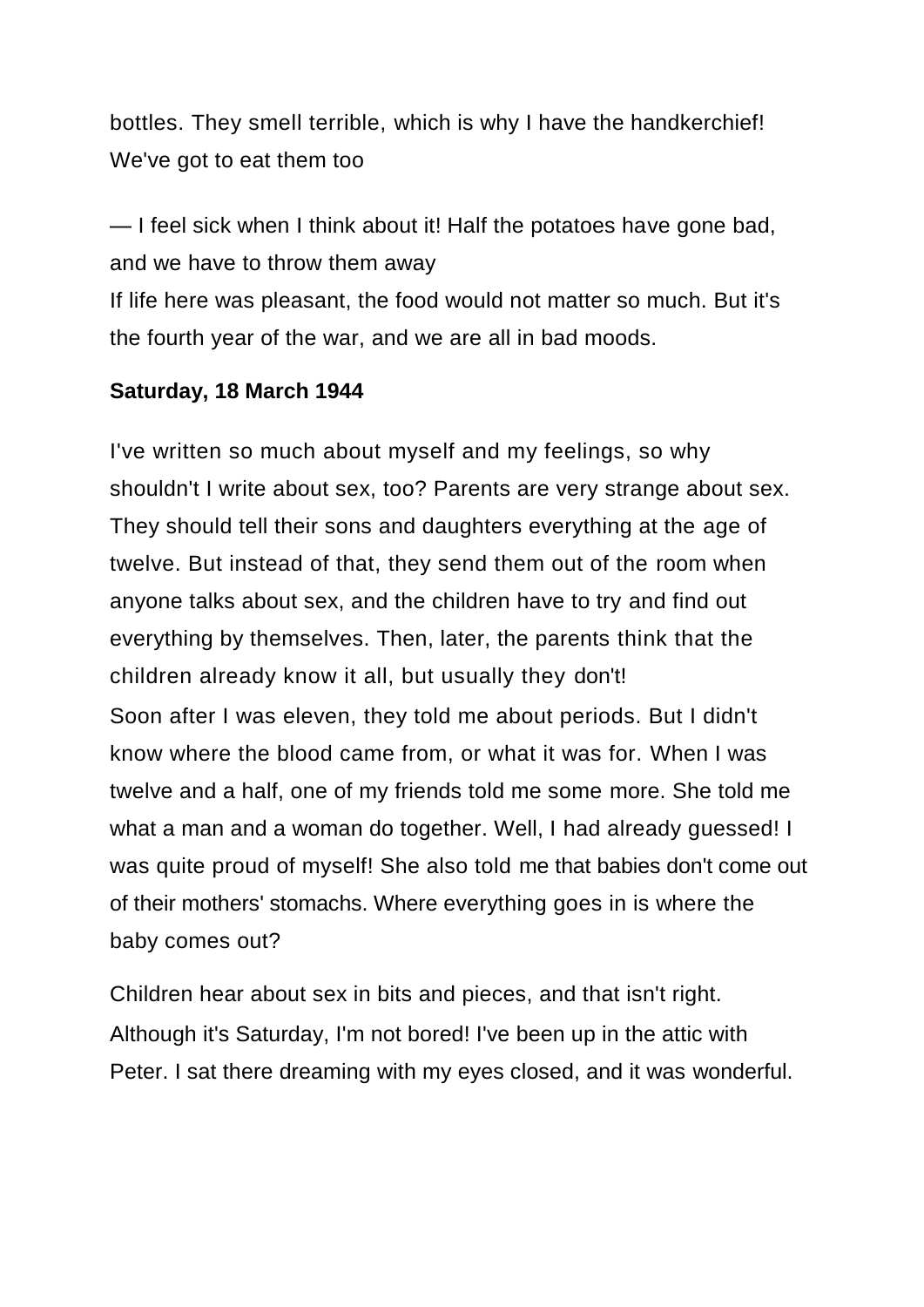#### **Sunday, 19 March 1944**

Yesterday was a very important day for me. At five o'clock I put on the potatoes to cook, and Mother gave me some sausage to give to Peter. But he wouldn't take the sausage, and I thought it was because of the awful quarrel that we had recently. Suddenly, my eyes filled with tears. I took the plate back to Mother and went into the toilet to cry.

I decided to talk to Peter. After the washing up, I went to his room. We stood by the open window as it grew dark — it's much easier to talk like that. He didn't refuse the sausage because of our argument, but because he didn't want to look too greedy! Then we talked about so much together. It felt good; it was the most wonderful evening I've ever had in the Annexe.

We talked about our parents, and our problems with them. I told him how I cry in bed. He said that he goes up to the attic when he is angry. We talked all about our feelings. And it was just as good as I imagined!

We talked about the year 1942, and how different we are now. He thought that I was a noisy, annoying girl at first! I thought that he was uninteresting! I told him that we are like two sides of the same coin. I am noisy and he is quiet. But also that I too like peace and quiet. I said that I understand why he goes away to be alone sometimes. And that I'd like to help him when he argues with his parents.

`But you always help me!' he said.

`How?' I asked, very surprised.

`Because you're always cheerful.'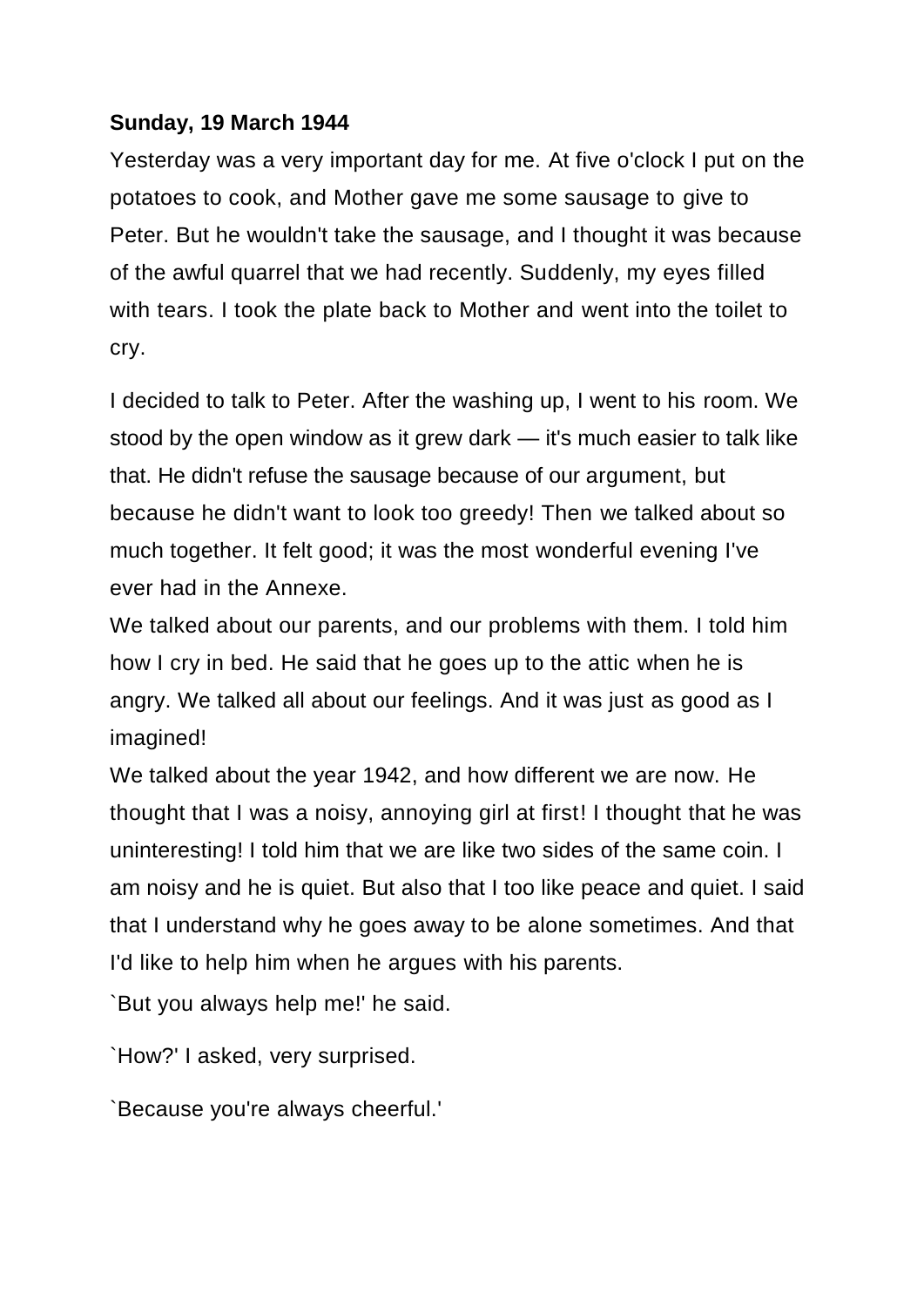That was the nicest thing he said all evening. He must love me now as a friend, and I'm so grateful and happy for that.

### **Wednesday, 22 March 1944**

Things are getting more and more wonderful here. I think that true love may be happening in the Annexe! Everyone has made jokes about us, saying that we might get married if we are all in the Annexe long enough. Perhaps those jokes aren't so silly at all.

I'm sure now that Peter loves me too, but I don't know in what way. Does he just want a good friend, or a girlfriend, or a sister? Oh, when I think about Saturday night — about our words, our voices — I feel very satisfied with myself. For the first time, I don't want to change anything that I said.

### **Thursday, 23 March 1944**

Our black market ration book men are out of prison now, so things are better here.

Yesterday a plane crashed quite near us, on top of a school. Luckily, there were no children inside. There was a small fire, and two people were killed. The men inside the plane were able to get out in time, but the Germans shot them immediately. Local people were so angry — it was a cowardly, horrible thing to do! We — the ladies of the Annexe — were very frightened. I hate the sound of guns.

# **Tuesday, 28 March 1944**

Mother is trying to stop me going up to Peter's room. She says that Mrs van Daan is jealous. Perhaps she's jealous too. Father is happy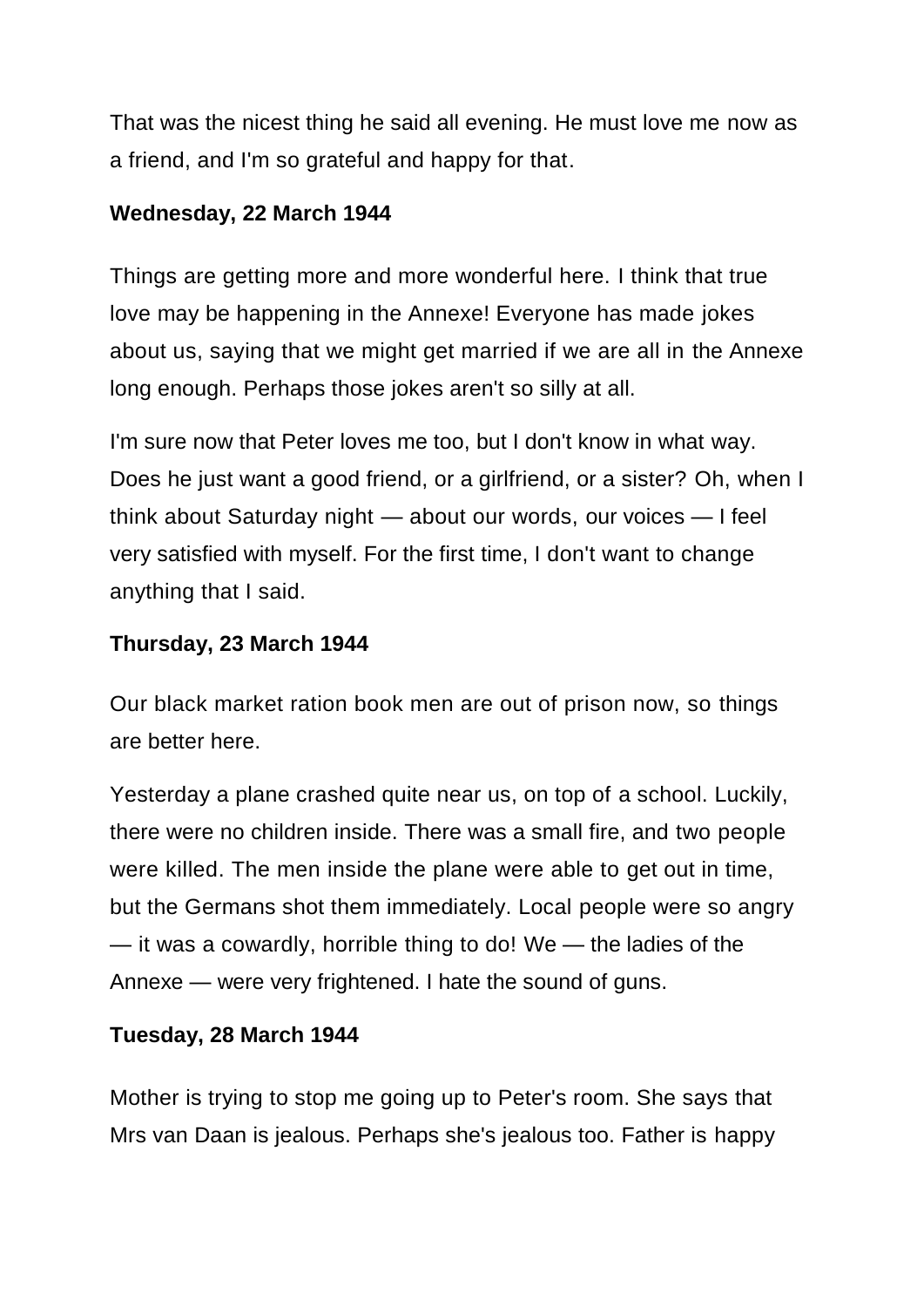about it; he's glad that we're friends. Mother thinks that Peter has fallen in love with me. I wish that it was true.

I do want to stay friends with Peter. We have our difficulties, but we have to fight against them, and in the end they will make everything more beautiful. When he rests his head on his arms and closes his eyes, he's still a child. When he plays with Mouschi, his cat, he's loving. When he carries the heavy potatoes for us, he's strong. When he watches the air raids, or walks through the dark house to look for burglars, he's brave. And when he doesn't know quite how to behave, he's sweet!

#### **Wednesday, 29 March 1944**

Mr Bolkestein, from the Government, was speaking on the Dutch broadcast from London. He said that after the war they wanted everybody's diaries and letters about the war — they would be an interesting part of history. I might be able to write a book called *The Secret Annexe.* People would think that it was a detective story! But seriously, ten years after the war people would find it very amusing to read about us, the Jews who were hiding. How we lived, what we ate, what we talked about. But although I tell you a lot about our lives, you still know very little about us. For example, how frightened the women are during the air raids. Last Sunday, 350 British planes dropped their bombs on Ijmuiden, so that the houses shook like grass in the wind. Or about the awful illnesses that people are catching here. You know nothing about all this, and it would take me all day to describe it. People have to wait in line for vegetables and all kinds of other things too. Doctors can't visit the sick, since their cars and bikes are stolen at once. There are so many thieves around that you ask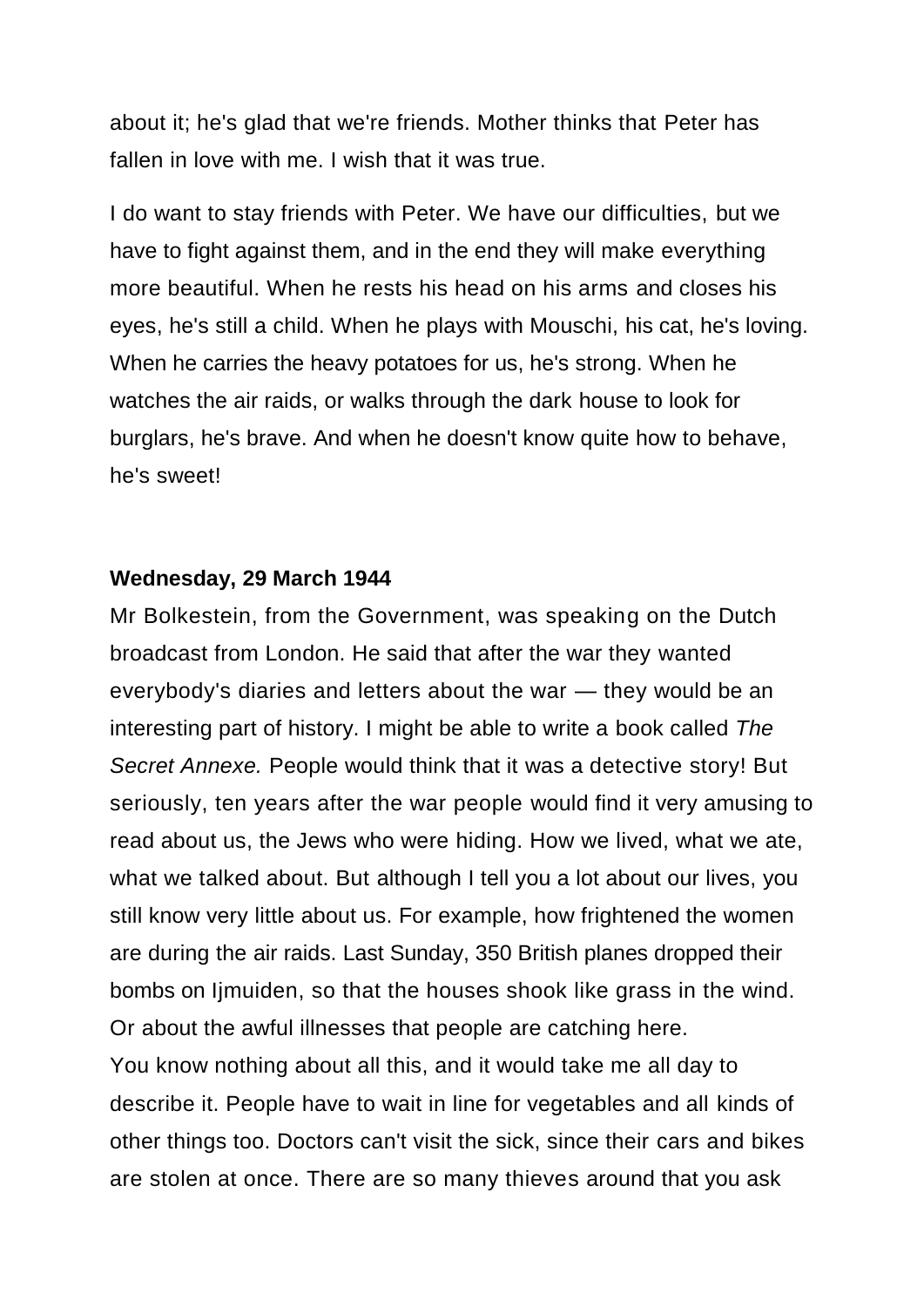what has happened to the Dutch — why are they stealing so much? Little children, eight- and eleven-year olds, break the windows of people's homes and steal whatever they can. People don't dare to leave the house even for five minutes, because everything may be gone when they return. The public phones are stolen, and all the parts of the electric clocks on the street corners too.

Everyone's hungry. A week's food ration doesn't even last two days. We're waiting for the Allied invasion, but it's so long coming. The men are sent to Germany, the children are ill or hungry, and everyone wears old clothes and broken shoes. It's too expensive to repair shoes, and if you give your shoes to a shoemender, you may never see them again.

#### **Friday, 31 March 1944**

Just imagine, it's still cold, but most people have had nothing to put on their fires for a month now. It sounds awful, doesn't it? But we are hopeful about the Russians, who are doing well. They've reached Poland now, and the Prut River in Romania. They're close to Odessa too.

The German Army has invaded Hungary. A million Jews still live there; there is no hope for them now.

Nothing special is happening here. Today is Mr van Daan's birthday. He received several presents and a cake. The cake wasn't perfect, because we can't buy the right things to make it with, but it tasted wonderful anyway!

People are not saying so much about Peter and me now. We're very good friends. We spend a lot of time together, and we talk about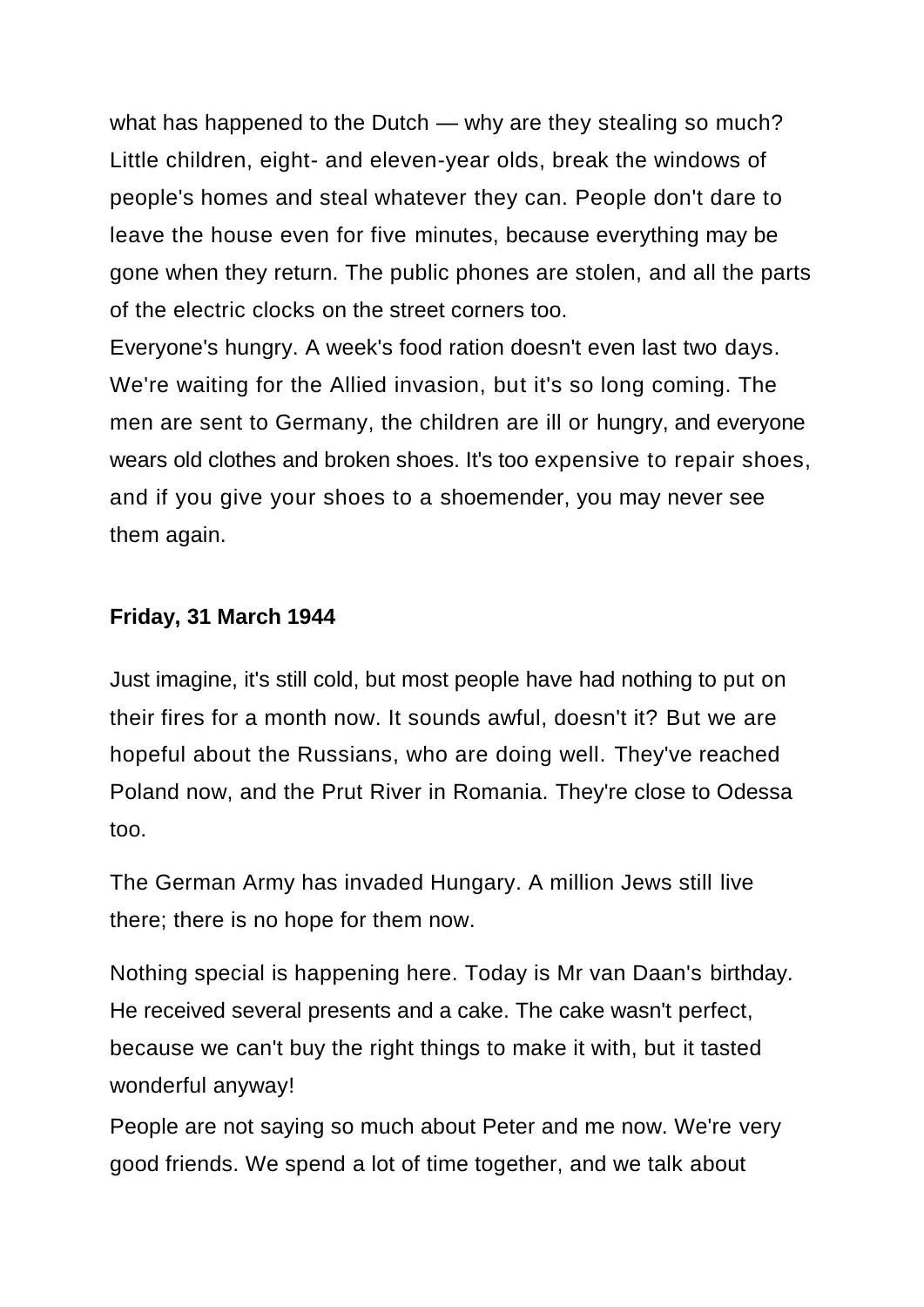anything and everything. I couldn't talk to other boys like this. We even talked about periods. He thinks that women are strong enough to lose the blood, and that I am too. I wonder why he thinks that? My life here is better now, much better. God has not left me, and He never will.

### **Monday, 3 April 1944**

I'm going to describe our food rations. Food is a difficult and important problem not only for us in the Annexe, but for everyone in Holland, all of Europe and even further away.

We've lived here for twenty-one months, and often at any one time there was only one kind of food to eat. For example, one kind of

vegetable or salad\_ We would eat it with potatoes, in every possible way that we could think of.

But now there are no vegetables at all. We have potatoes, and brown beans. We make soup we still have some packets and stores to make dishes which are a little bit more interesting. But it's beam with everything, even in the bread.



*263 Prinsengracht, Amsterdam. Front view.*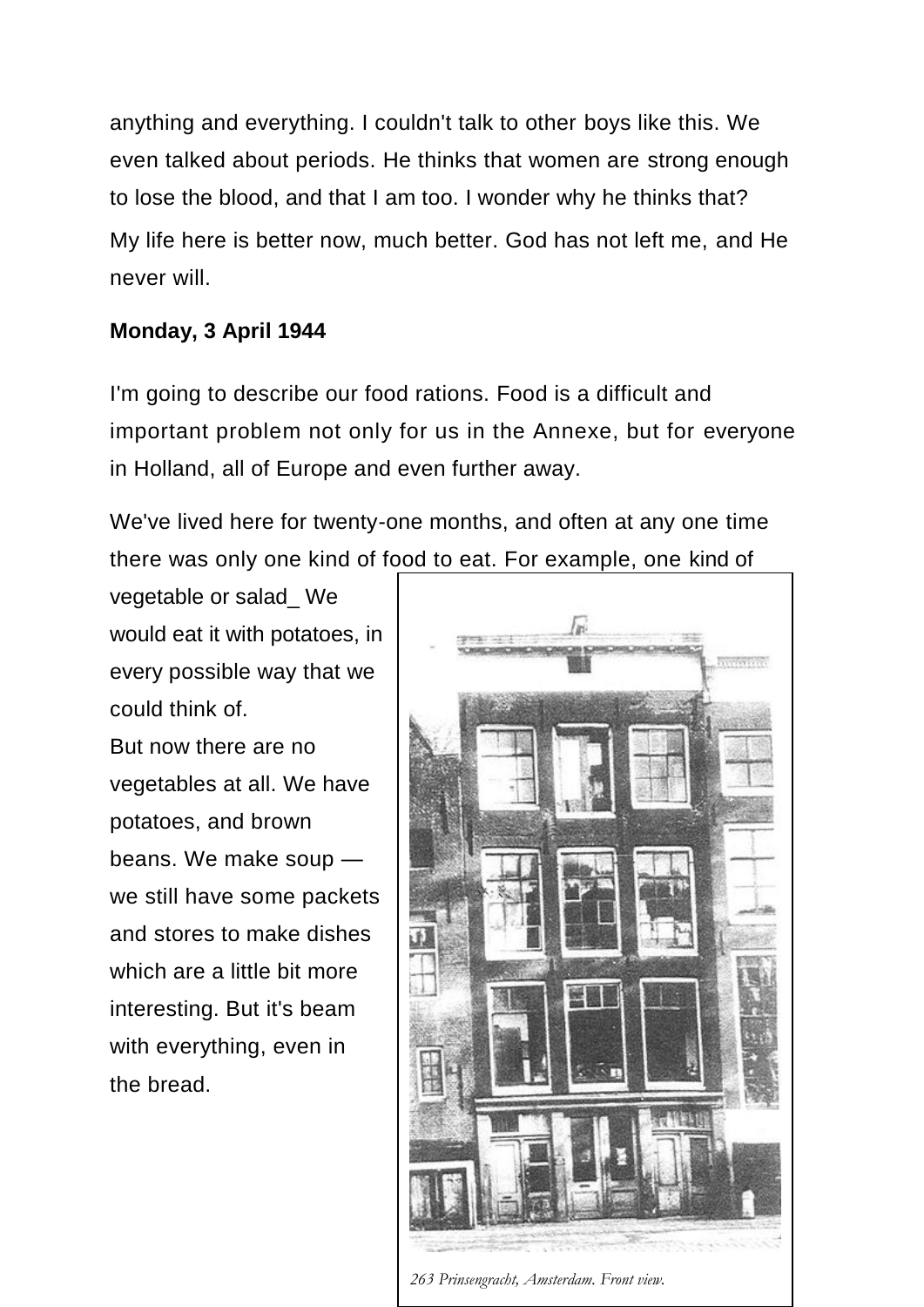The most exciting moment is when we eat a thin piece of sausage once a week, and put some jam on our bread — no butter, of course! But we're still alive, and much of the time the food tastes good too.

#### Wednesday, 5 April 1944

For a long time now, I haven't really been interested in my schoolwork. The end of the war still seemed so far away. And if it isn't over by September, I won't go back to school, since I don't want to be two years behind.

Peter filled my days, nothing but Peter. Nothing but dreams and

thoughts, until Saturday night when I felt terrible. I sat on the floor in my nightdress and said my prayers. Then I just lay down on the floor and cried. But I knew I had to fight against it and,



*Mrs van Daan,* Mr *van Daan and Victor Kuler, left, Amsterdam, 1941.*

finally, when I climbed back into bed at ten o'clock, the suffering was over!

And now it's really over. I've realized that I must do my schoolwork. I want to make something of my life. I want to be a journalist. I *know* I can write. A few of my stories are good, a lot of my diary is alive and amusing, but ... I don't know yet if I can be a really good writer. But then if I can't write books or for newspapers, I can always write for myself. I don't want to live like Mother, Mrs van Daan, and all the other women who simply do their work and are then forgotten. I need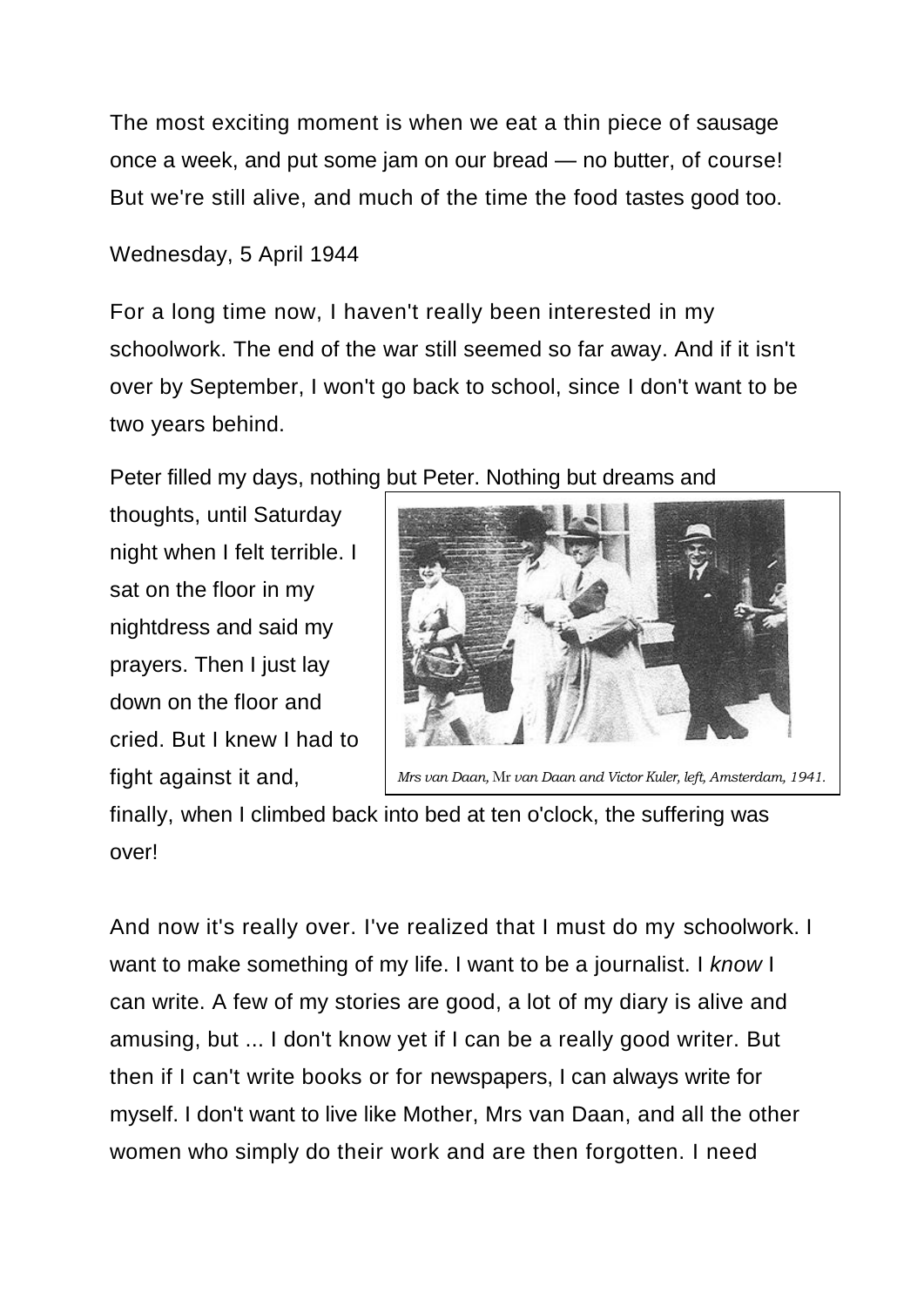more than just a husband and children! I want to be useful, and to bring enjoyment to all people, even those that I've never met. I want to go on living after my death!

I'm grateful to God for my writing. So I'll go on trying, and everything will be all right, because I'm not going to give up!

#### **Tuesday, 11 April 1944**

I don't know where to start — so much has happened. Thursday, when I wrote to you, everything was as usual. Friday and Saturday too. Then on Sunday evening at nine-thirty, Peter knocked at our door. He asked Father to come upstairs and help him with sore English words. But I didn't believe him.

`That's strange,' I said to Margot. `I think we've got burglars.' I was right. They were breaking into the warehouse at that moment. Father, Mr van Daan and Peter went downstairs as quickly as possible. Margot, Mother, Mrs van Daan and I waited. Four frightened women need to talk, so that's what we did. Then we heard a loud noise, but nobody came back until ten o'clock.

Father looked quite white when he came in to us. `Lights out, and get upstairs quietly! The police will be here soon!'

The men went back downstairs, so we still didn't know what had happened. But ten minutes later they were back. They told us that burglars broke down the warehouse door and that Mr van Daan had shouted `Police!' They tried to put the door back, but the burglars kicked it down again. Then a man and a woman on the street shone a lamp in from the street. (We later found out that this was Mr van Hoeven, the man who brings us potatoes, and his wife.)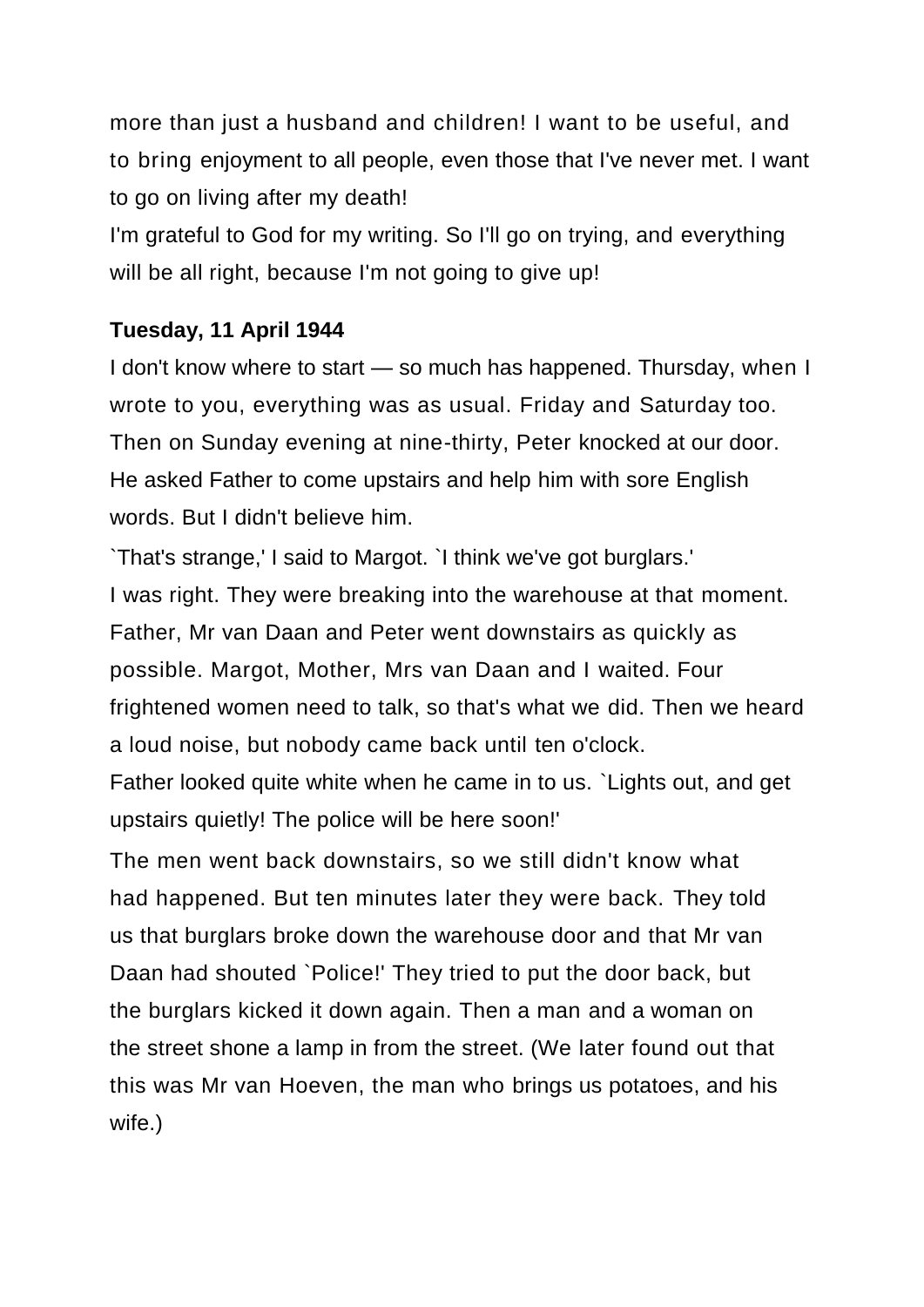We waited and waited in the dark until after eleven o'clock. Then there was more noise downstairs, and finally someone tried to move the bookcase. We were so frightened. I thought the police were going to take us away. But then the person went away, and the house was quiet. We had to stay quiet all night too, and use a large tin for a toilet. We tried to sleep on the floor.

`We should hide the radio!' said Mrs van Daan.

`If they find us, it doesn't matter if they find the radio too,' answered Mr van Daan.

`Then they'll find Anne's diary as well,' said my father. `So we should burn it!' suggested someone.

Oh, not my diary! If my diary goes, I go too! But fortunately, nothing was done.

At seven, we rang Mr Kleiman, and at last Jan and Miep arrived. They had to go off again to the police to inform them about the burglars, so we had half an hour to tidy up the house and get everything straight. It was an awful smelly mess!

We were in terrible danger that night. Just think, the police were by the bookcase, but they didn't find us. God was truly watching over us. You have saved us, please save us in the future!' That's what our prayer is now.

From now on, we must be more careful too. Dussel will do his work in the bathroom, and Peter will walk round the house between eight-thirty and nine-thirty every evening. Somebody noticed that Peter's window was open, so he must keep it shut now.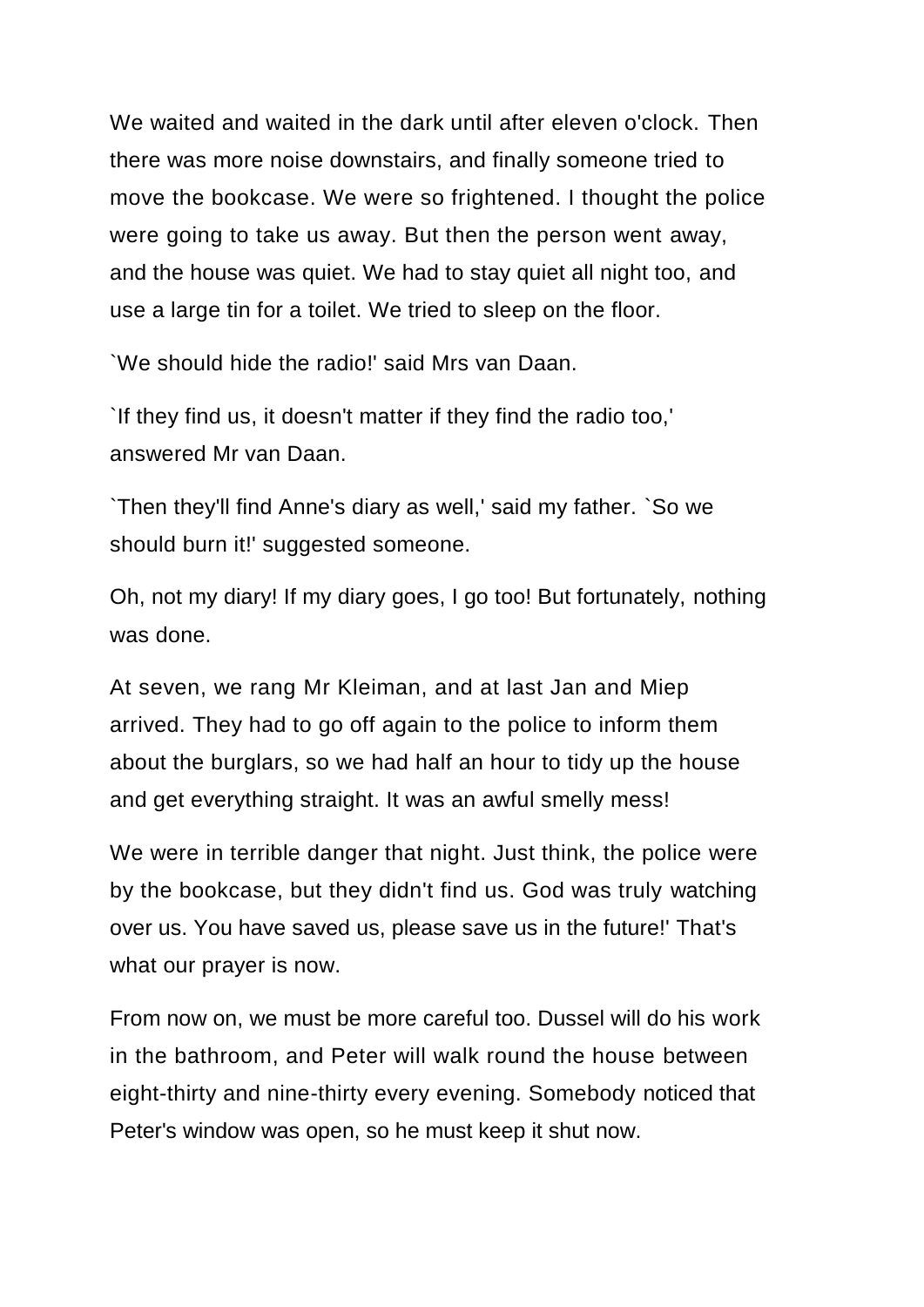It has reminded us that we are Jews, and that we must live like prisoners. We must forget our personal feelings and be brave and strong. One day this terrible war will be over. The time will come when we'll be people again and not just Jews!

Who has made us suffer like this? Who has separated us from all the other people? God has made us like this, but God will lift us up again. Perhaps afterwards, if there are any Jews left, our suffering will teach people something. Perhaps they will learn something about goodness, and this is why we have to suffer. We can never be just

Dutch, or just English — we will always be Jews as well.

Be brave! There will be a way out. God has always looked after us. All through history, Jews have had to suffer, but there are still Jews, and the suffering has made us stronger.

I thought that I was going to die that night. I waited for death like a soldier. But now that I'm still alive, I want to stay in Holland after the war. I love the



Dutch, I love this country, I love the language. I want to work here.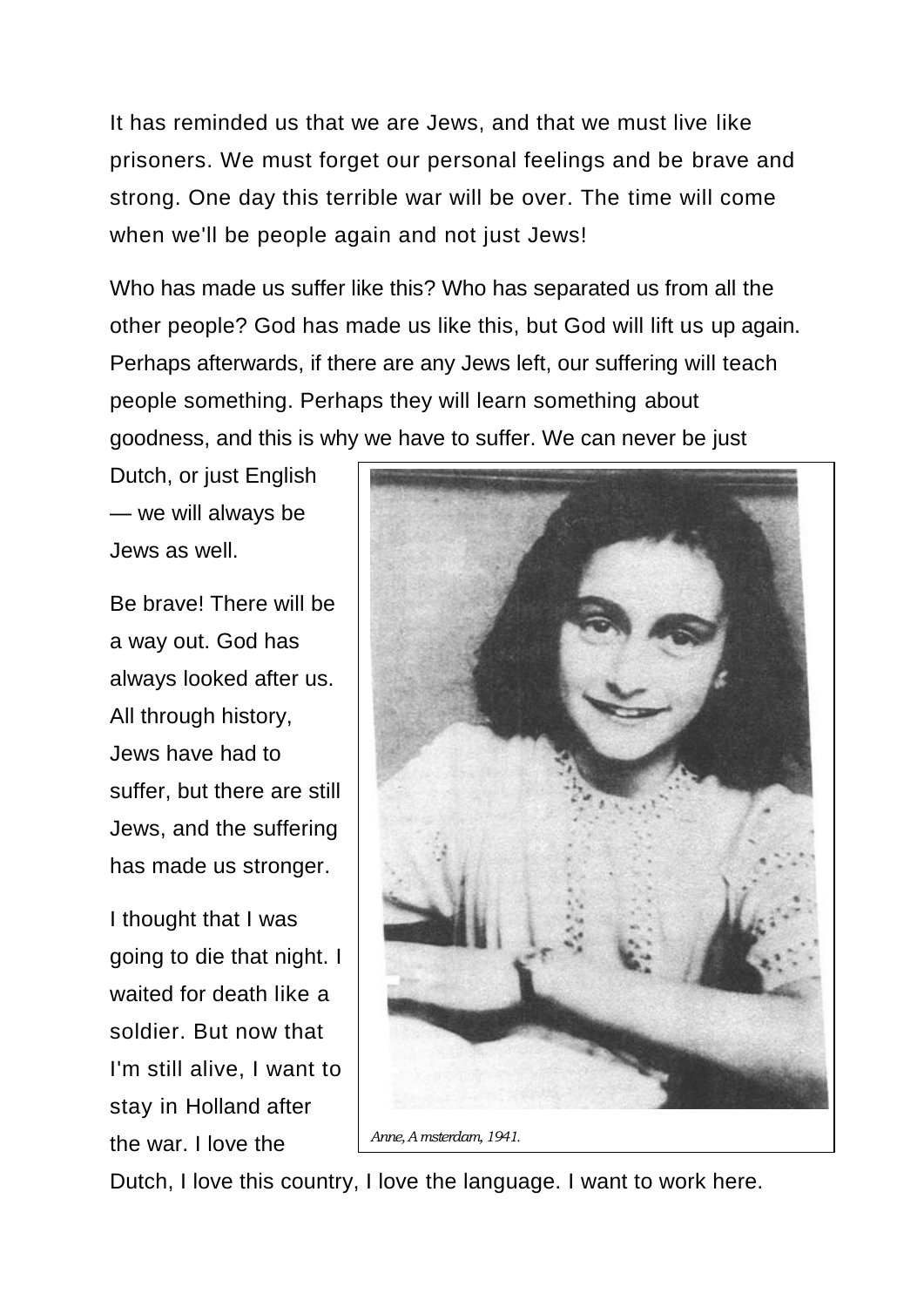If God lets me live, I will do more than Mother ever did. I want my voice to be heard! I'll go out into the world and work for all human beings!

#### **Sunday, 16 April 1944**

Remember yesterday's date, because it was special for me. When a girl gets her first kiss, it's always an important date.

Last night, I was sitting with Peter on his sofa-bed, and he soon put his arm around me. I put my arm round him too, and we sat very close. We've sat like this before, but never as close as we were last night. He wanted me to put my head on his shoulder, then he rested his head on mine. Oh, it was so wonderful! He touched my cheek, my arm and my hair.

At nine-thirty we stood up to go — Peter had to check the building. I was standing next to him. I must have made the right movement, I don't know how, because he gave me a kiss. It was a kiss through my hair, half on my left cheek, and half on my ear. I ran downstairs and didn't look back!

#### **Friday, 28 April 1944**

Last night, Peter and I were sitting on the sofa as usual, in each other's arms. Suddenly, the usual Anne disappeared — the confident, noisy Anne — and the second Anne took her place. This second Anne only wants to love and to be gentle. Tears came to my eyes. Did he notice? He made no movement. Did he feel the same way as I did? He said very little. There were no answers to my questions.

At eight-thirty I stood up and went to the window, where we always say goodbye. I was still Anne number two. He came over to me, and I threw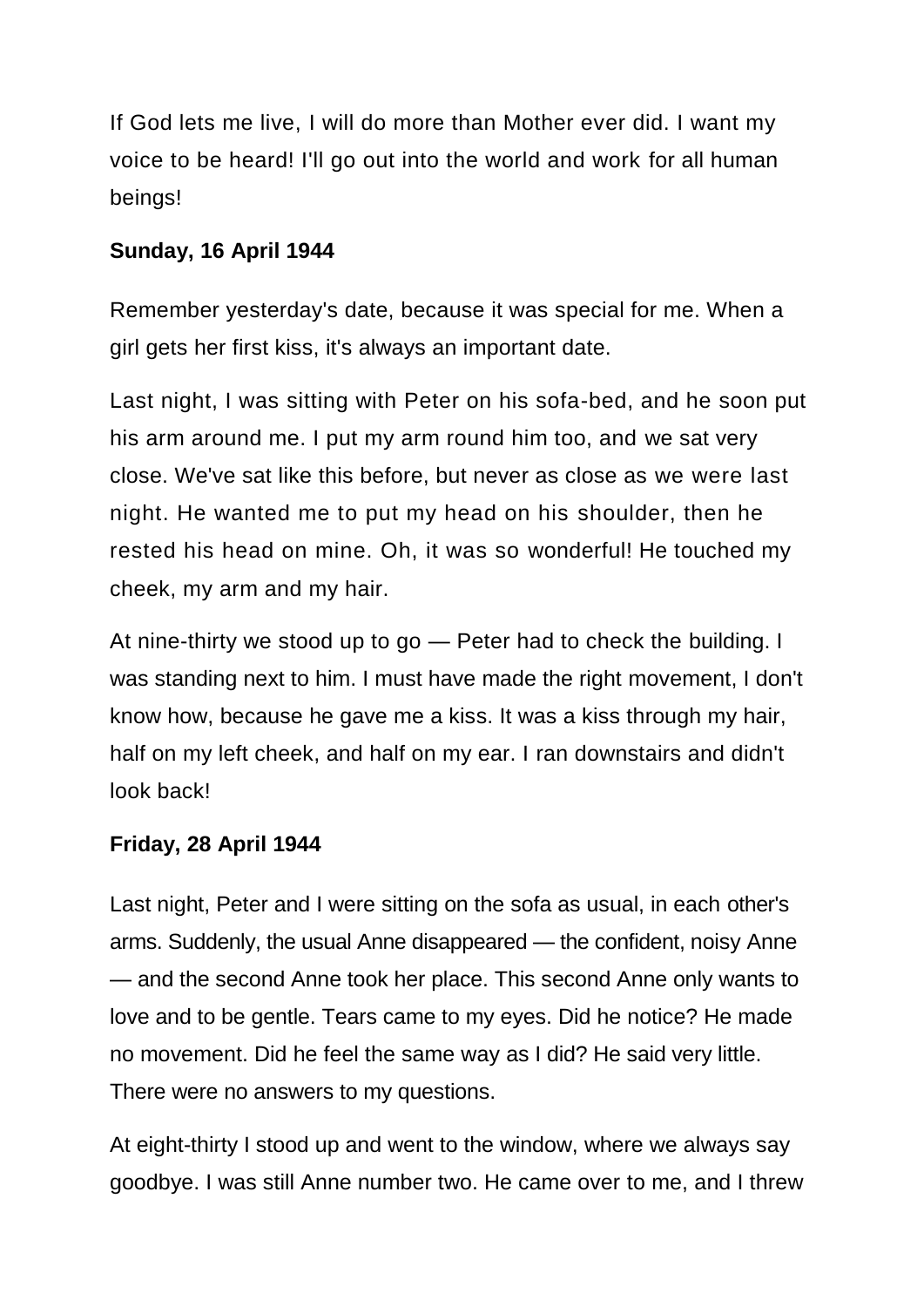my arms around his neck and kissed him on his left cheek. I was going to kiss his other cheek too, when my mouth met his, and we kissed each other again and again!

Last night was a great shock to my heart. The gentle Anne doesn't appear very often, and she's not going to go away quickly. Oh Peter, what have you done to me? What do you want from me?

But if I was older and he wanted to marry me, what would I say? Anne, be honest! I couldn't marry him. Peter isn't strong enough as a person. He's still a child.

### **Tuesday, 2 May 1944**

On Saturday night I asked Peter whether I should tell Father about us. He thinks that I should. I was glad; it means that he's sensible. As soon as I came downstairs, I went with Father to get some water. While we were on the stairs I said, `Father, when Peter and I are together, we don't exactly sit at opposite ends of the room. But you've probably guessed that. Do you think that's wrong?'

Father paused for a moment, then answered, `No, I don't think it's wrong. But Anne, when you're living so close together as we do, you have to be careful.'

Later, on Sunday morning, he said more to me about it. `You must be the one to be careful — it's the man who always wants to go further. In the outside world, it's different. You're free, you see other boys and girls, and you can play sport and do a lot of different things. But here, you see each other every hour of the day. Be careful Anne, and don't take it too seriously!'

Father says that I shouldn't go upstairs so often, but I still want to. Yes, I'm going!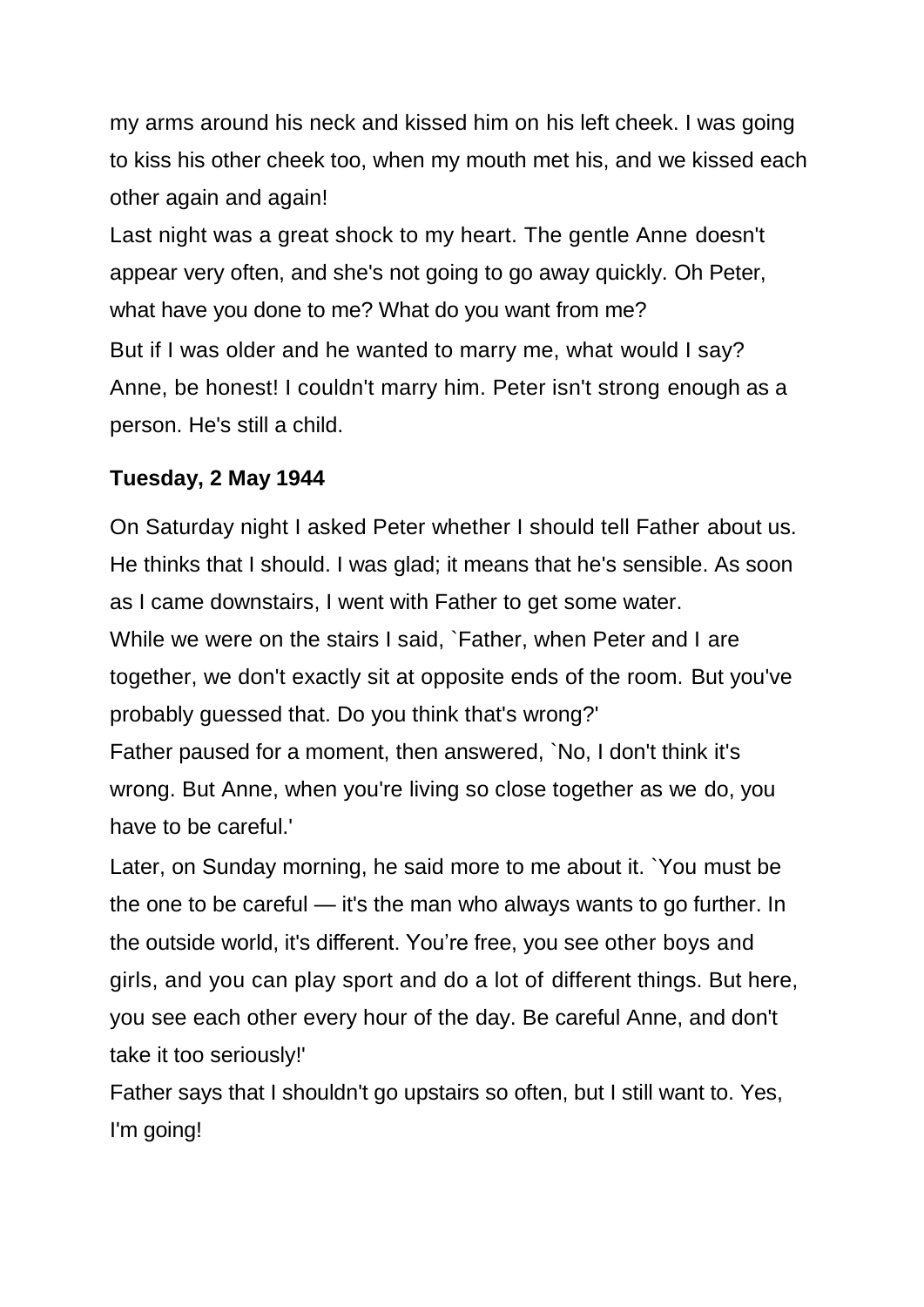#### **Wednesday, 3 May 1944**

For the last two weeks, we've been eating lunch at eleven-thirty on Saturdays. From tomorrow, it'll be like that every day. That will be one meal less each day. It's still very hard to get vegetables. This afternoon we ate some bad cooked lettuce. Add some bad potatoes, and you have a meal fine enough for a king!

I haven't had my period for more than two months, but it finally started last Sunday. Although it's a trouble and a mess, I'm glad. You can imagine we often say, `Why are there wars? Why, oh why, can't people live together peacefully?'

No one can give a really good answer. Why is England making bigger and better aeroplanes and bombs, and at the same time also building new houses? Why do governments give millions each day for war, when they spend nothing on medicine or poor people? Why must people go without food, when there are mountains of food going bad in other parts of the world? Oh, why are people so crazy? It's not only governments who make war. No, the common man is guilty too! We give our governments the authority to do it. There's something in people that snakes them murder and kill. Unless all human beings change, there will still be wars.

I'm often sad here, but I still see our life in the Secret Annexe as an adventure. It's dangerous but exciting. I've decided that I want to live a different kind of life, not like other girls, and that I won't be an ordinary housewife. Living here is an interesting beginning to my life, and that's why I laugh at the amusing side of it, even when it's dangerous. I'm young, and I'm strong, happy and cheerful. I feel that I'm growing up more every day, and that the end of the war is not far away. Nature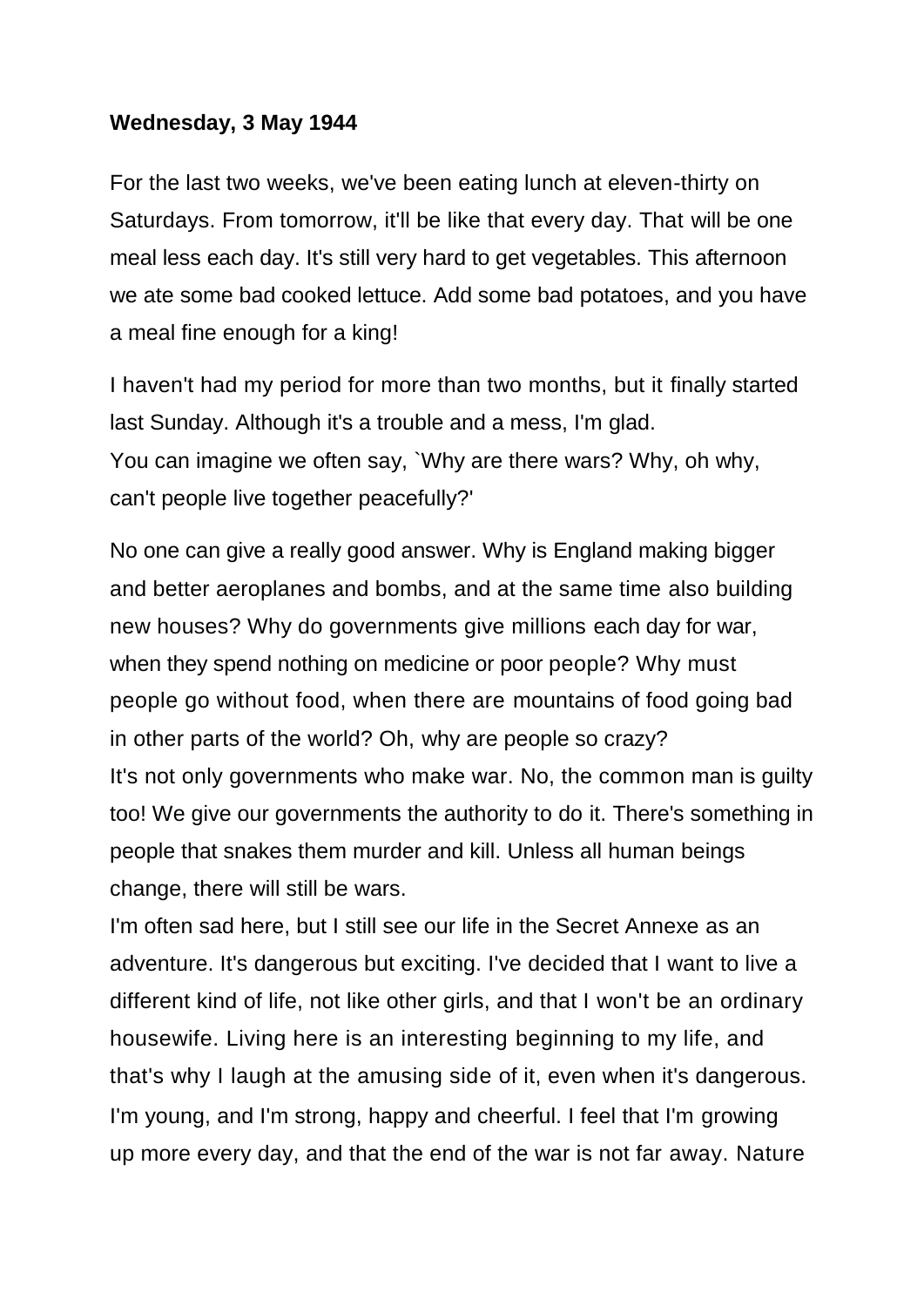is still beautiful, and the people around me are good. Every day, I think what an interesting adventure this is! So why be sad or frightened?

### **Saturday, 6 May 1944**

It is hard to believe it when Jan, Mr Kugler and Mr Kleiman tell us about the prices of food in the outside world. Everything is so expensive, and people buy and sell on the black market. One person can sell you a little bit of wool, another some ration books, and another some cheese. Stealing and murder happen every day. Even the police and the night watchmen are doing it. Everyone wants food to put in their stomachs, and they can't earn enough money to eat.

#### **Monday, 8 May 1944**

Have I ever told you anything about my family? I don't think I have, so let me begin. Father was born in Frankfurt-am-Main, and his parents were very rich. Michael Frank, his father, owned a bank. When Father was young, there were parties and dances every week, and they lived in an enormous house. But when his father died, most of the money was lost, and after the Great War and the problems in Germany, there was nothing left at all.

Mother's family wasn't so rich, but they had quite a lot of money, and she also tells us stories of private dances and parties with 250 guests. We're not at all rich now, but I hope things will be good after the war. I'd like to spend a year in Paris and London, to learn the languages and study art history. I've told you before, I want to see the world and do all kinds of exciting things! And a little money will be very useful!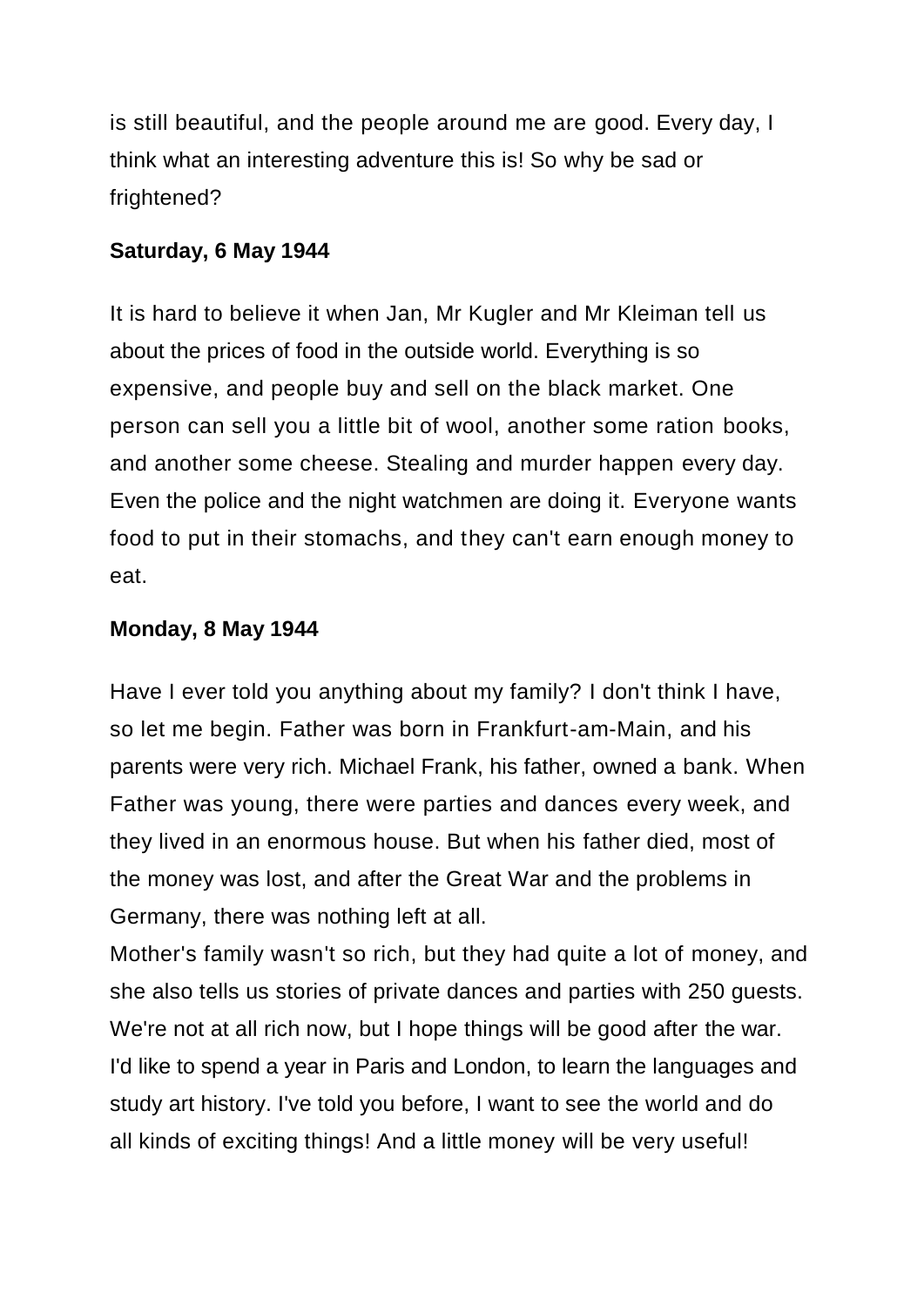### **Friday, 19 May 1944**

I felt awful yesterday. I was sick, and had a headache. I'm feeling better today. I'm very hungry, but I won't eat the beans that we're having for dinner.

Everything is going fine between Peter and me. We kiss each other goodnight every evening, and he always asks for another kiss. He's so happy to know that somebody loves him!

I'm not so close to him now as I was. My love hasn't grown colder, though. Peter's a lovely boy, but I've closed the door to the Anne deep inside. If he wants to find her again, he'll have to break down the door!

#### **Monday, 22 May 1944**

We've heard something very sad and frightening. It seems that a lot of people are thinking differently about us Jews now. People are against us who were once totally on our side. Some Christians are saying that the Jews tell secrets to the Germans. They say that the Jews are telling the authorities about their helpers, and then those people are arrested. And then, of course, the punishments that they get are terrible. Yes, it's all true. But they should ask themselves this: if Christians were in our place, would they behave differently? Could anyone, Jew or Christian, stay silent when the Germans are trying to make them talk? Everyone knows that it's almost impossible, so why do they ask us, the Jews, to do something impossible? I have only one hope: that the Dutch will not be against us for long. They should remember again in their hearts what's right, because this isn't right at all.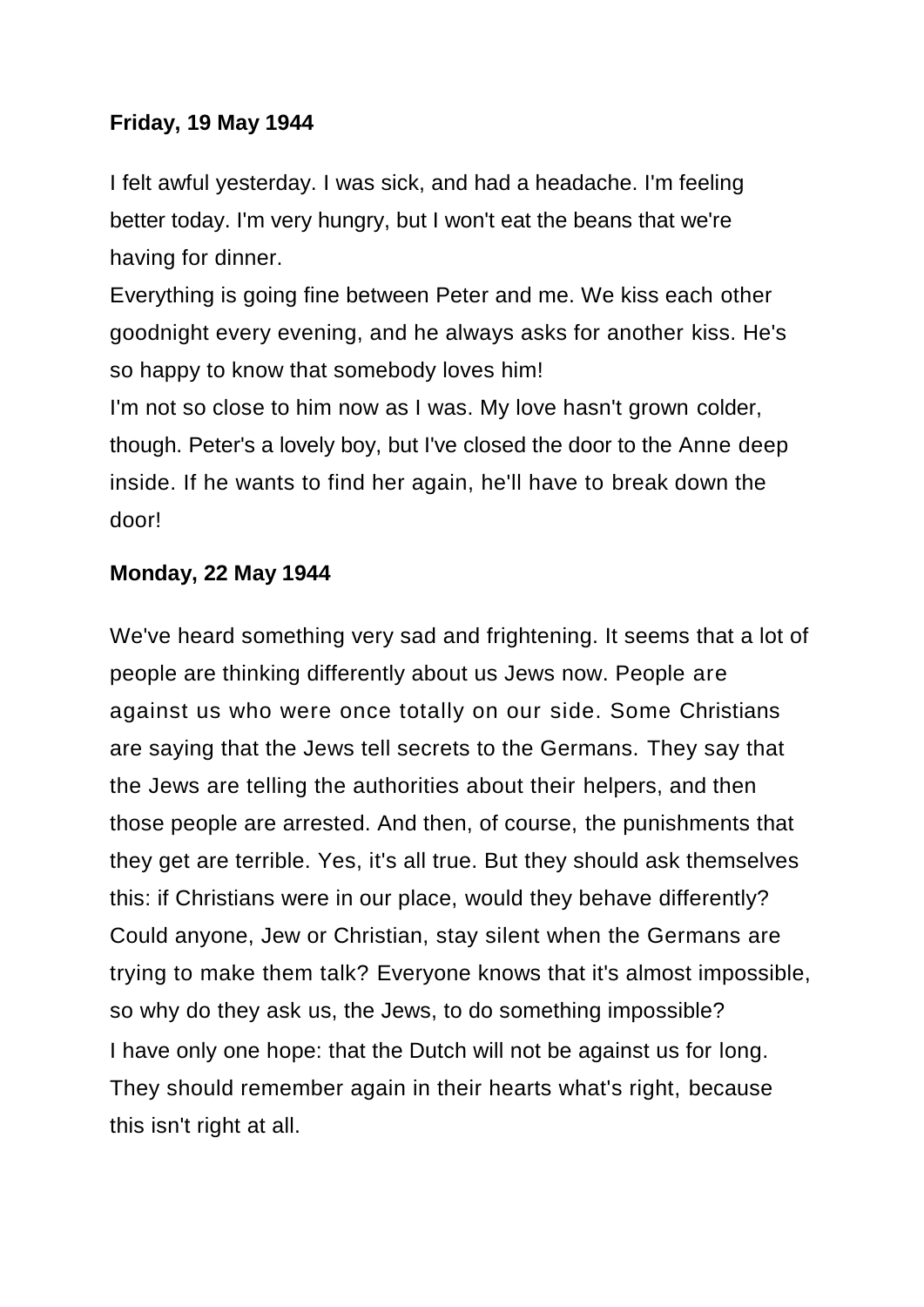#### **Thursday, 25 May 1944**

Something happens every day now. This morning they arrested Mr van Hoeven, the man who brings the potatoes. He was helping two Jews, who were hiding in his house. The world is turned upside down. The best people are in concentration camps and prisons, while the worst decide to put them there. It's terrible for Mr van Hoeven, and for those poor Jews. It's also very difficult for us. Bep can't possibly carry all those heavy potatoes, so we'll have to eat less of them. Mother says that we won't eat breakfast; lunch will be bread and something simple; and dinner will be potatoes. If possible, we'll eat vegetables or lettuces once or twice a week. That's all there is.

#### **Monday, 5 June 1944**

There are new problems in the Annexe now. There's a quarrel between Dussel and the Franks. We can't agree how to share out the butter.

Then the van Daans don't agree that we should make a cake for Mr Kugler's birthday when we can't have one ourselves. It's all very silly. Mood upstairs: bad. Mrs van Daan has a cold.

The weather is awful. The Allies are bombing the Pas de Calais and the west coast of France.

No one is buying American dollars now, and they aren't interested in gold either. We shall soon come to the bottom of our black money-box. How will we have enough money to live next month?

### **Tuesday, 6 June 1944**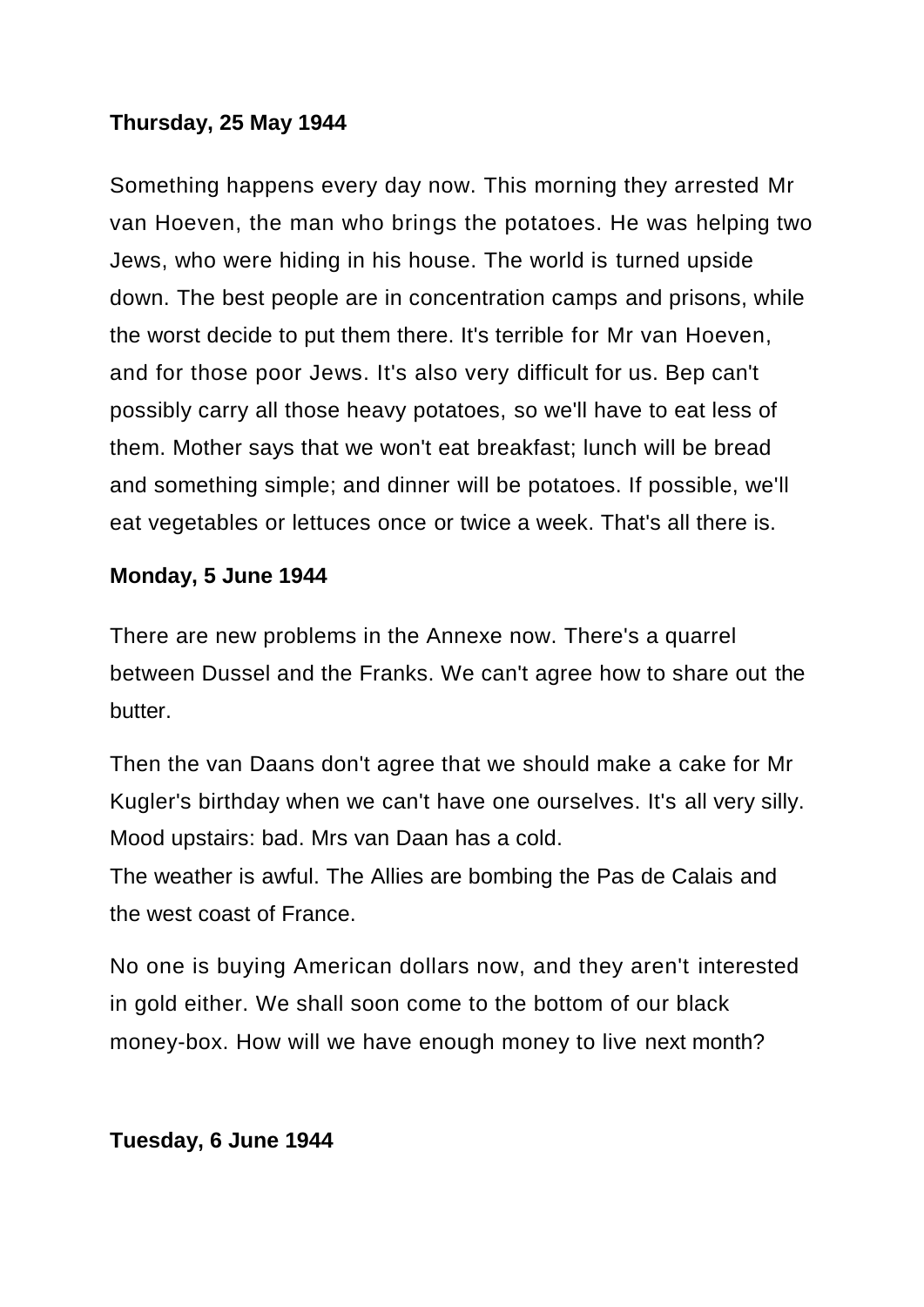`This is D-Day,' the BBC said on the radio at twelve o'clock. 'This is *the* day. 'The invasion has begun!

The German news says that British soldiers have arrived on the coast of France, and are fighting the Germans there.

At one o'clock the BBC said that 11,000 planes are flying in to help the invasion. They're carrying soldiers, or on bombing raids. 4,000 boats are arriving on the coast between Cherbourg and Le Havre. British and American armies are already fighting there.

We can't believe it! Is this really the beginning of the end of the war? We've talked about it so much — but it still seems too good to be true! Will they win the war this year, in 1944? We don't know yet. But where there's hope, there's life. It makes us brave and strong again. Now that the invasion has started, I feel that friends are coming! Maybe, Margot says, I can even go back to school in September or October!

#### **Friday, 9 June 1944**

Great news of the invasion! The Allies have taken Bayeux, a village on the coast of France. They're now fighting for the town of Caen.

#### **Tuesday, 13 June 1944**

I've had another birthday, so now I'm fifteen. I had quite a few presents; among them were an art history book, some underwear, a handkerchief, a pot of jam, two small honey cakes, a book about plants from Mother and Father, sweets from Miep, and some lovely flowers from Peter.

The invasion is still going well, although the weather is terrible heavy rain, strong winds and rough seas.

Peter loves me more each day, but something is holding us back, and I don't know what it is. Sometimes I wonder if I wanted him too much; I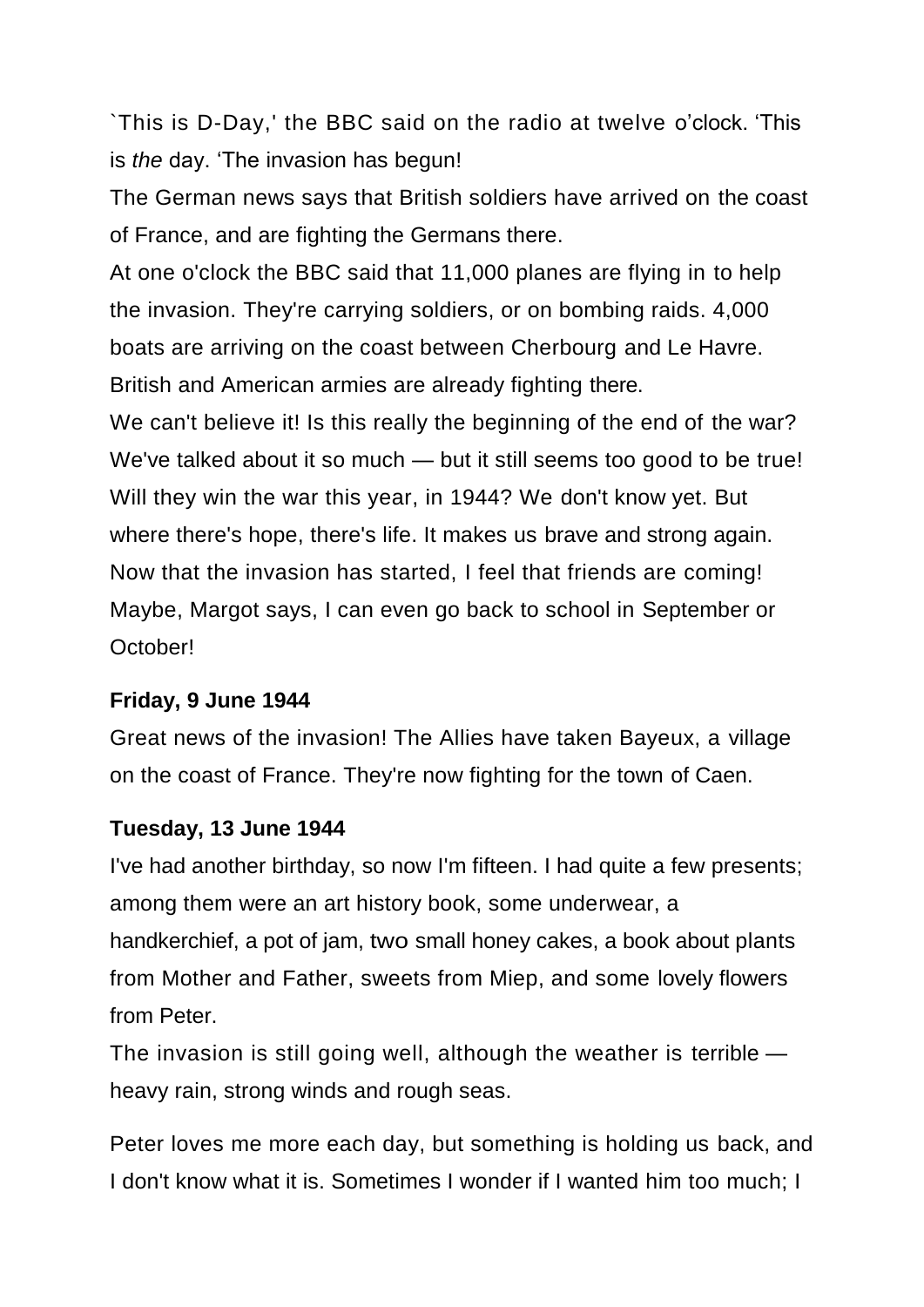think that perhaps it wasn't real. But then if I can't go up to his room for a day or two, I want him badly again. Peter is kind and good, but in some ways I'm not happy about him as a person. He doesn't think much of God, for example, and I don't like the way that he talks about food. And why doesn't he let me come close to him, really close to the person deep inside him?

I haven't been outside for so long that everything in the natural world seems wonderful to me now. I remember a time when I didn't notice the blue sky, or the flowers, or hear the song of the birds. All that has changed. When I can, I try to watch the moon, or the dark, rainy sky through our windows. And when I look at the clouds, the moon and the stars, I really do feel calm and hopeful. It's the best

medicine, and I am stronger afterwards.

Unfortunately, I usually have to try and look through dusty curtains and very dirty windows.

**Tuesday, 27 June 1944**

The mood has changed, and everything outside is going



*263 Prinsengracht, Amsterdam. Seen from the rear.*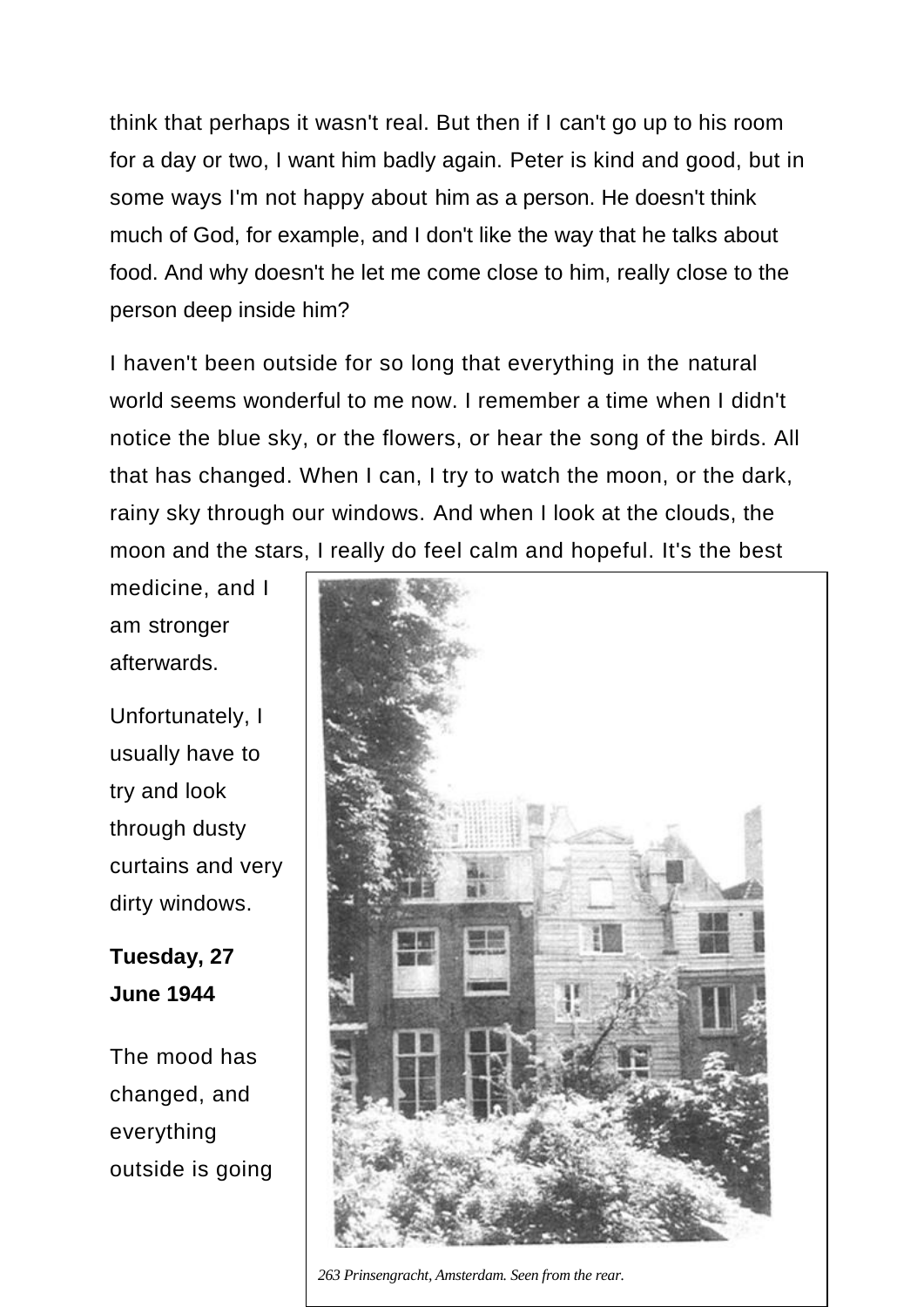very well. The Allies have won Cherbourg, Vitebsk and Zhlobin. In the three weeks since D--Day, there have been rain and storms every day, but the British and the Americans have fought hard.

How far do you think we'll be on 27 July?

### **Saturday, 15 July 1944**

I know that I won Peter as a friend, not the other way round. I was the one who tried to make it work. And I made a picture of him in my mind as a quiet, sweet boy who badly needed a loving friend. I needed someone to talk to, to say what was in my heart. I wanted a friend too, who would help me to find my way again. I succeeded; slowly but surely, he came towards me. Finally, we became friends, but we became very close too. I find it hard to believe now that we grew so close! We talked about very private things, but never about what was deep in my heart. And I still can't understand Peter. Is he really shy, or is there nothing deep in him at all?

But I made one big mistake. I wanted him to be close to me, and now we can't be friends any other way. And he's holding on to me too tightly. I can't see how to change this now.

### **Friday, 21 July 1944**

Now, at last, things are going well! Great news! Somebody tried to kill Hitler, and it was actually a German army official who tried to do it! This shows us that many of the German soldiers have had enough of the war too, and would like to end it.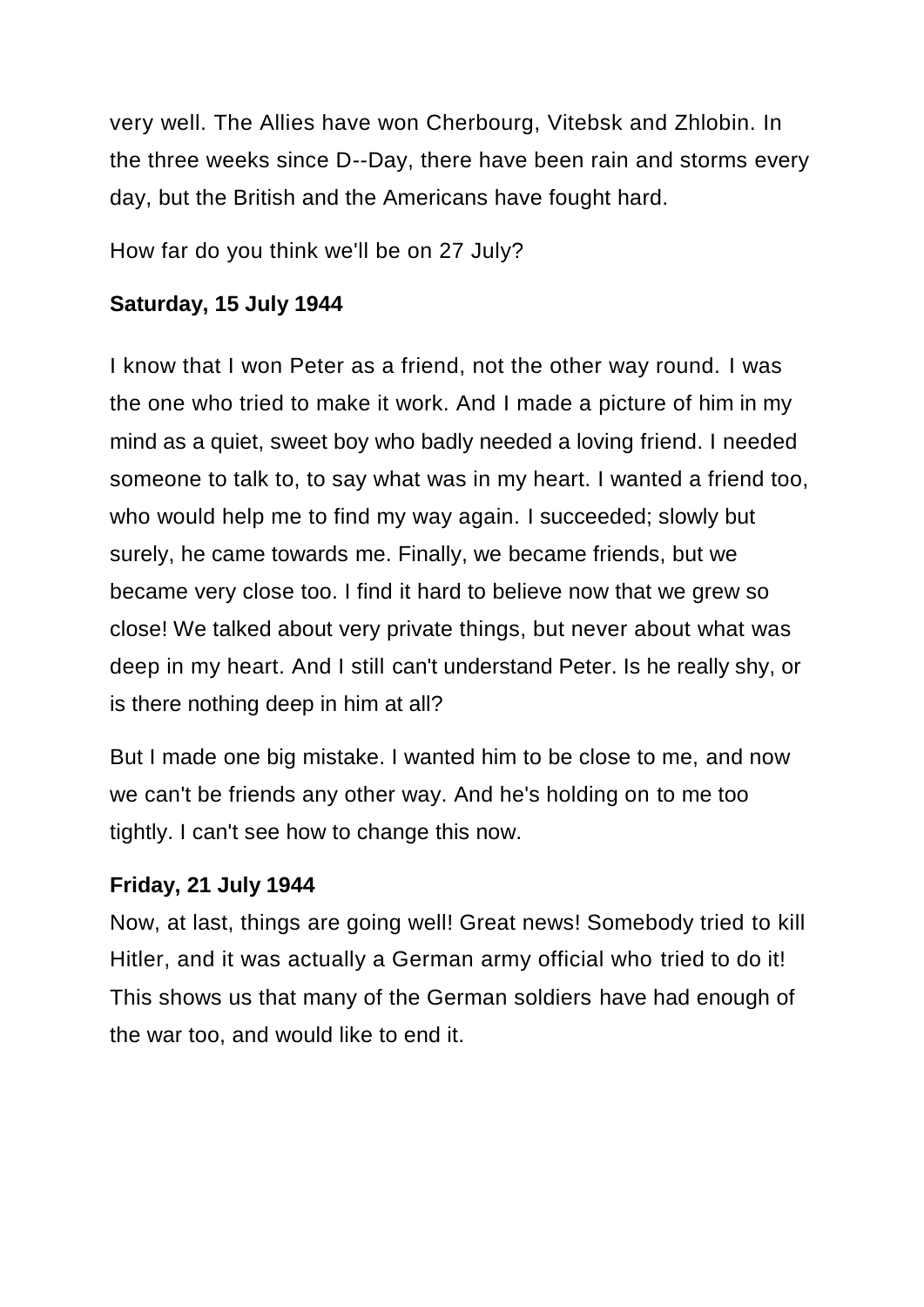#### **Tuesday, 1 August 1944**

I'm two people, really, as I've often told you. One side of me is cheerful and amusing, and enjoys a kiss or a rude joke. This is the Anne that people know, and they will be amused by me for an afternoon, but after that they've had enough of me for a month! No one knows the other side, the better side of Anne. It's deeper and finer. But the first Anne always shows herself, and won't let the second Anne out. I try, but it doesn't work. It's because I'm afraid --- afraid that people will laugh at me. Of course people laugh at me now — I'm used to it — but they laugh at the amusing `lighthearted' Anne. She doesn't care, but the `deeper' Anne is too weak for that. If I make the good Anne come out even for fifteen minutes, she won't speak, and allows Anne number one to talk. Then, before I realize it, she's disappeared again.

So the nice Anne never comes out in front of other people, but she's almost always there when I'm alone. I would like to change, and I'm trying hard, but it's difficult. If I'm quiet and serious, my family thinks I'm ill! But I keep trying to become what I would like to be, and what I could be if ... if only there were no other people in the world.

#### ANNE'S DIARY ENDS HERE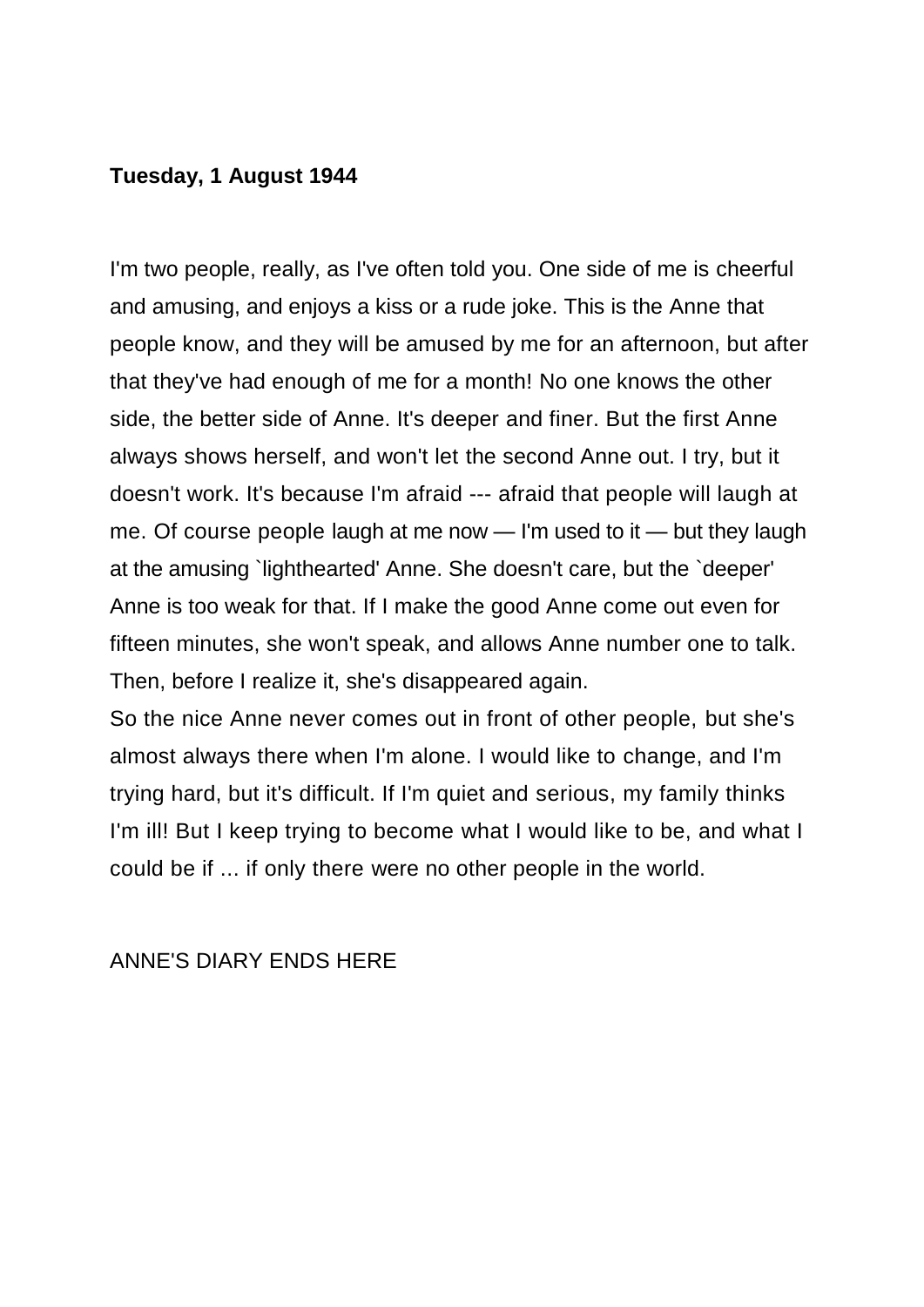#### **Afterword**

On the morning of 4 August 1944, a car arrived at 263 Prinsengracht, the address of the Secret Annexe. German and Dutch police arrested the eight people who were hiding in the Annexe. Somebody must have told the authorities that they were hiding there. They also arrested two of their helpers, Mr Kugler and Mr Kleiman. Miep and Bep were not arrested. The police took all the money and anything valuable that they could find in the Annexe. Miep later found Anne's diary in the building and kept it safely until after the war. The police took Kugler and Kleiman to a prison in Amsterdam. On 11 September 1944 they were sent to a concentration camp in Amersfoot, also in Holland. Because Kleiman was ill, he was allowed to go free on 18 September. He lived in Amsterdam until he died in 1959.

Kugler later escaped, and he went to live in Canada, where he died in 1989.

Bep's real name was Elisabeth Voskuijl Wijk, and she died in Amsterdam in 1983.

Miep Santrouschitz Gies is still living in Amsterdam, but her husband Jan died in 1993.

The eight people from the Annexe were first taken to a prison in Amsterdam. Then they were sent to Auschwitz, the concentration camp in Poland.

It seems that Mr van Daan died by gas at Auschwitz, and his wife was taken to several more concentration camps. She died in a concentration camp, though nobody knows exactly how. On 16